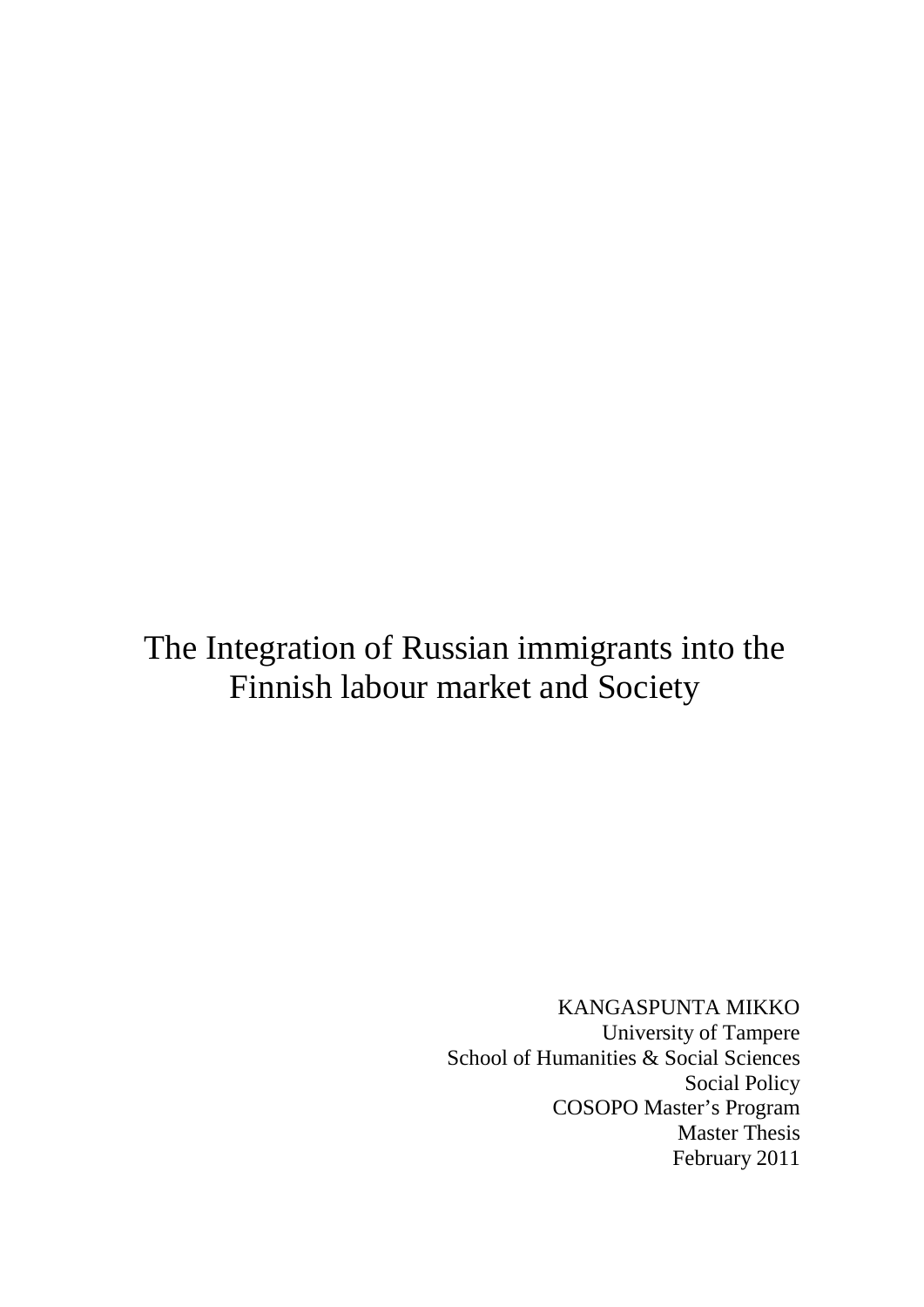University of Tampere School of Humanities & Social Sciences, COSOPO- Master's degree Program

Kangaspunta, Mikko: The Integration of Russians into the Finnish labour market and Society

Master's Thesis: 58 pages, 6 appendix pages

Social Policy Supervisor: Pertti Koistinen February 2011

The study describes the integration attempts of Russian immigrants to the Finnish labour market and to the Finnish society. The aim is to describe and examine the immigration and integration as a process, investigating the possible obstacles, difficulties and challenges on integration. The results of the study will show what kind of difficulties the integration process has as well as the demands of the Finnish labour market when Russian immigrants are seeking employment.

Even though the integration process of Russian immigrants is under investigation, the research has a presumption. The research concentrates into the integration process from the perspective of Russian immigrants. The presumption is that there can be discrimination against the Russian immigrants both in Finnish society and Finnish labour market. Integration to the society is approached from the perspective of individual experience. Integration to the labour market is simply measured by getting employed.

The method of the study is *instrumental case study*. The Russian minority is used as a case instrument to investigate the behaviour of Finnish labour market and society. The case group is 11 Russian immigrants. Data of the research is collected by using qualitative, theme interviews. The written interviews were the best qualitative way to describe the individual experience of migration and integration; how respondents find their options, possibilities and difficulties when trying to find a job and their place in Finnish society. When analysing the interviews, I will use Narrative Theme Analysis since the questionnaire is build on themes and the data collected is narrative. In addition to collected data, I will use secondary data and descriptive statistics.

The first priority of the research is to describe the overall view of the integration of the Russian immigrants to the Finnish labour market and to the society. The second priority is to describe the experienced discrimination in that process. In addition, research describes subjective perception of Russian immigrants in being part of the Finnish society.

As a result of the investigation, I found out that the discrimination exist more strongly in the labour market than in society. The case group has experienced difficulties in the application process when seeking employment. At the end of the research, I will discuss the possible solutions for the future problems of labour migration and integration of foreigners in Finland.

## **Keywords: Immigration, immigrant, labour market, foreign labour force, integration, discrimination, Russian minority**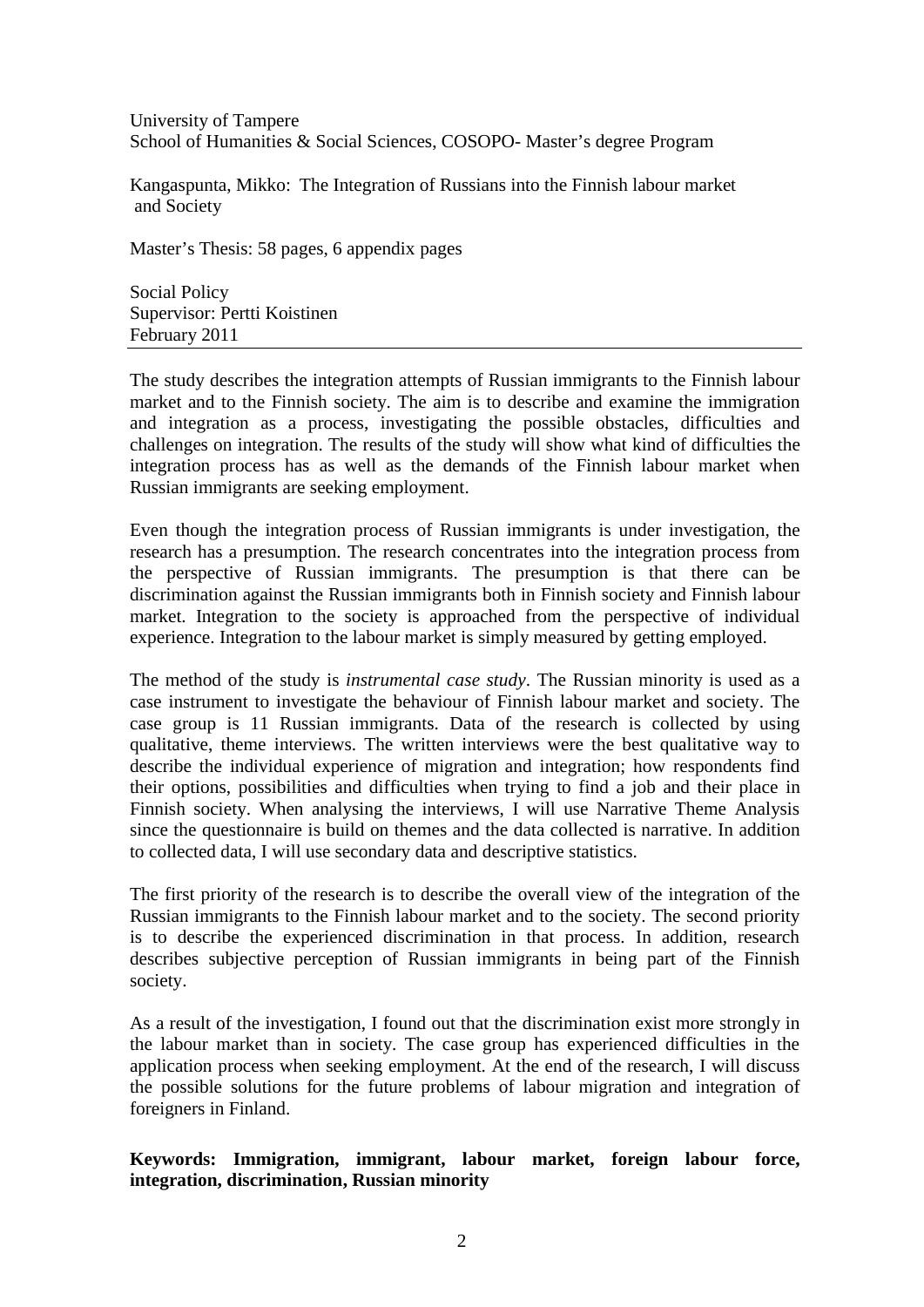## Table of contents: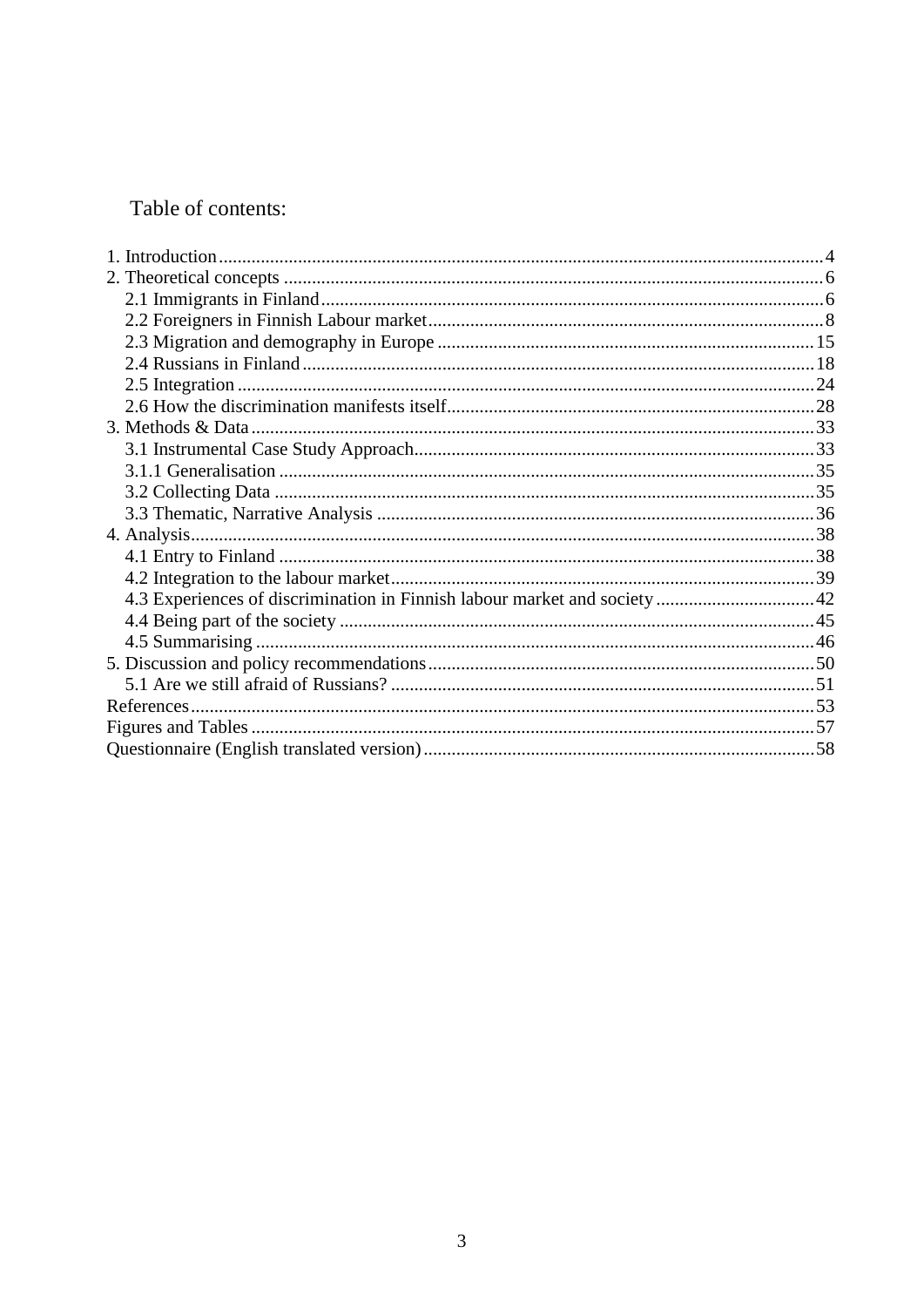#### 1. Introduction

The research investigates the integration of Russian immigrants in to the Finnish society and labour market. Russians are the largest minority in Finland and the amount of people who speaks Russian as their native language is one percent of the population. In addition, Finland and Russia share an interesting history between them. The amount of Russians has been increasing consistently since Soviet Union collapsed in 1991.

The process of the research started in the year 2008, when I realised that Russians are struggling to get employed in Finland. I wondered if the old conflict with Russians still effects on the behaviour of Finnish labour market and society. I started studying more precisely the migration and labour migration in Europe. I compared Finland to some other European Welfare States, using indicators provided by OECD and UN. The lack of the use of foreign labour force in Finnish labour market became a relevant question. As a second question was the position of the Russian minority in Finnish society.

The Russian minority which has been personally close to me suffered and still suffers from high unemployment rate in Finland. In 2009, I worked as a researcher in a research centre in Trento, Italy, where I participated in an international research. My contribution was gathering data concerning the movements of Russians to Finland and other Western European countries. When comparing the movements of Russians, there seemed to be some difficulties when integrating especially to Finland. During my work, I studied the history of the movements between these countries in the 20th century. In my research, I wanted to know how the integration process to Finnish society and labour market looks at the perspective of Russian immigrants. I chose Russians as my case group because of my close relationship to Russia. The second factor was that Russians seemed to face relatively difficult situations when integrating into Finland. The unemployment rate of the Russian minority in Finland is approximately 30 per cent, even though the educational level of Russians is even higher than among Finns. The level of the education among the Russians as well their unemployment level was one of the factors which made me to investigate their integration.

The focus of the research goes from wide to narrow. First I will draw a holistic picture around the phenomenon by introducing all the factors which are relevant to this research.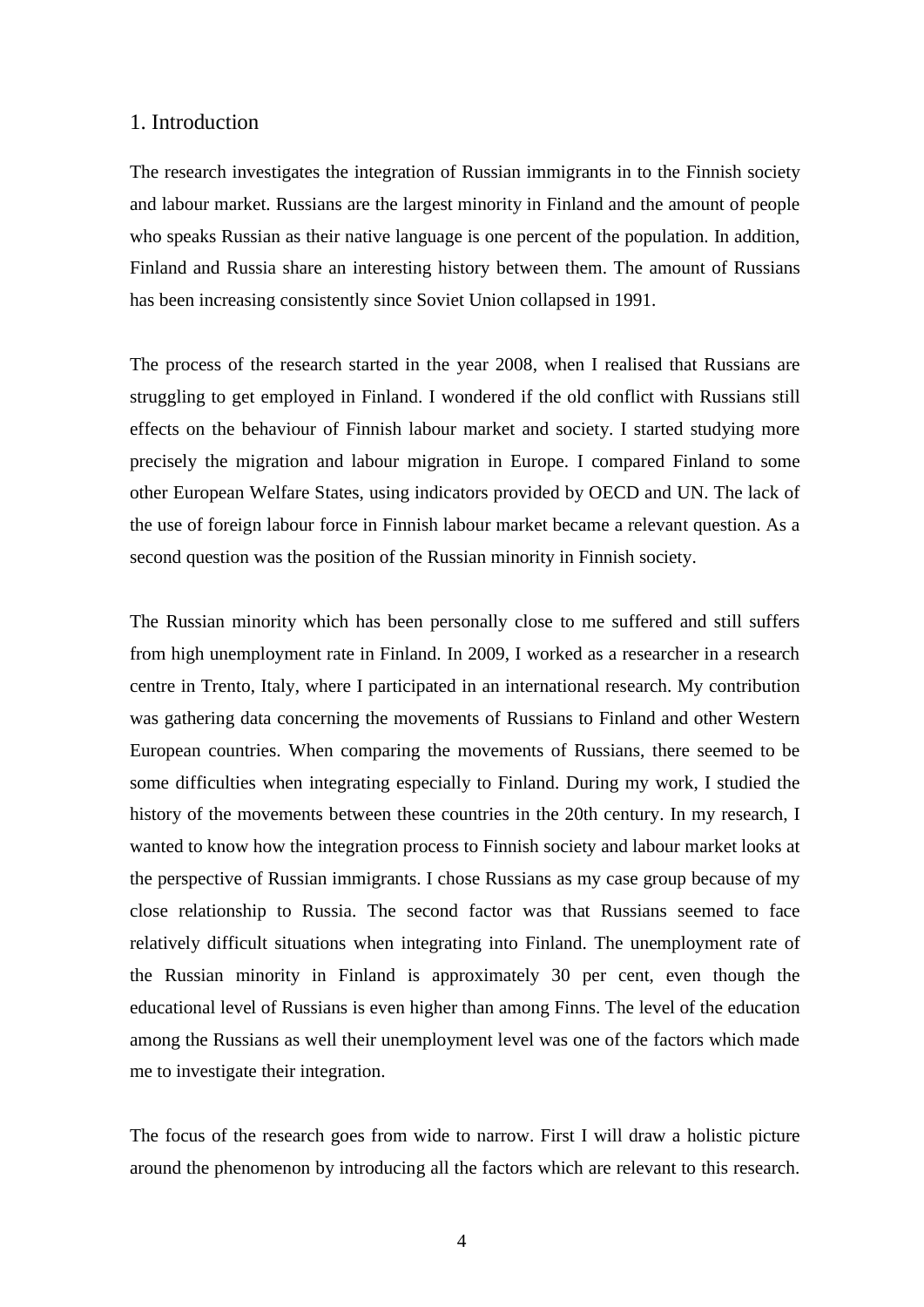I will introduce the concept of immigration in Finland as well as some of the figures from the use of foreign labour force in Finnish labour market. In this concept Finland can be considered an interesting case. Foreign labour force constitutes approximately 2 per cent out of the whole labour force in Finland. Finland has the smallest percentage of immigrants compared with population among European countries. I will introduce earlier researches and results which can be considered important to this study and discussion around the integration of foreigners to Finnish society and labour market. Despite of the integration process of Russian immigrants is the main focus of the investigation and the integration is the main theoretical concept, the research has a presumption. The research concentrates in the integration process from the perspective of Russian immigrants. From the beginning of the process, it has been acknowledged that there can be discrimination against the Russian immigrants both in Finnish society and Finnish labour market. Integration to the society is approached from the perspective of individual experience since the data is qualitative. Research reveals the integration process from the perspective of a Russian person. Integration to the labour market is simply measured by getting employed.

The instrumental case study is the overall method and approach for the whole study. When analysing the interviews, I will use Narrative Theme Analysis since the questionnaire is build on themes and the data collected is narrative. In addition to collected data, I will use secondary data and descriptive statistics. The Russian minority is used as a case instrument to investigate the behaviour of Finnish labour market and society. Throughout the qualitative data, I will investigate the Finnish labour market and society and focus my investigation on integration. In the last chapter, I will discuss the whole phenomenon and introduce some suggestions to improve the integration of Russian immigrants to the Finnish labour market.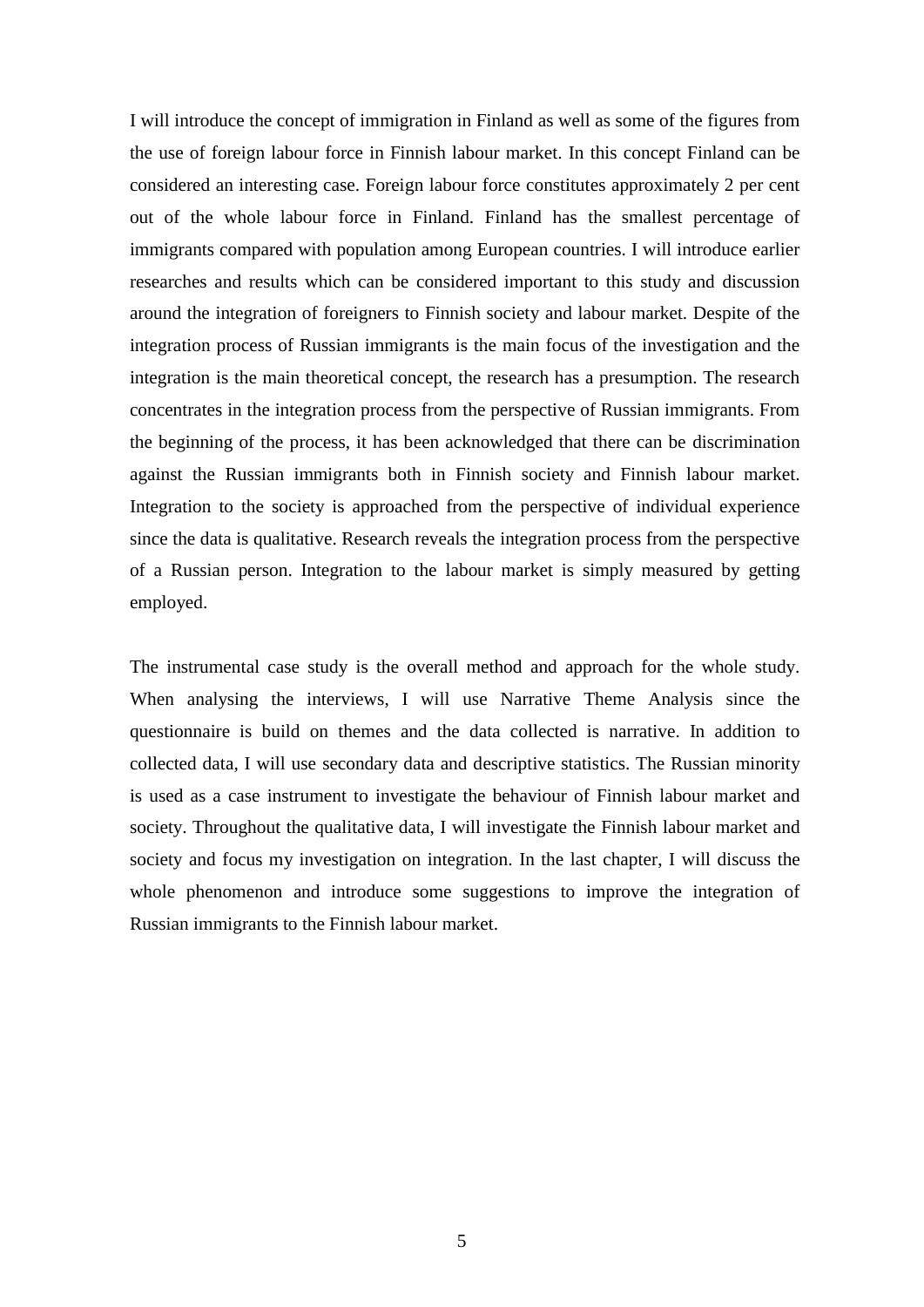## 2. Theoretical concepts

#### **2.1 Immigrants in Finland**

An Immigrant means a person who has migrated to Finland on a permanent basis (Foreign Ministry). At the end of the year 2007, there were 132 708 immigrants living permanently in Finland. It forms 2.5 per cent of the whole population of the country. (Arajärvi 2009, 15.) At the end of the year 2008 it was 143 000. The amount of immigrants in Finland has increased linearly since 1990. Interesting fact concerning immigrants living in Finland can found in the age distribution. When comparing the age distribution among the Finns and among the immigrant population, the age distribution of immigrants is remarkably different in comparison with Finnish population. Comparing the statistics of 2007, the per cent of working age (15-64) of immigrants is remarkably high, 79 per cent. The same percentage in Finnish population is 66 per cent. (Tilastokeskus/ National Statistical Centre of Finland). Based on this statistical fact, we could assume that the employment rate of immigrants in Finland should be high among the immigrants. If immigrants would reach out the same level of labour participation in Finland, the labour force would increase of 15 000 people. (Arajärvi 2009, 18.)

The amount of immigrants in Finland has increased linearly. For the comparison, the amount of immigrants in Finland in the year 1990 was 26 255. Here are the statistics from 2000 until the year 2007 (Tilastokeskus);

| Year | <b>Immigrants in Finland</b> |
|------|------------------------------|
|      |                              |
| 2000 | 91 074                       |
| 2001 | 98 577                       |
| 2002 | 103 682                      |
| 2003 | 107 003                      |
| 2004 | 108 346                      |
| 2005 | 113852                       |
| 2006 | 121 739                      |
| 2007 | 132 708                      |

Table 1. The number of Immigrants in Finland 2000- 2007.

Source: Tilastokeskus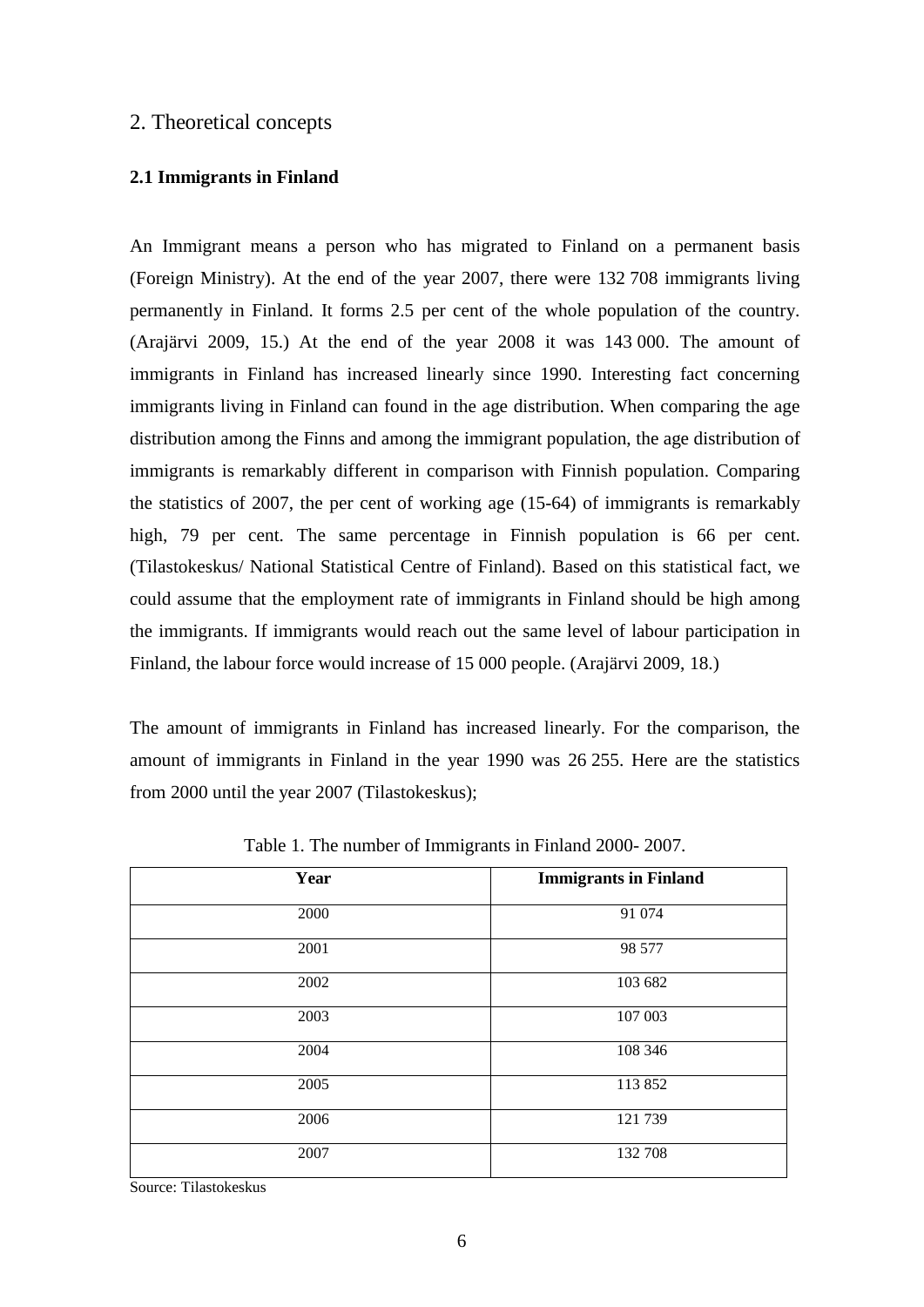Here are the biggest minorities in Finland. Statistics are from the year 2007. Statistics show the amount of citizens of certain nationalities, living in Finland:

The next figure presents the regional distribution of immigrants in Finland. Immigrants are primarily concentrated in larger cities in the south. From all the immigrants in Finland, 75 per cent lives in southern area. As the capital city, Helsinki has the largest amount of immigrants, 27 per cent of all immigrants in Finland. (Heikkilä & Pikkarainen 2008, 45.)



Figure 1. The regional distribution of immigrants in 2007 Source: Siirtolaisinstituutti, Heikkilä & Pikkarainen 2007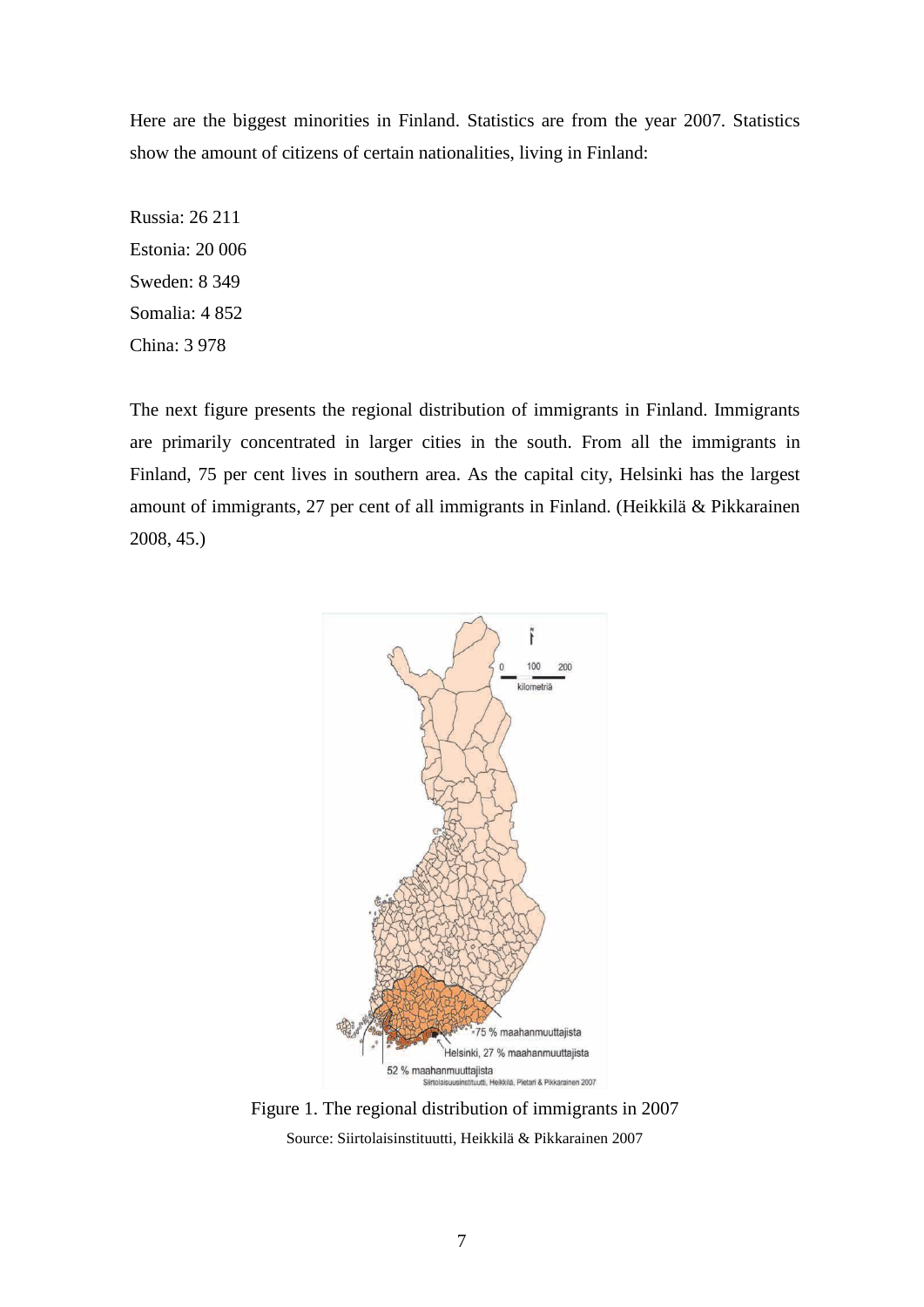The level of education varies remarkably among foreigners. High level of education among foreigners does not always correlate with employment, especially in case of Russians. The level of education among the Russian immigrants in Finland is remarkably high: almost 40 per cent of Russian immigrants have graduated from the university or polytechnic, whereas the corresponding number of the whole Finnish population is 30 per cent (Niemi 2007, 2). Despite this fact, unemployment among Russian immigrants is multiple in comparison with Finns.

Language skills seem to make a difference. Estonians have succeeded in integrating relatively well to the Finnish labour market. Estonian is in the same language group as Finnish, which means that learning the Finnish language is easier for Estonians than others.

#### **2.2 Foreigners in Finnish Labour market**

There is a common phenomenon in Western European Welfare states related to immigrants and their employment. Immigrants are over- represented in so called 3D professions (dirty, dangerous, and degrading) (Heikkilä & Pikkarainen 2008, 61). Employment areas where foreign labour force is needed are often the ones where locals refuse to work. The common hypothesis of several scholars has been that wealthy capital states welcome foreign labour for the low skilled and low paid work. The use of cheaper foreign labour force increased during the past few years also in Finland. Generally, the use of foreign labour force in Finland is focused on relatively low skilled and paid work and professions where it is easy for employers to hire foreign labour force. Some labour market specialists are worried that in future, there will be professions where there are only immigrants working. (Heikkilä & Pikkarainen 2008, 134.) This phenomenon is already visible in Mediterranean countries, as example African farm workers in Spain and Ukrainian housekeepers in Italy.

Next figure presents the percentage of foreign labour force use from the whole national labour force in 2005. All bars are divided into three parts. The left part represents the employed migrants coming from EU-15 countries, part in the middle presents those from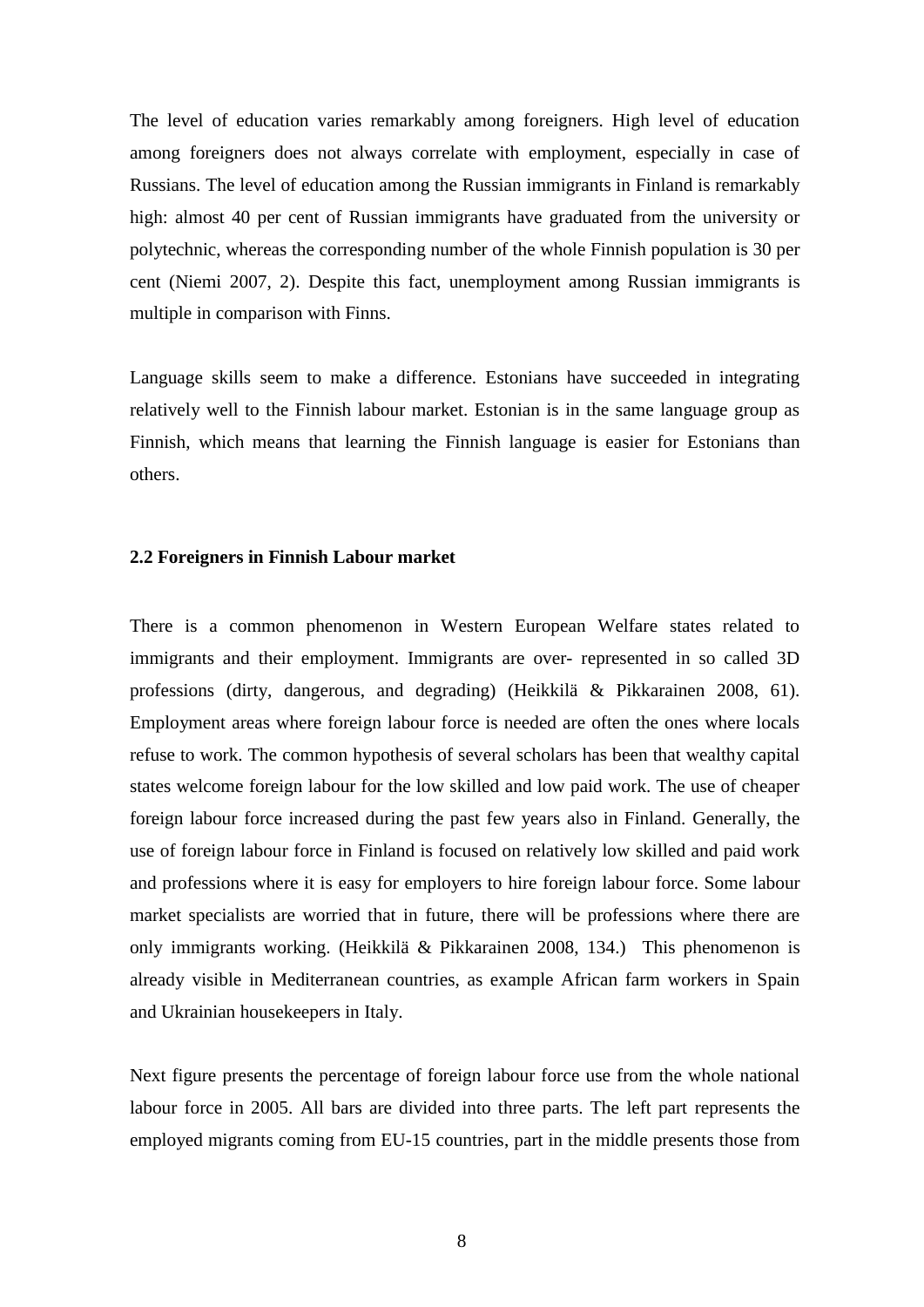EU- 10 countries and the right part of the bar presents the labour force coming from outside of EU.



Figure 2: The percentage of the use of foreign labour force from national labour force in 2005 in European Union countries. Source: Commission of the European Communities

Based on OECD statistics, the percentage of foreign labour force in Finland is 2.6 percent, while in Sweden is 13.3 percent. (OECD 2006, 49–50).

There can be several reasons for the small use of foreign labour force in the Finnish labour market. Even though we are examining the integration of Russian immigrants to the labour market, some characteristics of the Finnish labour market are important to add to the discussion:

- The use of labour is relatively expensive in Finland. Costs of the salaries itself do not only make it expensive, there are significant externalised costs for the employer. In addition, employing is relatively bureaucratic process for the employer.
- Important factor to be considered is the 3D labour market. The 3D labour market is relatively small in Finland. Cheap labour force does not exist in Finland the same level it might exist in more liberal states. One of the main reasons can be found investigating the difference between the social benefits and low paid work. Simply saying, the difference in income between low paid work and social benefits is not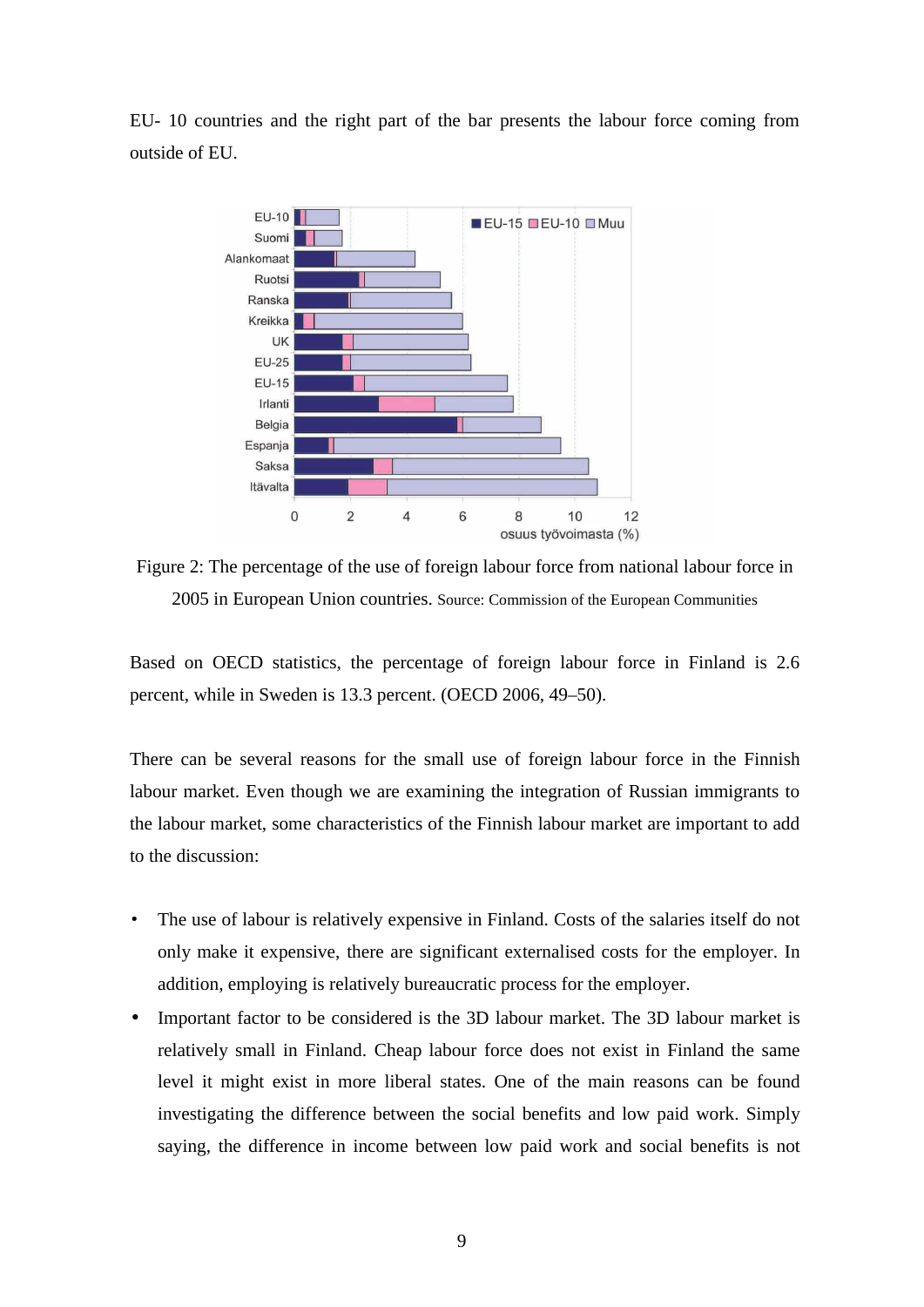significant. Immigrants are employed more often than natives to the 3D labour market. I will discuss more of the phenomenon later on.

- It is logical to assume that recession has made the situation even more difficult for the foreigners in the labour market. The competition for the vacancies is higher since the unemployed rate has increased. As an example of the increased competition, research of "Työpoliittinen Tutkimus" (2006) describes how the Finnish employers prefer to employ preferably natives in times of recession.
- In case of Russians, I argue that Finnish media have distorted the picture of Russia and Russians. In addition, people do not have information or experience about Russia or Russians. General presumption is based on the picture given by Finnish media. In addition, the old fears connected to Russians still exist at some level in Finnish society. There are several researches describing the same phenomenon.
- Finland stayed as a 'Nation State' relatively long. Sweden for example implemented international politics and policy already in 1970's. By 'Nation State' I mean bounded society, where economic, political and cultural domains map neatly onto to each other (Walby 2003, 530). Finnish state, society and the labour market were strongly selfsupportive until the late 1990's. Finland had relatively deep recession in the early 1990's. "Borders" started to open in the recovery process in many ways. Finland joined European Union in 1995 and in 1998 became the member of EMU.

#### **Unemployment Rate**

At the end of the year 2007, the average employment rate of foreigners in Finland was 50 per cent. The average unemployment rate was 21.6 per cent (changes over the years can be seen in the table 2). However, the unemployment rate differs radically among immigrant groups.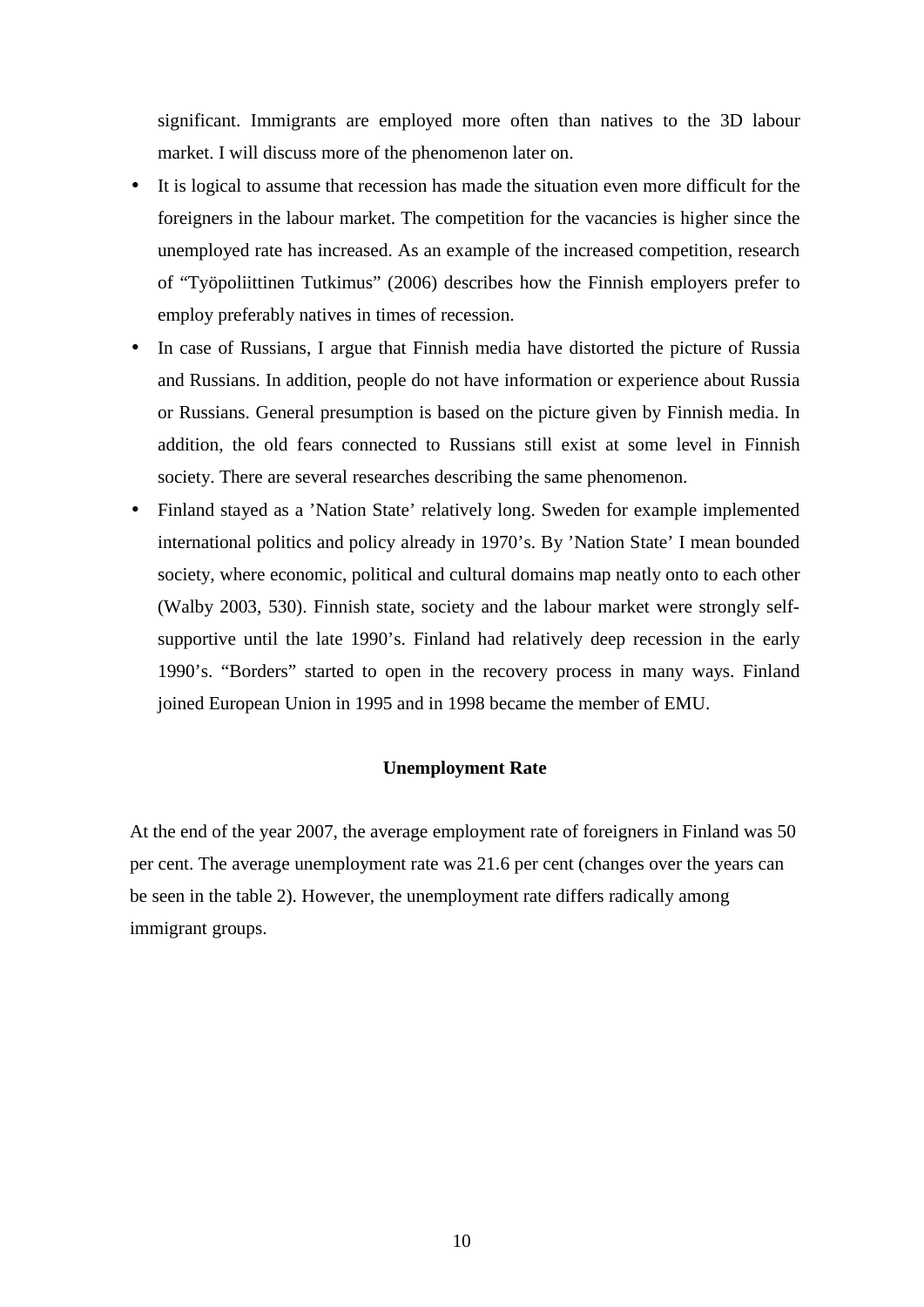| Year | <b>Unemployment Rate</b> |
|------|--------------------------|
| 1994 | 49.2%                    |
| 1995 | 46.2%                    |
| 1999 | 36.7%                    |
| 2000 | 31.8%                    |
| 2006 | 24.3 %                   |
| 2007 | 21.6%                    |

Table 2: The average unemployment rate among immigrants in Finland 1994- 2007.

Source: Tilastokeskus

In general, the unemployment level shows positive tendency. We can assume that free labour movement legislation and policies implemented by EU have decreased the unemployment rate in Finland (Arajärvi 2009). EU citizens do not need a working permit in Finland. Governments' policy has been focused on facilitation of the labour movements inside the EU area during the last decade.

Table 3: Top and lowest 3 unemployment rates among immigrant groups in Finland.

| Top 3 highest     | Top 3 lowest   |
|-------------------|----------------|
| Irak $61.8\%$     | Germany 5.4 %  |
| Afganistan 53.4 % | Canada $6.0\%$ |
| Sudan 59.3 %      | Poland $6.1%$  |

Source: Tilastokeskus

The nationalities, which have the highest unemployed rate, are asylum seekers. When comparing the unemployment rates among nationalities, there are few facts which have to be acknowledged. The legislation for the residence permit in Finland is different for asylum seekers than it is for other immigrants (KELA/ Social Insurance Institution of Finland web source). Asylum seekers are migrating because of the unstable and dangerous situation in their countries. The decisive matter for migration is safety. The migration and labour market policies do not consider them as a possible labour force. The policies are humanitarian oriented. When an asylum seeker is granted the permit to stay in the country, the permit for social rights is granted simultaneously (Ministry of Interior & KELA web sources). Practically this means the access to social benefits. I believe that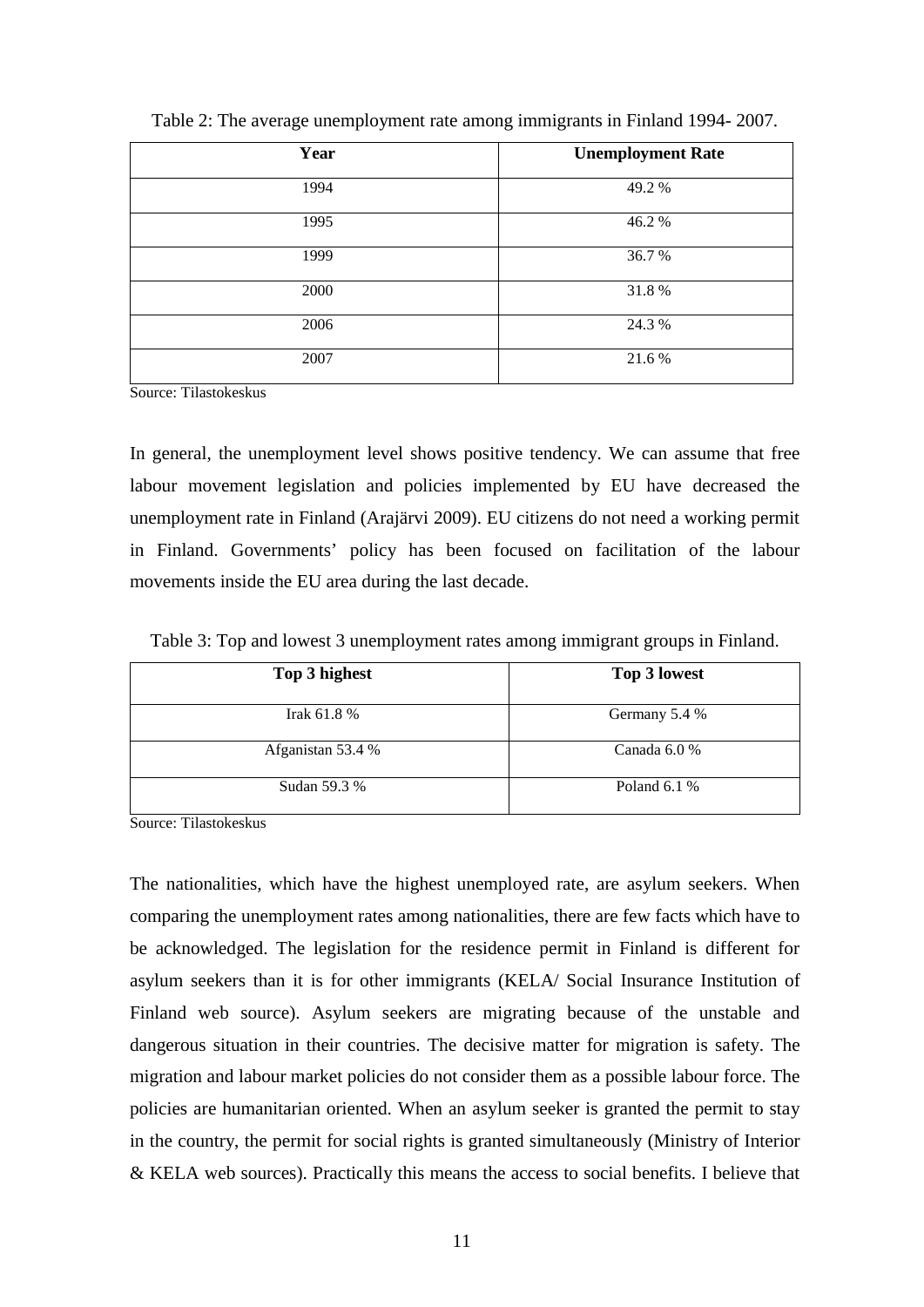the fact that asylum seekers do not have to work or seek to work to get access to social benefits have reduced their possible attempts to integrate into the labour market and eventually to the whole society. Experiences from Sweden and Denmark support this. The cultural and religious background of asylum seekers have been 'over- understood' and they have been left out from obligatory ALMP (Active Labour Market Policy) actions. (Palola 2003, 50.) In recent years, government has made improvements by providing services focused precisely on the labour market integration of asylum seekers. Downside is still the slow implementation, especially in the capital city area. An asylum seeker can wait up to one year before meeting employment office authorities.

Another influencing factor for high unemployment rate among the asylum seekers can be the Islam family tradition. The asylum seeking women are in the weakest position because Islam family traditions tie women to home and women often have the low qualifications and education. (Palola 2003 & Arajärvi 2009.) This could explain partially the high unemployment rate. The gender roles in Finland are very different comparing to so call 'masculine societies'. Finland is considered being 'feminine society'. As an example of cultural conflicts, immigrants from Islam countries have struggled to integrate into the labour market where they might have to be working for female superiors. (Huang 2010, 86.)

When comparing EU citizen, an asylum seeker and the citizen of Russia, the migration legislation is different in every case. The legislation supports remarkably more EU citizens in comparison to Russians. EU citizens have free access to the country as a 'job seeker'. (KELA/ Social Insurance Institution of Finland web source.) Russians, have to apply for visa and the residence permit based on the working permit. This precise permit is difficult to get, because the person needs to have the job contract already before entering the country and apply the permit from their home countries. Obviously, it is easier to find a job if you can search it while staying in the country.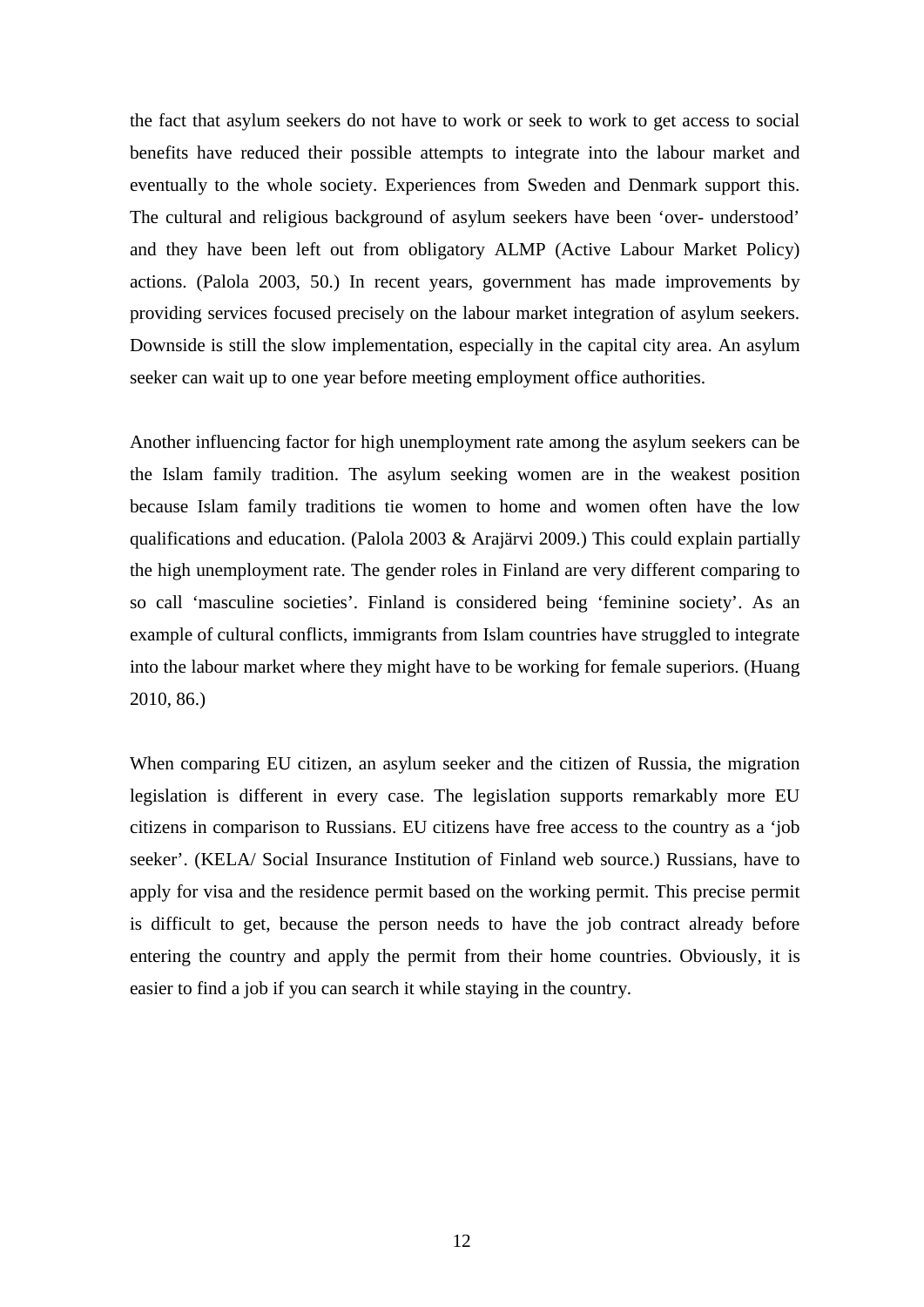I will introduce the first research relevant to the discussion which is made by Pentti Arajärvi.

| <b>Research</b>       | Target                      | Data        | <b>Results</b>       |
|-----------------------|-----------------------------|-------------|----------------------|
| Pentti Arajärvi,      | <b>Employment obstacles</b> | Policies,   | Facts on the current |
| $2/2009$ . Employment | of Immigrants.              | Statistics, | situation of labour  |
| obstacles and         | Unemployment,               | Legislation | market. Suggestions  |
| inactivity traps      | employing immigrant,        |             | for improve the      |
| faced by immigrants   | welfare.                    |             | level of             |
|                       |                             |             | employment among     |
|                       |                             |             | immigrants.          |

Research describes and investigates the situation of immigrants in the labour market holistically. I will shortly introduce some important facts and interesting suggestions for the future improvements which are described in the conclusions of the research.

Age distribution of immigrants in Finland should support higher level of employment. If immigrants would reach out the same level of labour participation, the labour would increase of 15 000 persons. The unemployment rate of immigrants is approximately 3 times higher than Finnish. (Arajärvi 2009, 18.) Language requirements make the employment highly challenging for the immigrants. Organising Finnish language education for all immigrants is crucial for improving the employment rate. The state, ministries and municipalities need to take the major responsibility for organising and funding the education. The same goes for the internships which are in many cases important stage in the integration process. (Arajärvi 2009, 87.) Research highlights the importance of apprenticeship when educating immigrants to the needs of the Finnish labour market.

Every immigrant should have a right for individual integration plan, which is implemented in co- operation with the immigration and employment services. Cooperation between all instances responsible for integration is highlighted in the research as the most important factor in fast implementation of the integration plan. (Arajärvi 2009, 100.) The integration services need to be more efficient to be able to decrease the unemployment rate. However as Arajärvi mentions, the services are lacking new resources. Research introduces the Danish model, which has gained a lot of success on integrating foreigners into the labour market. The key principle of the Danish integration plan is the fast implementation after immigrant's arrival. (Arajärvi 2009, 82.) Secondly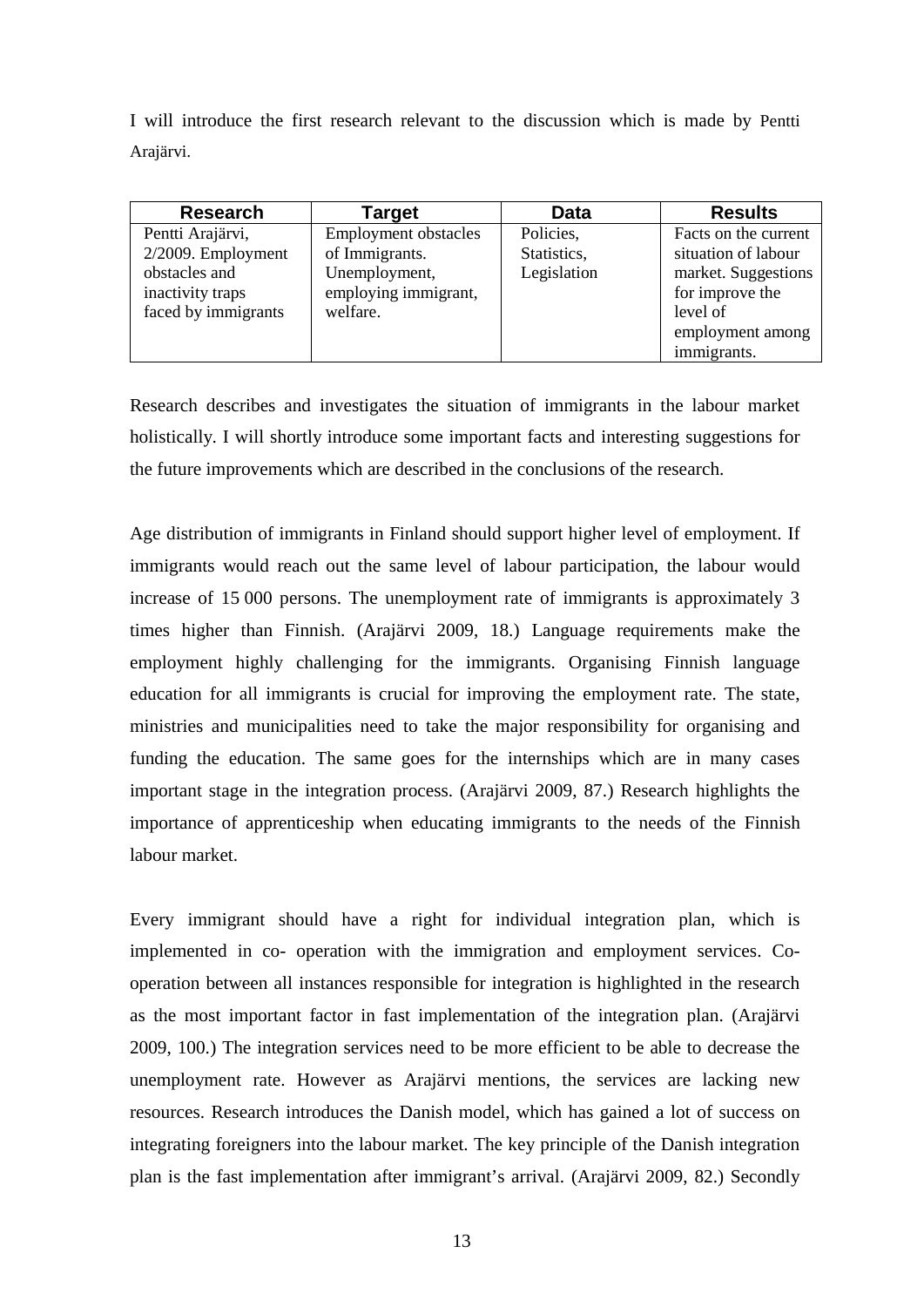the integration plan is also an agreement which immigrant is obliged to follow in supervision of immigration authorities. Research criticises the slow implementation of Finnish integration policies. The implementation of active labour market policies or even the contact from authorities takes from three months till one year depending on the city. The integration services are overloaded in the capital city area where most of the immigrants live. Slow implementation of active labour market actions obviously passivate immigrants arrived. (Arajärvi 2009, 92.)

| <b>Occupational group categories</b>   | <b>Amount of people working</b> |
|----------------------------------------|---------------------------------|
| Hospital and care assistants, cleaners | 5 3 0 9                         |
| <b>Restaurant workers</b>              | 4781                            |
| Unknown                                | 2606                            |
| Sale                                   | 2 2 7 7                         |
| Daycare and homecare                   | 2 1 9 0                         |
| Primary level education                | 1977                            |
| <b>Drivers</b>                         | 1 7 7 2                         |
| Marketing and financing specialists    | 1710                            |
| Architects and technical specialists   | 1463                            |
| <b>Construction workers</b>            | 1 373                           |

Table 4: Top 10 occupations of immigrants in Finland 2005

Source: Tilastokeskus

The most common work (see table 4) among the female immigrants in 2004 was cleaning and among men the restaurant work (Heikkilä & Pikkarainen 2008, 7). Men's work can be explained by a large number of fast food restaurants which immigrants have started in Finland. Approximately 60 per cent of Turkish immigrants work in restaurants. The most common profession among the immigrants from other welfare countries was education related. However immigrants who come outside of USA and EU are most often working in restaurants and as cleaners. (Heikkilä & Pikkarainen 2008, 7.) These facts support the phenomenon of cheap labour force in Finland. In general we could argue that remarkable numbers of women are working in positions which Finns refuse to work and men are producing food with price which Finns are incapable to produce. In addition, immigrants work as a self- employed remarkably more often in comparison to Finns. In 2005, 16 percent of immigrants from the whole labour force worked as entrepreneurs. The same number among Finns was less than ten percent. (Kauppa- ja teollisuusministeriö 2006, 63). Many scholars relate this fact to the dissatisfaction towards the employment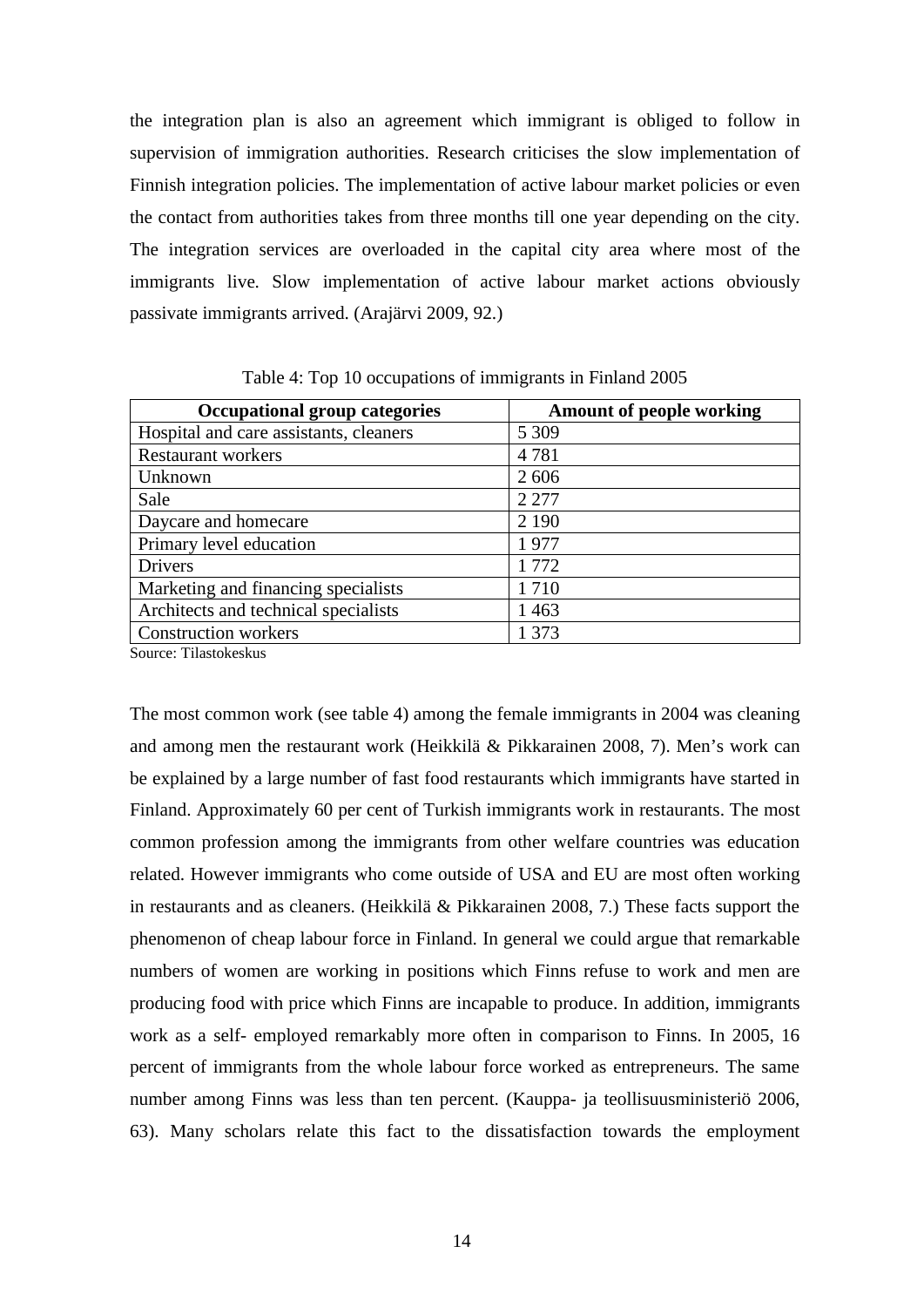opportunities provided by the Finnish labour market. (example: Työpoliittinen Tutkimus 2006, 9.)

Arajärvi brings up very important factor about employment in Finland. There are something called "income traps" in the Finnish welfare system. The income trap is a situation described earlier which means a situation where there is no significant difference between the incomes of employment compared with the social benefits granted by the state. (Arajärvi 2009, 110.) In the worst case, the impact can be even negative. This is the main reason on the individual level why low salary employment does not exist in larger form in the Finnish labour market. If a person is entitled to the social benefits it is often not worth of applying a job which does not increase considerably the person's income level.

## **2.3 Migration and demography in Europe**

The question of integration and labour migration has been one of the hot topics in the EU in the first decade of the millennium. I want to introduce this discussion by presenting the work made by Elina Palola (2003).

| <b>Research</b>                                                                                            | <b>Target</b>                                                                     | Data                                                                                                  | <b>Results</b>                                               |
|------------------------------------------------------------------------------------------------------------|-----------------------------------------------------------------------------------|-------------------------------------------------------------------------------------------------------|--------------------------------------------------------------|
| Elina Palola<br>$(2003)$ The<br>effective<br>integration of<br>immigrants to the<br>labour market in<br>EU | How to integrate<br>immigrants in to the<br>EU labour market<br>more efficiently? | EU commission<br>policies, agendas<br>and articles.<br>Reflections from<br>several EU<br>conferences. | Several<br>grievances and<br>suggestions to<br>correct them. |

Elina Palola has followed the work of EU Commission dealing the issue of labour migration. It is interesting to follow the agendas from the beginning of the decade and discuss if there has been any improvement.

• Migration in Europe exists in its largest form since the Second World War. The population in EU has tripled in 40 years from 1960 to 2004. This has also created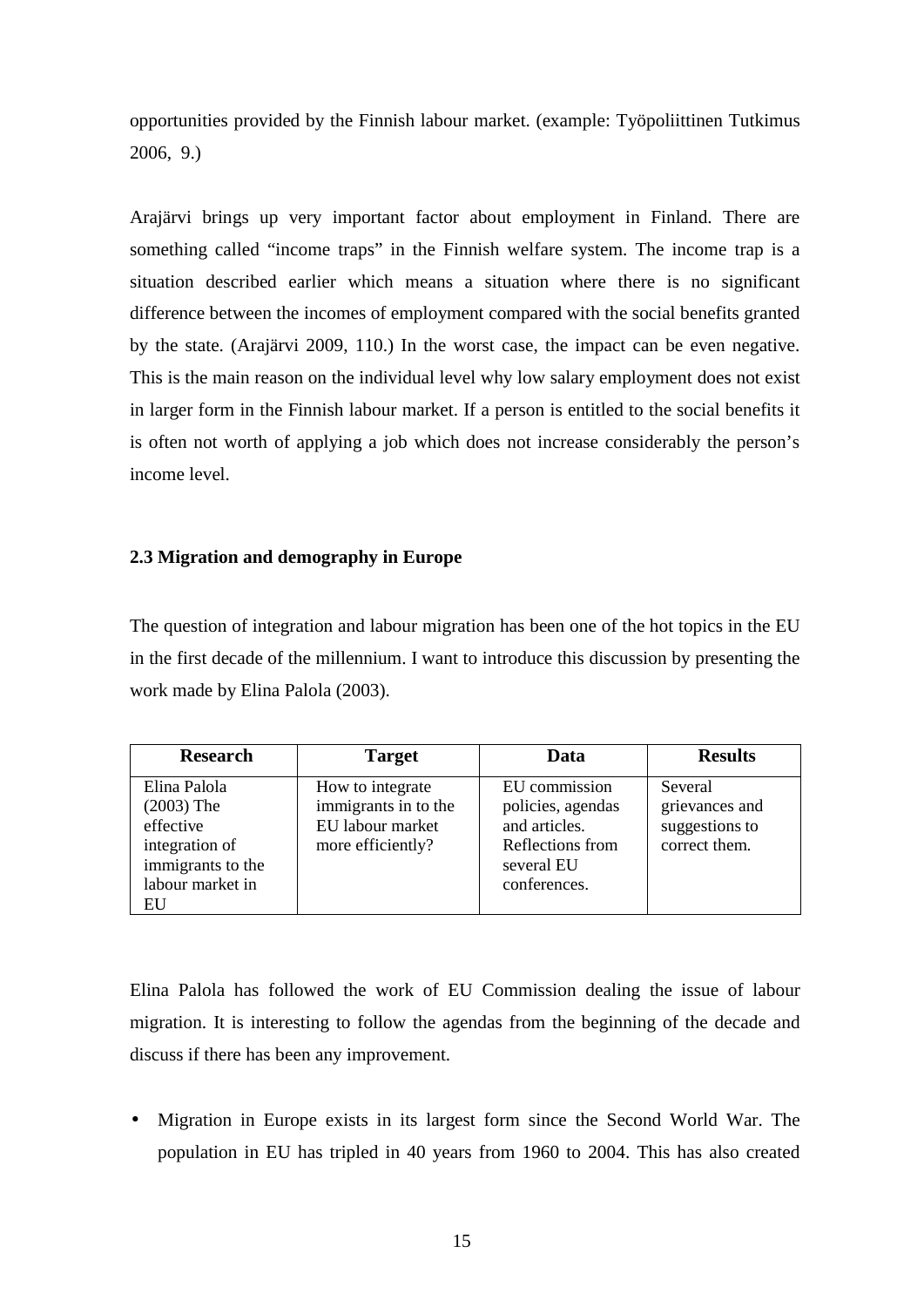serious conflicts in some largest cities of Europe as an example in Paris and Athens. These cities are over- populated and created ethnical ghettos.

- The working age population will decrease 25 million people until the year 2030. Labour migration should be the first priority to fulfil the increasing gap in the labour force.
- How is it possible to use the large resources of migration as effective as possible? The employment rate among the native population in European Union is 64.4% and among immigrants 52.7%. The lowest employment rate exists among immigrant women. Immigrants are also over- represented in the 3D sector as discussed earlier.
- Common decision making is getting more challenging since the expansion of the European Union. The EU conference of Sevilla in 2002 was focused on finding common agendas to combat illegal immigration and integration policies. I believe that common agendas in EU would not serve the need of the countries. Common policies should be under suspicion since the expansion of the Union. As an example, in Finland the priority is to integrate immigrants to the labour market and Italy combats the illegal migration.
- EU has set the directives for ethnical discrimination. My question is 'how these directives are implemented and controlled inside EU'?
- EU Commission: What kind of ALMP should be offered for the immigrants and should they be obligatory? This is also relevant question in Finland.
- EU Commission proposes the consistency and 'very effective' local co-operation to be the key ingredients to the successful labour market integration. As an example country the Denmark, where the fast implementation of ALMP has prevented the long term unemployment among natives and immigrants. The question is "How to create 'very effective' ALMP policies and local co- operation to the countries where the public sector is inoperative?"

Based on the Finnish Government's program of migration policy, the goal is to increase the labour movements especially from European Union countries. For example, the cooperation between Estonia and Poland is mentioned in the program. (Heikkilä & Pikkarainen 2008, 166.) This policy can be controversial. Labour circulation from new member states can be harmful in a larger picture. The old age dependency ratio will be even more difficult in the new member states than most of the older ones. Instead of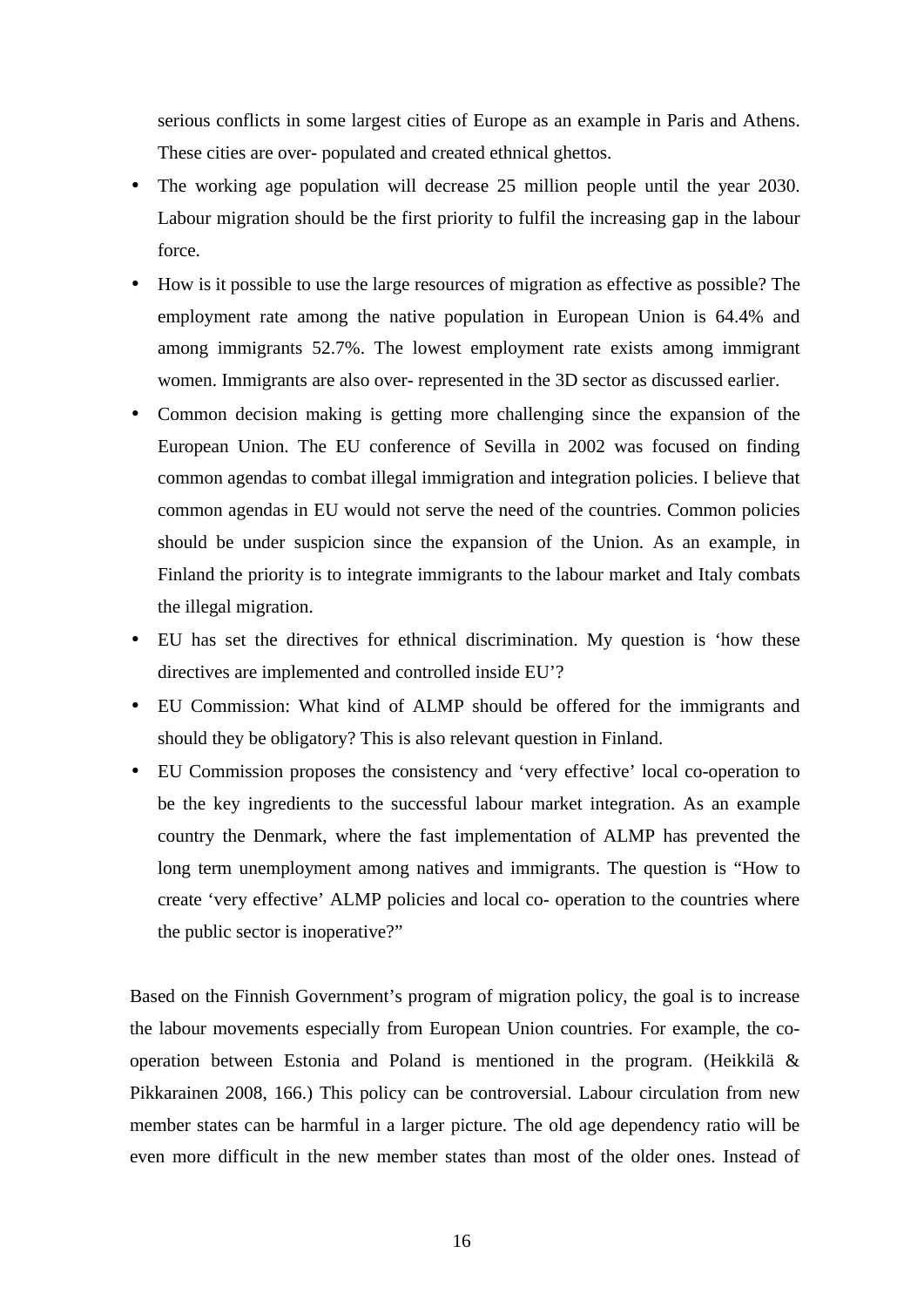labour migrating, these countries would need their own capacity to be able to develop and secure the future of their country. (Heikkilä & Pikkarainen 2008, 182.) On the other hand, labour circulation is a global phenomenon which is important financially for many families in emigrating countries, as an example India. Blotevogel (1997) argues that demographic changes and processes are mainly results of national traditions, values, social conditions and politics. He raises two main reasons for this: the inertia of demographic processes compared with economic processes and the importance of national population policy and national migration policy. (Blotevogel 1997,4.)

Europe has had an alarming fertility decline for several decades. This obviously creates a threatening future of the labour shortage. Persistent trend of the increasing life expectancy combined with decline in fertility rates creates a different age structure of population, which is called ageing. (Blotevogel 1997,4.) As mentioned earlier, this phenomenon based on the demographic estimations will be rapid and relatively large in Finland. On the other hand, sustained unemployment, increased immigration rates and persistent immigration pressure from Eastern Europe, Asia and Africa seem to evoke just the opposite impression. (Blotevogel 1997, 4.) The solution for future lack of labour force in Finland could be at least partially found from using the Russian labour. Russia has remarkable labour capacity compared with the needs of Finland. I think that finding skilled labour from Russia suitable for the needs of the Finnish labour market would not create problems for the Russian labour market. In addition, it needs to be acknowledged that remarkable amount of unemployed foreigners already exists in Finland. There is remarkable number of migration researches are case studies which focus on differences of migrant nationalities when seeking the integration to the labour market of the receiving country. The differences are often found in cultural backgrounds, however the occupation backgrounds and characteristics should be also noted. Occupational backgrounds and characteristics and the economic and immigration policies of destination country have large impact on the integration. (King 1997, 108.)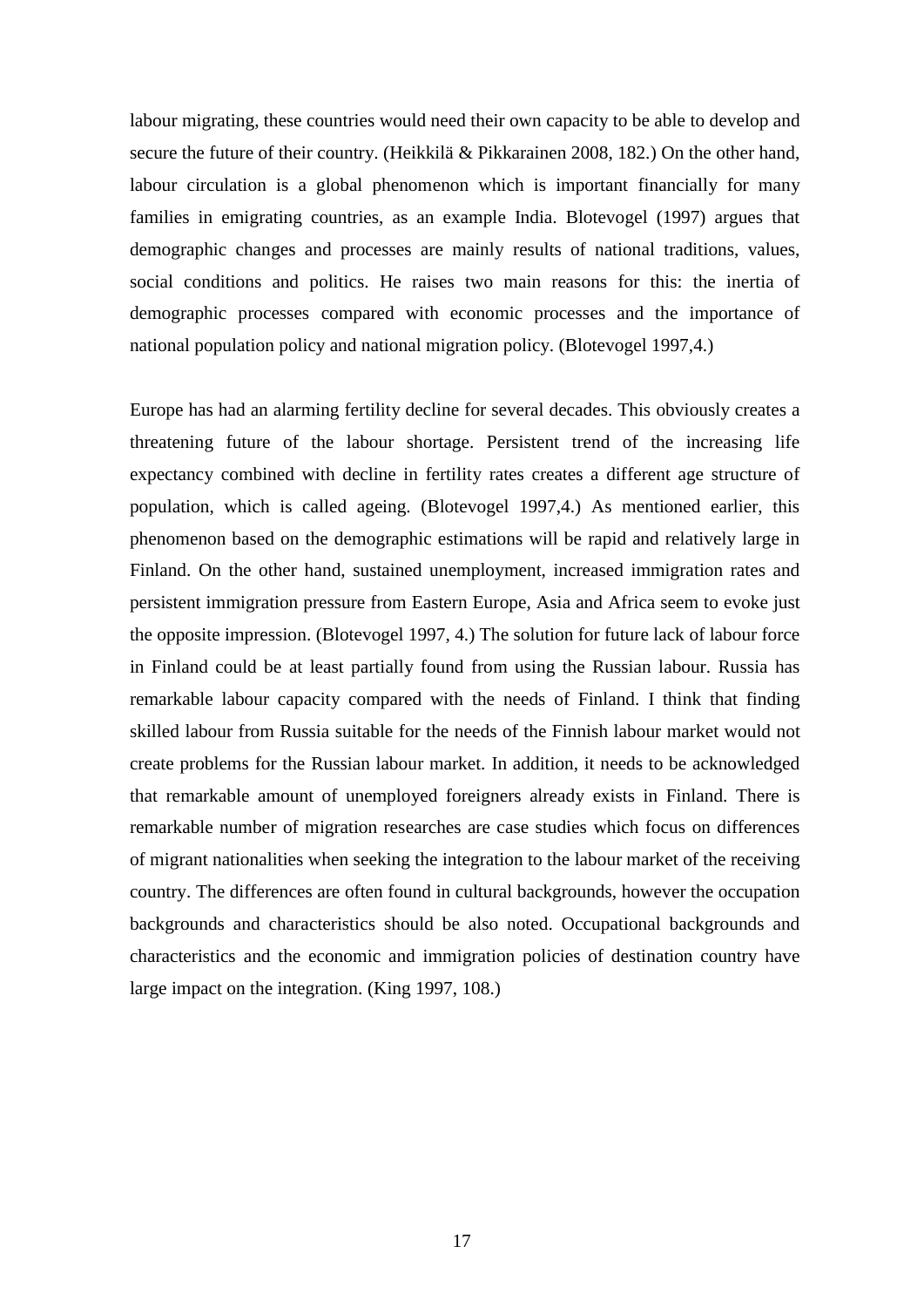#### **2.4 Russians in Finland**

The border between eastern Finland and western Russia has been regionally and historically a subject of political turmoil. Finland and Western Russia had strong connection in trade and labour exchanges before the independence of Finland in 1917. As an example, there was a remarkable amount of Finnish construction men working on large projects on St. Petersburg. Bilateral movement for different purposes was relatively easy and there was continuously a labour exchange between the countries. Independence narrowed the bilateral movement and economic connections. In the year 1910, there were still 12 307 Russians living permanently in Finland, 6352 of them were living in Helsinki. After Russian revolution 1917, only Russians who had acquired Finnish citizenship could stay in Finland. At that time, there were 5000 of them. After Finland gained independency 1918, the "Russian hate" was very strong. The nation wanted to get rid of "the old World". (Shenshin 2008.)

Later on in the Second World War the border moved towards West. One of the reasons for war between Finland and Soviet Union was that the old border was very close to the capital of Soviet Union at that time, St. Petersburg (former Leningrad). Winter war 1939- 1940, as well as the continuing conflict in the Second World War increased the hate of Finnish people against Russians.

Next I will introduce the movement during last decade. The number shows the amount of Russians living in Finland. For the comparison, the amount of immigrants from the Soviet Union was only 4181 persons in 1990. However, it has to be considered that emigration from the Soviet Union became possible in normal measure only after it collapsed in 1991.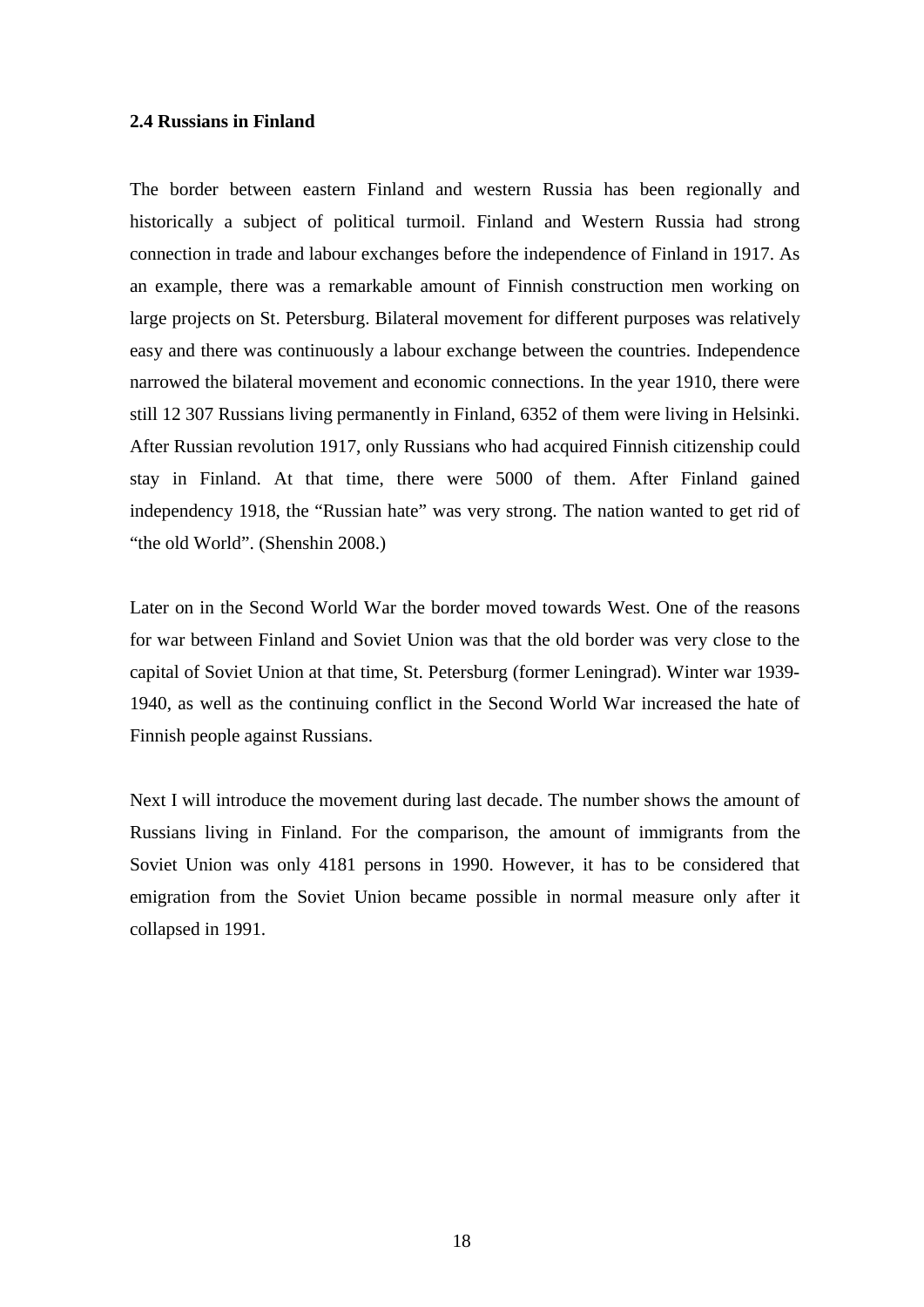| Year | <b>Amount of Russians in Finland</b> |
|------|--------------------------------------|
| 2000 | 20 5 5 2                             |
| 2001 | 22 7 24                              |
| 2002 | 24 3 36                              |
| 2003 | 24 9 98                              |
| 2004 | 24 6 26                              |
| 2005 | 24 621                               |
| 2006 | 25 3 26                              |
| 2007 | 26 211                               |

Table 5: The Amount of Russians in Finland 2000- 2007

Source: Tilastokeskus

Russians are the largest immigration group or minority in Finland. In the year 2006, 61 per cent of Russian immigrants in Finland were women. The most common reason for the residence permit is marriage and family ties. When considering all marriages between foreigners and Finns, the most common form of marriage is contracted between a Russian woman and a Finnish man. In the year 2003, there were 3500 marriages between Russian women and Finnish men, whereas only 300 Finnish women were married with Russian men. (Niemi 2007.)

Russians are the second biggest group of foreign degree students after Chineses in Finnish Universities. Finland provides the largest number of international degree programs in English language in Europe after Great Britain. University education for foreigners is free of charge in Finland (in comparison to high tuition fees in Great Britain). However students who study in the degree programs do not necessarily study the Finnish language at all. Unable to find a job most of them continue their careers in the global labour market after receiving an international degree. (Heikkilä & Pikkarainen 2008, 94.) This can be considered a waste of resources, because their skills and knowledge are not used in the Finnish labour market, however the State money has been spent. Several specialists criticise this fact and suggest building an efficient employment channel for foreign degree students. The opportunity for efficient Finnish language studies should also be provided for international degree students. (Heikkilä & Pikkarainen 2008, 94.)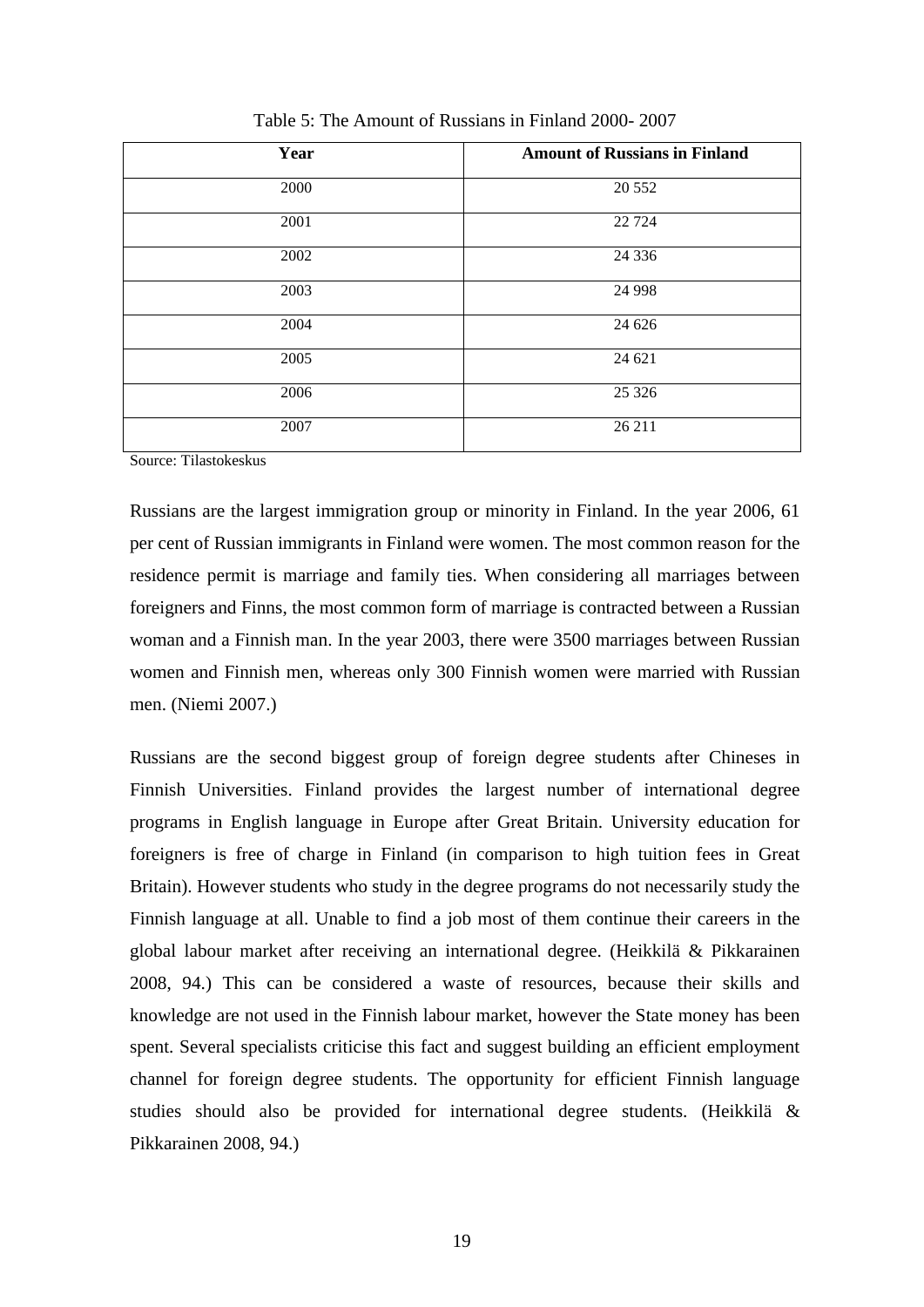Russia has remarkable amount of academic emigration which is also called "brain drain". There is a remarkably high percentage of academic emigration from Moscow and St. Petersburg to all Western European countries. Russians also emigrate to study a degree as mentioned above. Negative developments of Russian economy have influenced strongly on academic and scientific development. Science is no longer in demand in Russian society. The causes of academic emigration are closely linked to the general crisis of science in Russia, primarily a response to the dramatic reduction of scientific investment. Based on the specialists the share of state funding in scientific development should not fall below 2 percent of gross domestic product (GDP) without that important area of public life beginning to decline. In 2003 Russian state funding for science made up 0.31 percent of the GDP, whereas in times of the Soviet Union the value of that indicator had been one of the highest in the world. (Naumova 2005, 80.) Considering these facts, Finland should attract emigrating Russians to the Finnish labour market. Unfortunately it seems that situation is almost vice versa.

Interesting fact about emigration of Russians is their location: in Finland, they primarily concentrate into the capital area. Possible reason for this could be that Russians tempt to protect their Diaspora by living close to each other. The second reason could be that there are more international labour market possibilities in the capital city area.

Immigrants who come from the former Soviet countries have following occupational distribution: education, marketing and sales are the biggest groups, next comes cleaning. The distribution among the occupations has stayed similar between 1995 and 2004. (Heikkilä & Pikkarainen 2008, 76.) In education related occupations, most of the Russians and migrants from the former Soviet countries teach their native language. In marketing and sales profession employment is focused on bilateral trade companies. In theory, the level of education is assumed to be increasing the employment rate. (Heikkilä & Pikkarainen 2008, 77) However, this seems to be not fully applicable to the Russian immigrants. The higher level of education does not necessarily guarantee a place in the labour market. It seems that Russians are not competing with Finns in the labour market. They are employed in professions and positions where they can perform something which Finns can not or do not want to do themselves. Based on the research made by EU MIDIS the Finnish language skills among the Russian immigrants are relatively high, 74% percent of Russians can speak Finnish fluently. This can be considered an interesting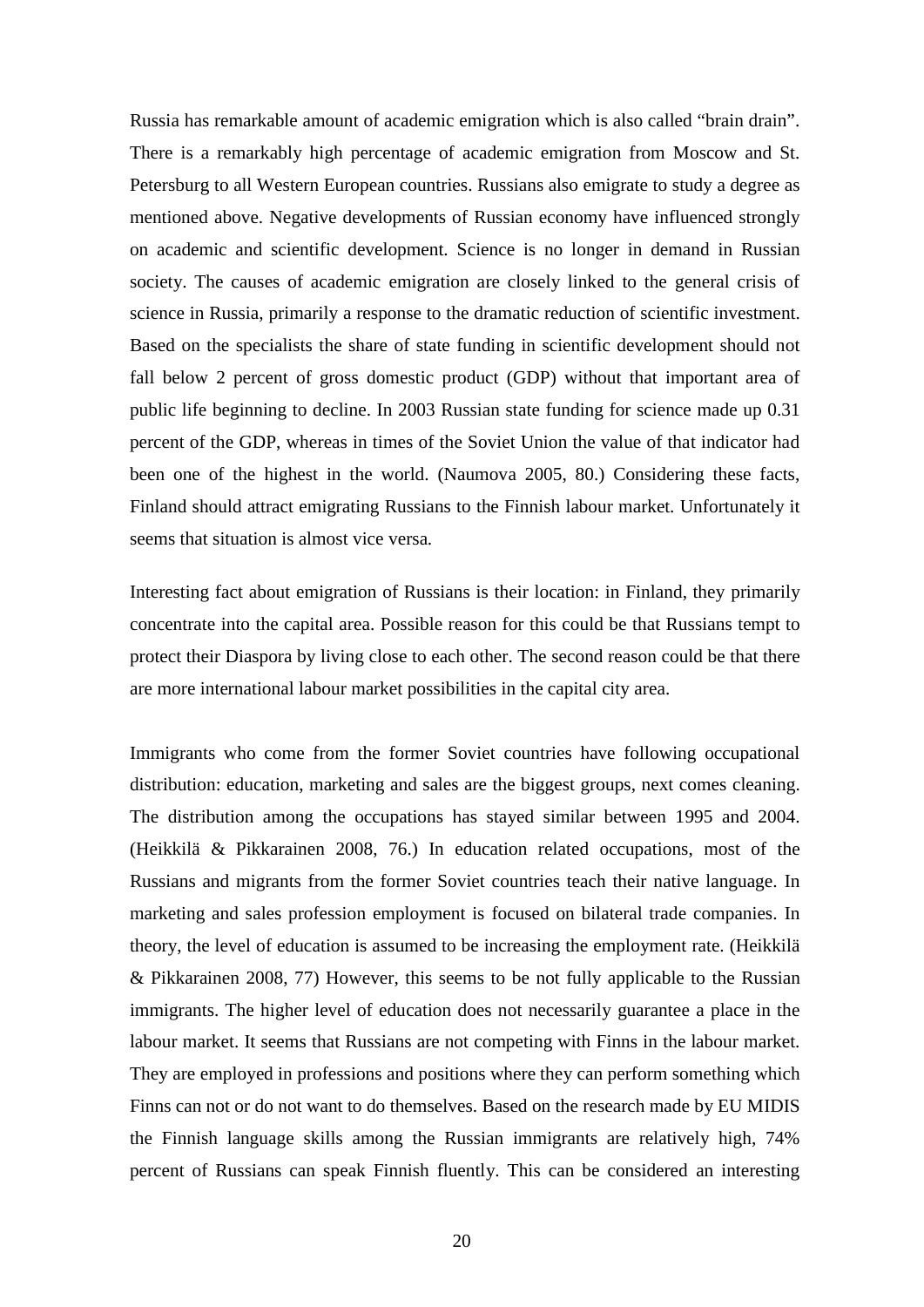detail since the lack of language skills is the most common reason for unemployment. In addition, comparing the employment competition between Estonian and Russian doctors, Estonians have better chances to be employed. Estonians have potential to learn the Finnish language easier since languages belong to the same linguistic group. Also, all Estonian doctor licenses are valid in Finland. Russian doctors have to complement their degrees in Finland and apply the permission to perform as a doctor after complementation. (Heikkilä & Pikkarainen 2008, 44.) Complementing Russian doctor's licence in Finland requires six months of internship and three major examinations (Ombudsman 2010, 18). In addition, there is a remarkable amount of degrees and professional education in Russia which Finnish labour market and legislation do not recognize. In practice this means re-education or studying the same degree in Finland from the very beginning. (Ombudsman 2010, 18.)

Next I will introduce some researches about the life of Russians in Finland.

| <b>Research</b>                                                                                                                                                        | <b>Target</b>                                                                                                           | Data                                                                                                                                                | <b>Results</b>                                                                                                                                                                                                                                         |
|------------------------------------------------------------------------------------------------------------------------------------------------------------------------|-------------------------------------------------------------------------------------------------------------------------|-----------------------------------------------------------------------------------------------------------------------------------------------------|--------------------------------------------------------------------------------------------------------------------------------------------------------------------------------------------------------------------------------------------------------|
| Inga Jasinskaja-<br>Lahti, Karmela<br>Liebkind, 2000.<br>Predictors of the<br>actual degree of<br>acculturation of<br>Russian-speaking<br>immigrants in<br>Finland.    | Integration of Russians to<br>Finnish society. Focus on<br>family values of young<br>adults.                            | 360 people were studied:<br>170 Russian-speaking<br>immigrants and<br>190 native Finns.                                                             | <b>Young Russians</b><br>have problems in<br>Finnish society.                                                                                                                                                                                          |
| Niemi, Heli (2007)<br><b>Russian Immigrants</b><br>in Finnish Society.                                                                                                 | The integration of Russian<br>immigrants in Finland.<br>Comparisons between<br>Russians and other groups<br>in Finland. | Several sources.                                                                                                                                    | Russian immigrants<br>have not been<br>successful in finding<br>their place in the<br>labour market<br>despite their high<br>level of education.                                                                                                       |
| Inga Jasinskaja-Lahti,<br>Karmela Liebkind.<br>Riku Perhoniemi.<br>(2007) Perceived<br>ethnic discrimination<br>at work and well-being<br>of immigrants in<br>Finland. | Impact of unemployment<br>and perceived<br>discrimination in working<br>life.                                           | A nation-wide<br>probability sample<br>consisted of 1783<br>immigrants from the<br>former Soviet Union,<br>Russia and Estonia<br>living in Finland. | Immigrant<br>respondents (44%)<br>reported ethnical<br>discriminated.<br>Immigrants reported<br>1 or 2 discriminatory<br>experiences in one<br>work discrimination<br>(applying for a job,<br>getting promoted,<br>being fired and being<br>harassed). |

Table 6: Researches about the integration and life of Russians in Finland

Source: Several Sources mentioned on the table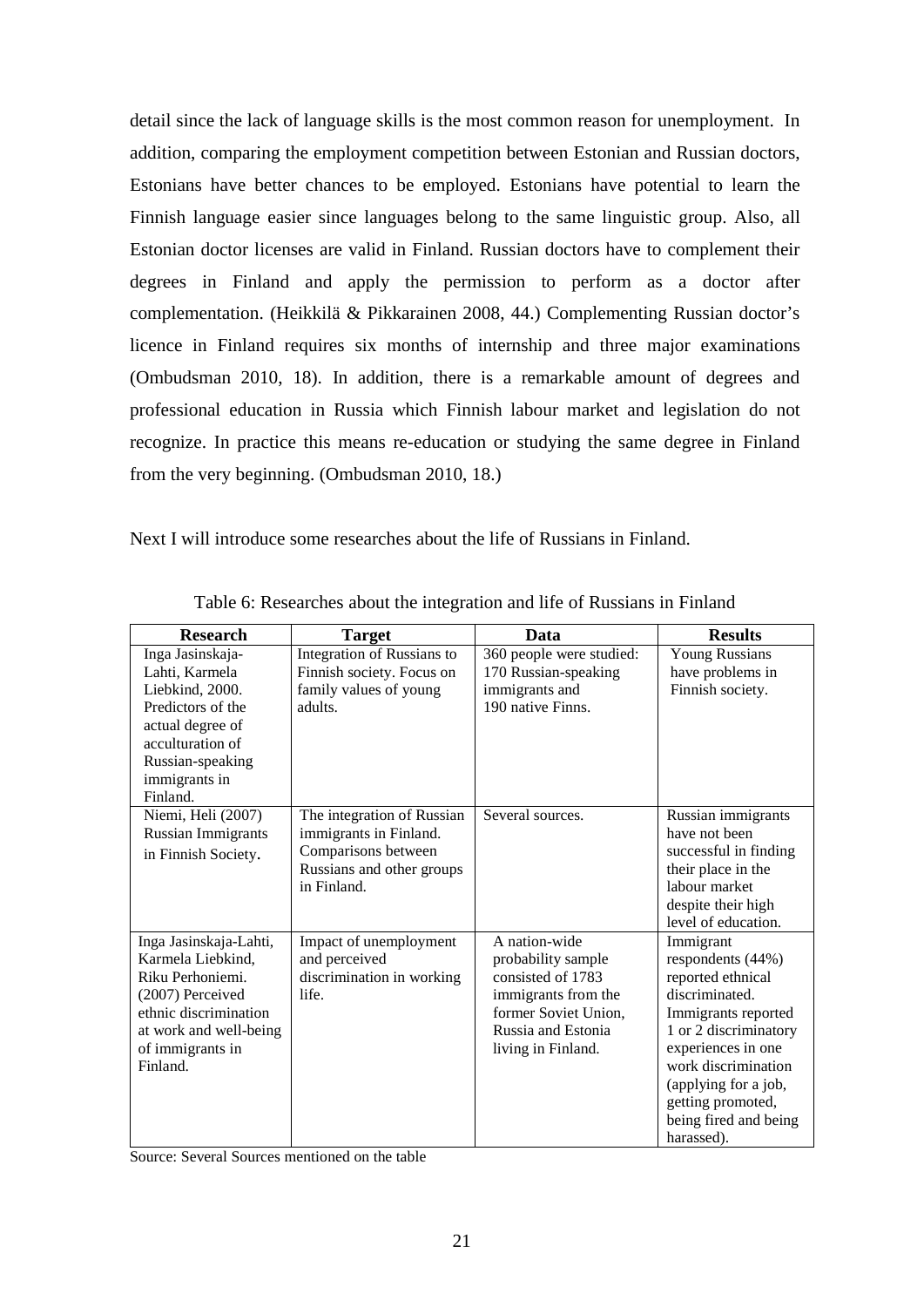Research made by Jasinskaja-Lahti & Liebkind (2000) concentrates on cultural differences between Finnish and Russian identity. "Who are we?" seems to be troubling question among young Russian immigrants in Finland. The results of the research show that despite of the integration process to the Finnish society, Russians show different socialization outcomes compared with native Finns. The prevailing family values in modern Finnish society emphasize individual independence and self-reliance in child development. Research argues that in contrast, the socialization values that are stressed in the Russian culture assume greater dependence on and orientation towards adult norms than is generally the case in Finland. (Jasinskaja-Lahti & Liebkind 2000.)

An interesting point which comes out in the research is that the high degree of immigrant's acculturation was associated with the low degree of their Finnish identity as well as with their separation attitudes. This result supports the expectation about the specific nature of the Finnish identity of Russian immigrant adolescents in the terms of their traditional family values. Their "Finnish identity" seems to differ from the natives. (Jasinskaja-Lahti & Liebkind 2000.) Research argues that the integration or acculturation attitudes differ between Finns and Russian. Russian identity relates more to the separation and the Finnish identity more to the assimilation attitudes. (Jasinskaja-Lahti & Liebkind 2000.) Here might stand the main ingredient of the conflict. Russians want to protect their nationality, language, culture, religion and traditions. Russians highly value their own cultural norms and values. In other words, they expect to live in a multicultural society rather than to assimilate to the Finnish one. Russians might expect Finnish society to be more multicultural to accept different cultures inside one society. Meanwhile Finnish society and the labour market are more assimilation oriented, e.g. better an immigrant assimilates in the Finnish society by language, traditions, education and culture more accepted he or she will become.

Research made by Niemi (2007) estimates that the status of Russian-speaking people is weak in the labour market. Racism and discrimination against Russian-speaking people, language requirements, as well as difficulties in supplementing their studies and confirming degrees taken in their former home country were seen as obstacles to employment. Russian-speaking people do not have enough possibilities in practice to have education and information in their native language, even despite the fact that legislation requires these opportunities to be provided for them. Thirdly, Niemi claims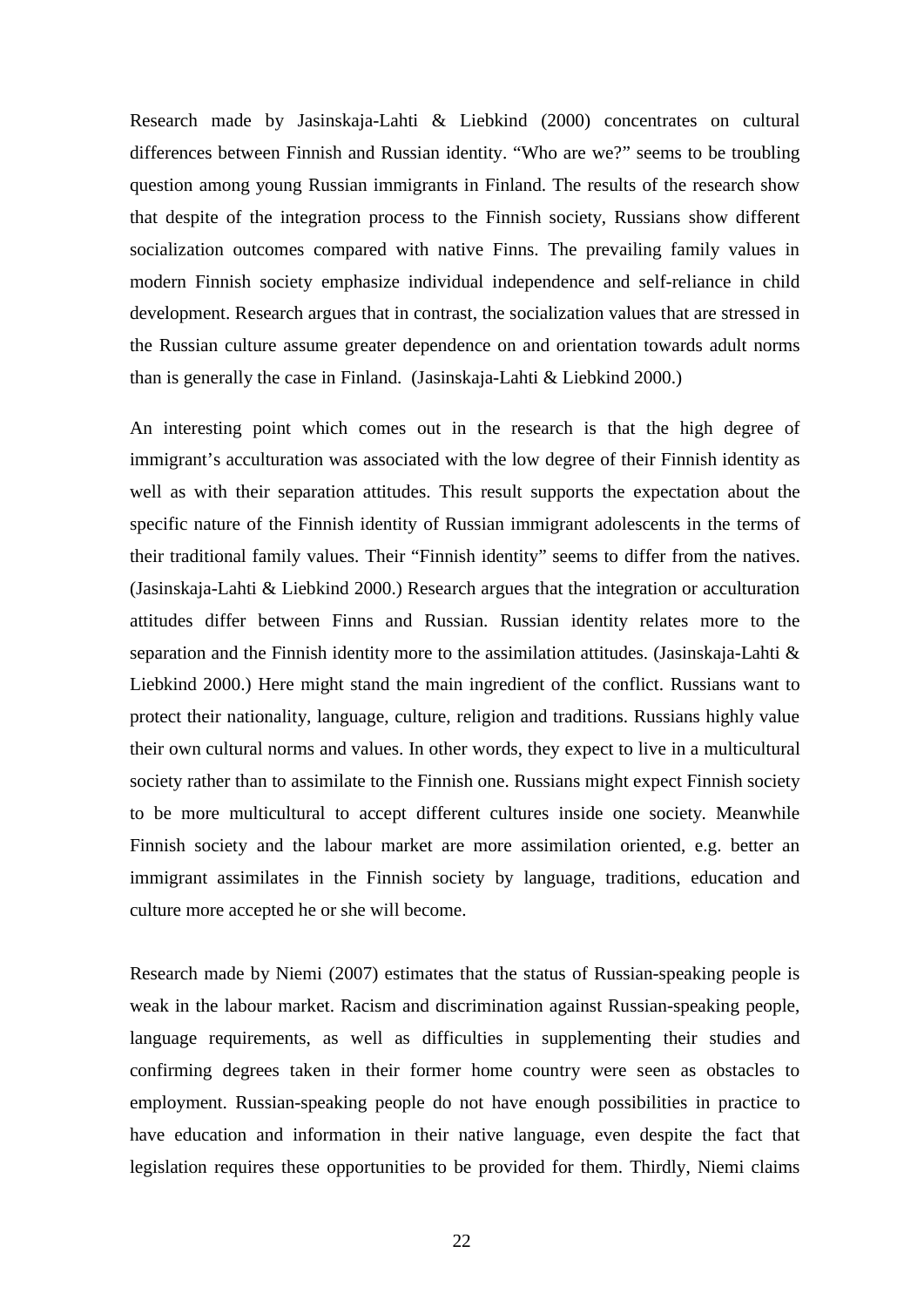that the attitudes of Finns towards Russian-speaking people are still negative. There is remarkable prejudice and discrimination directed towards Russian immigrants by the Finns. (Niemi 2007, 3.) Arguments are partially based on the report "The Working Group of the Finnish Advisory Board of Ethnic Relations"*.* The group published a report clarifying the status of the Russian-speaking population in 2002. The report shows that there were still many faults in society concerning Russian-speaking population.

**Year Unemployment Rate** 2002 38,0 2003 38,2 2004 41,3 2005 40,2 2006 36,4 2007 33,3 2008 27,3 2009 31,0

Table 7: The average unemployment rate of Russian immigrants in Finland

2002- 2009

Source: Tilastokeskus

When considering the integration of Russian immigrants to the Finnish labour market, it is visible that the Russian immigrants have not been very successful in finding their place in the labour market. However, the level of education among the Russian immigrants in Finland is fairly high: almost 40% of them have graduated from the university or polytechnic, whereas the corresponding number of the whole Finnish population is 30%. Despite this fact, unemployment among Russian immigrants is three times higher in comparison with Finnish citizens. (Niemi 2007, 2).

Next I will discuss research, made by Jasinskaja-Lahti, Karmela Liebkind and Perhoniemi. (2007). Research describes that the integration of Russian and Estonianspeaking immigrants into Finnish society has been far from smooth. Immigrants, especially Russians have suffered from a considerably high unemployment rate, despite their high educational level. In the research, ethnic discrimination in the work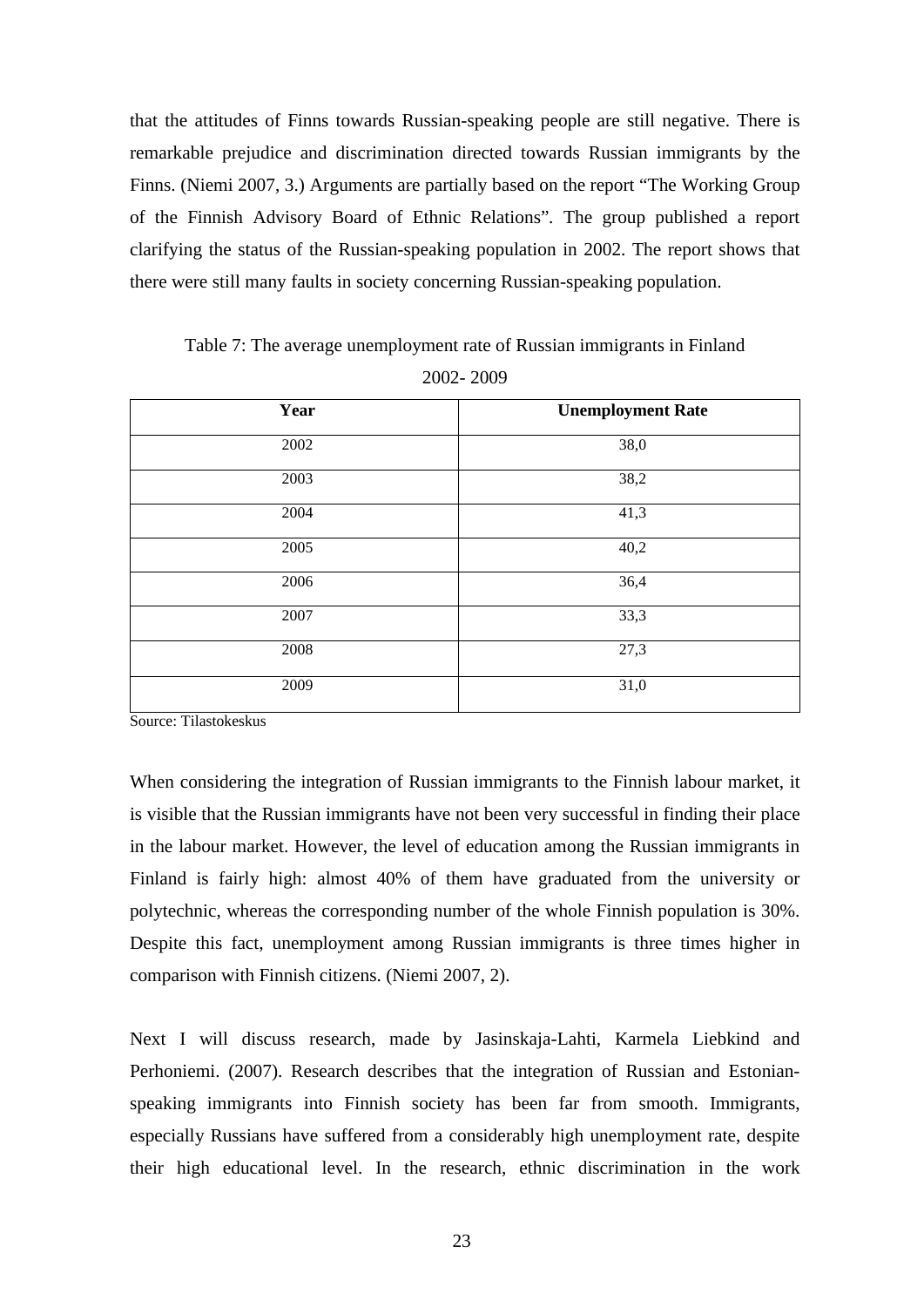environment was measured by the Work Discrimination Index. Almost every second of the immigrant respondents (44%) reported being discriminated at work because of their foreign background. On average, the immigrants reported 1 or 2 discriminatory experiences in one of four possible areas of work discrimination (applying for a job, getting promoted, being fired and being harassed). Ten percent (10.2%) reported that they had experienced ethnic discrimination more than twice in some particular domain of working life or at least once in every domain of working life. (Jasinskaja-Lahti, Liebkind Perhoniemi, 2007.)

The research also describes the psychological effect of unemployment and discrimination for immigrants: "When a person believes he can find employment and maintain a job if only possessing the skills required for Finnish working life, but nevertheless has not been employed despite a high proficiency in Finnish, there is a conflict between these perceptions that results in increased vulnerability to the detrimental consequences of perceived discrimination." (Jasinskaja-Lahti, Liebkind, Perhoniemi 2007.) In contrast, immigrants who are unemployed and have low group-level control seem to be least affected by perceived discrimination in the labour market, as there is coherence between their own employment status and their perception of immigrants' general control over their employment situation. (Jasinskaja-Lahti, Liebkind, Perhoniemi 2007.)

The results of this study indicate that there is a complex relationship between perceived discrimination, unemployment, group-level control beliefs and well-being among immigrants. I will continue discussion of this concept later on.

#### **2.5 Integration**

The concept of integration will be the cornerstone of the analysis. Since the data is collected based on individual experiences of integration into the labour market and society, the individual experience of integration plays the major role in analysis. For measuring the labour market integration, I will use the simple definition of employment. In other words, the person who has been employed has been integrated into the labour market.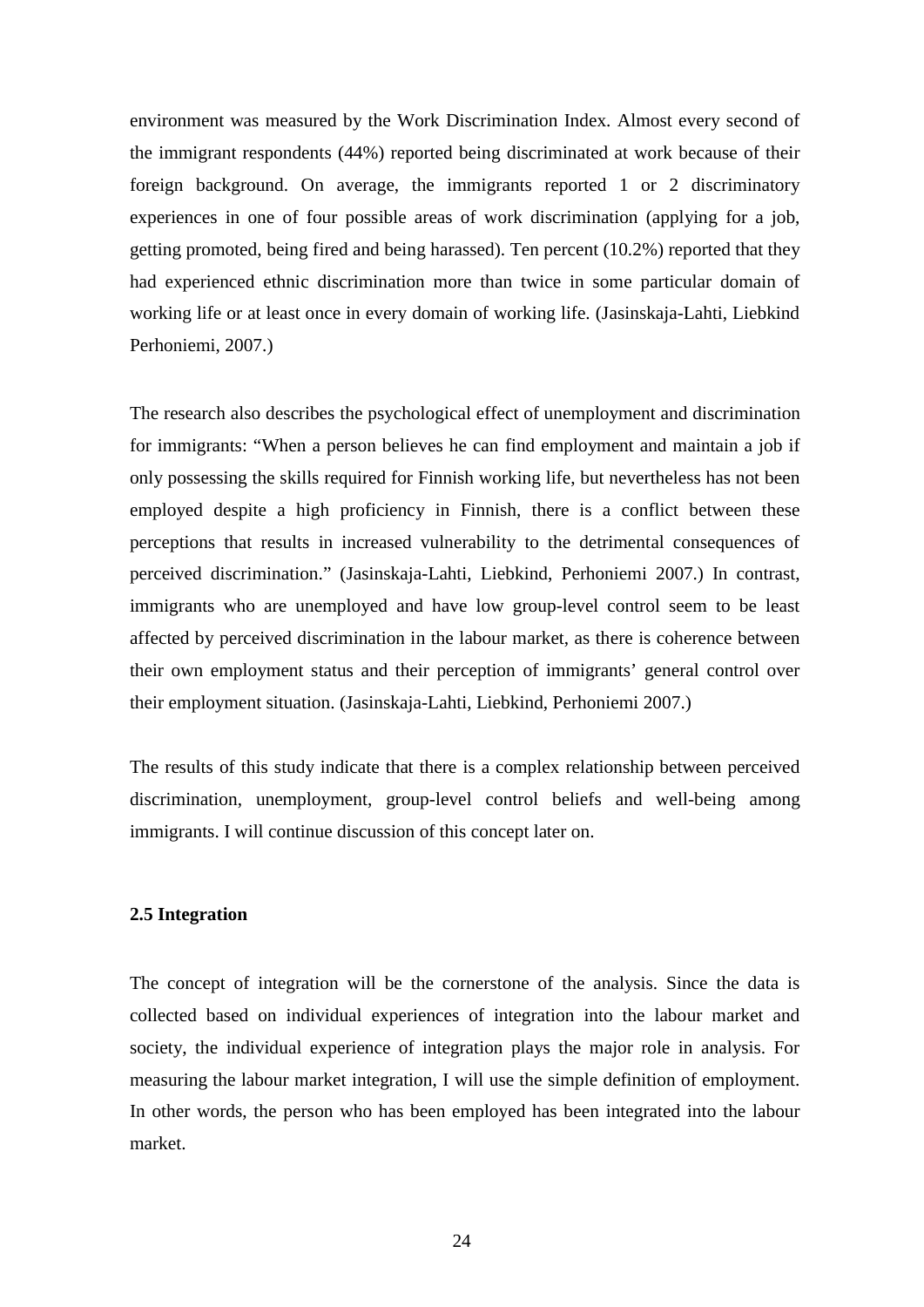What is integration and how to measure it? The differences of measuring integration in societal level can be found by reflecting the national policy goals and range from next-toassimilation to multiculturalism (Bartolomeo 2007, 3). Although "the term integration" means joining parts (in) to an entity, the practical interpretation and social connection may vary considerably. As an example, there are national differences in the integration policies for immigrants.

Di Bartolomeo divides integration into two types: *assimilation* and *multiculturalism.* Both of them can be considered descriptions of successful integration. (Bartolomeo 2007, 3.) However there is remarkable distinction between them. Assimilation means, that integration process will be completed, when an immigrant is assimilated in the society of the destination country. Assimilation means individual adaptation of the local culture, language and lifestyle. On the other side, multicultural society means larger approval from the society towards other cultures and national identities inside one society. As we see, both of the concepts concern the integration from the societal perspective. In addition, we can assume that requirements for successful assimilation are much more demanding to meet than requirements for multicultural coexistence. Multicultural society can assume to be more flexible and accepting.

Based on Bustamante (2002), successful integration requires from receiving country tolerance and multicultural values. Emigration sets up the immigrant on a vulnerable situation, where the person is not able to continue the life the same way as in home country. The traditions and religions can be in conflict in receiving country. Basically, situation requires acceptance and tolerance from the receiving country and integration efforts from the immigrant. Here, the multicultural values in receiving society can be considered valuable for the arriving immigrant. There is a common opinion among scholars that more distant country the immigrant comes from, more difficult the integration will be. (Heikkilä & Pikkarainen 2008, 28.) As an example the immigrants from Islam countries have had difficulties in being orientated to Finnish working culture. Gender roles are very different and they are important to internalize apart from the ethnical backgrounds in order function in the labour market (Martikainen & Tiilikainen 2008, 317). Men can have difficulties in working for female supervisors since in Islam culture men do not even shake hands with women. Islam culture often ties women to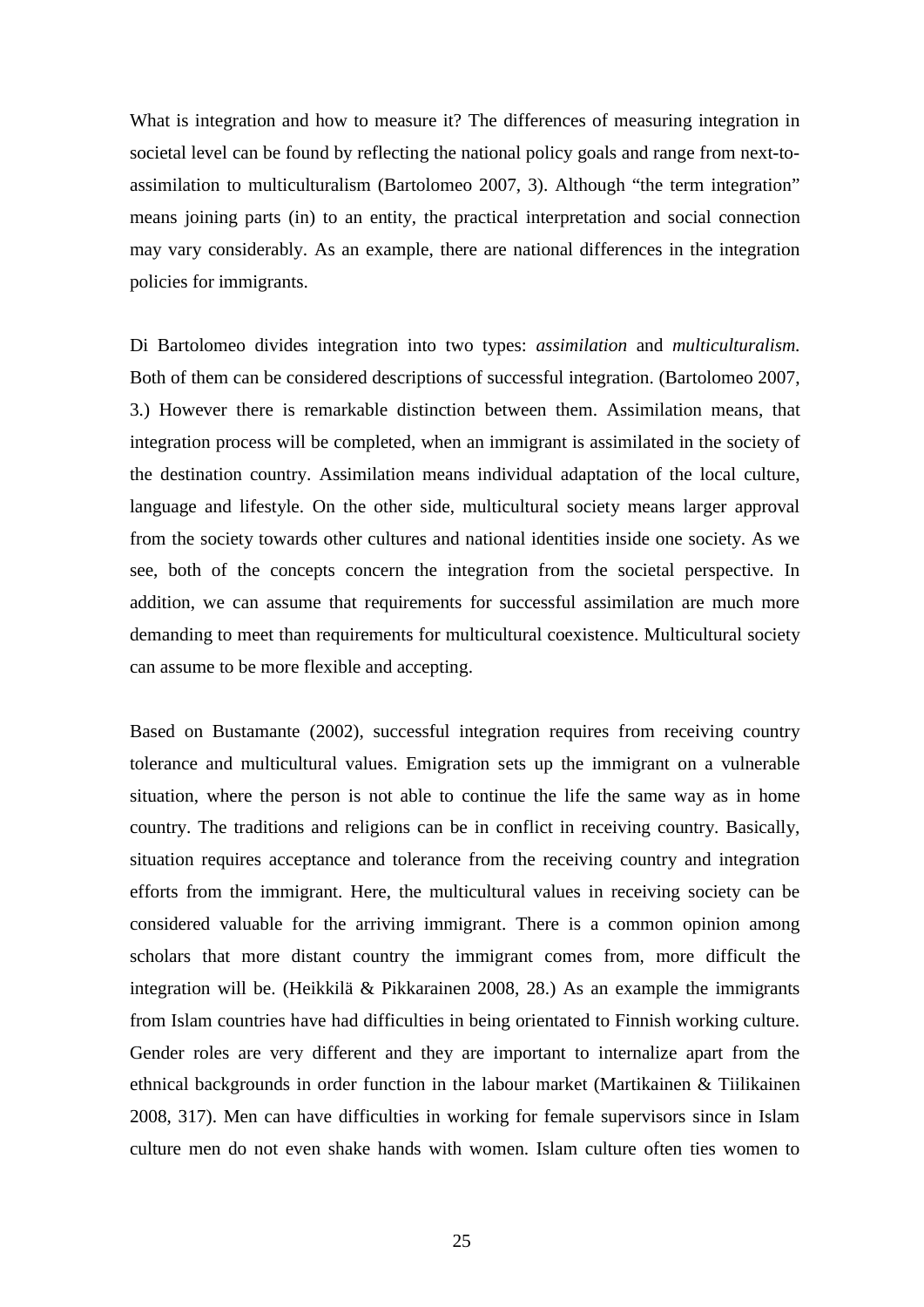home. Women migrating with status of an asylum seeker are considered having the weakest status in labour market. (Huang 2010, 86.)

Based on the calculations of OECD and UN, Finland will have a labour shortage in the future. Ageing is relatively fast in Finland compared with other OECD countries and the next generation is unable to fulfil the needs of the labour market, lacks of labour force will occur in all professions. Finland is recommended to create and improve the channel for foreign labour force. In these terms international organizations have also highlighted the importance of informing the native population for reasons to invite foreigners to the labour market. If native population is aware of the reasons for the changes in immigration policies, it can prevent conflicts between native population and foreigners. (Heikkilä & Pikkarainen 2008, 132.) Problems and conflicts might also increase if native and foreign population has to compete of same resources, as jobs or social services (Heikkilä & Pikkarainen 2008, 28). In some countries, this has led into a situation where the labour market is partially divided: this phenomenon is called the secondary labour market.

Despite the positive tendency of employment rate among immigrants, the integration seems to be a long lasting project. Based on the research of Perhoniemi& Jasinskaja-Lahti (2006), the labour market integration can last more than four years. Martikainen and Tiilikainen (2008) also consider the integration as a long lasting linear process. The long integration time is highly connected to the language. (Työpoliittinen tutkimus 2006, 7.) In many societies, the most crucial factor for integration is the knowledge of the language in the receiving country. This is can be seen a challenging factor in Finland, especially in labour market requirements. The Finnish language is considered as one of the most difficult languages in the world.

Emigration to Finland from outside of European Union just as a job-seeker is practically impossible. Only EU citizens can stay freely in the destination country for seeking a job. (Toivanen 2009.) This sets up difficulties to the employment of the Russian immigrants. When applying the residence permit based on work, person needs to apply the working permit. The permit can be granted if a person has a job to start when applying. (Finnish Immigration Service) In addition, the graduated students are eligible for six months visa for seeking the employment.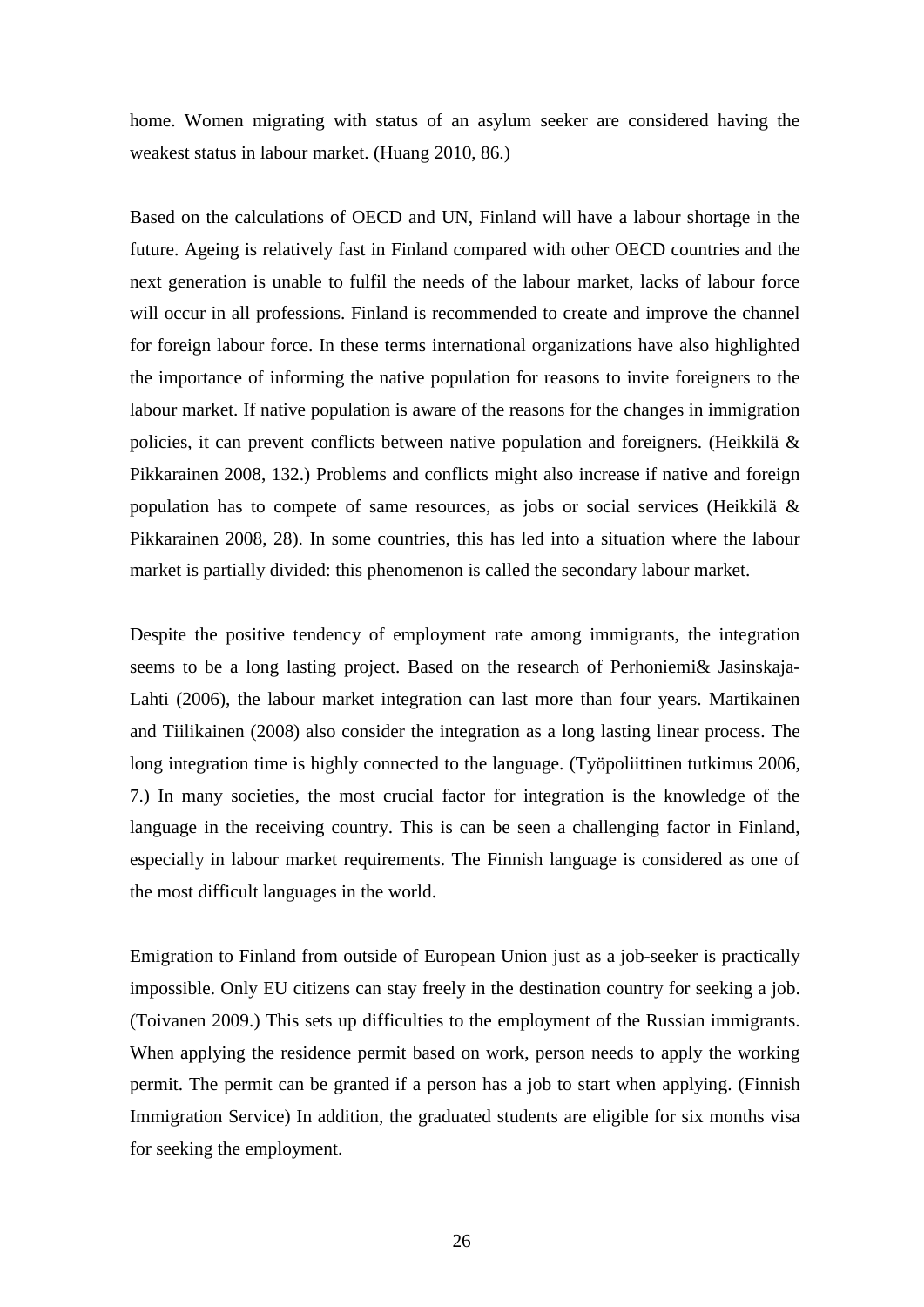Based on remarkable amount of researches and immigration policies, there are several basic dimensions of integration to be found and measured. Dimensions concern the social, economic and cultural role migrants play in their new environment. As regards studying integration from legislative aspects there are five main fields researchers agree on: labour market, family reunion, residence, naturalization, discrimination. (Geddes and Niessen 2005 & MIPEX & Bartolomeo 2007.) In the research, I will keep special focus on the dimension of integration to the labour market and discrimination. Choosing these two dimensions which are closely connected to each other, I can focus more precisely to the investigation on access to the labour market.

Next I will introduce statistical data of MIPEX (Migrant Integration Policy Index). MIPEX evaluates various aspects of integration in all European Union countries. The following diamond picture demonstrates evaluations of both labour market access and anti-discrimination; the explanation of its' meaning is given by MIPEX. I will also introduce an example of Sweden: the comparison between Sweden and Finland will suggest a better perspective on the given numbers.



Figure 3: MIPEX Diamond of Finland

"Labour market access gains a favourable score overall. However, it includes two dimensions of best practice combined with slightly unfavourable eligibility provisions. For instance, migrant workers' skills are recognised under different procedures than for EEA nationals. Thirdcountry migrants do not have equal access as EU nationals to remarkable amount of jobs. In addition, migrant entrepreneurs must prove more than a viable business plan to open their businesses**.** Labour market integration measures are only partially favourable because migrant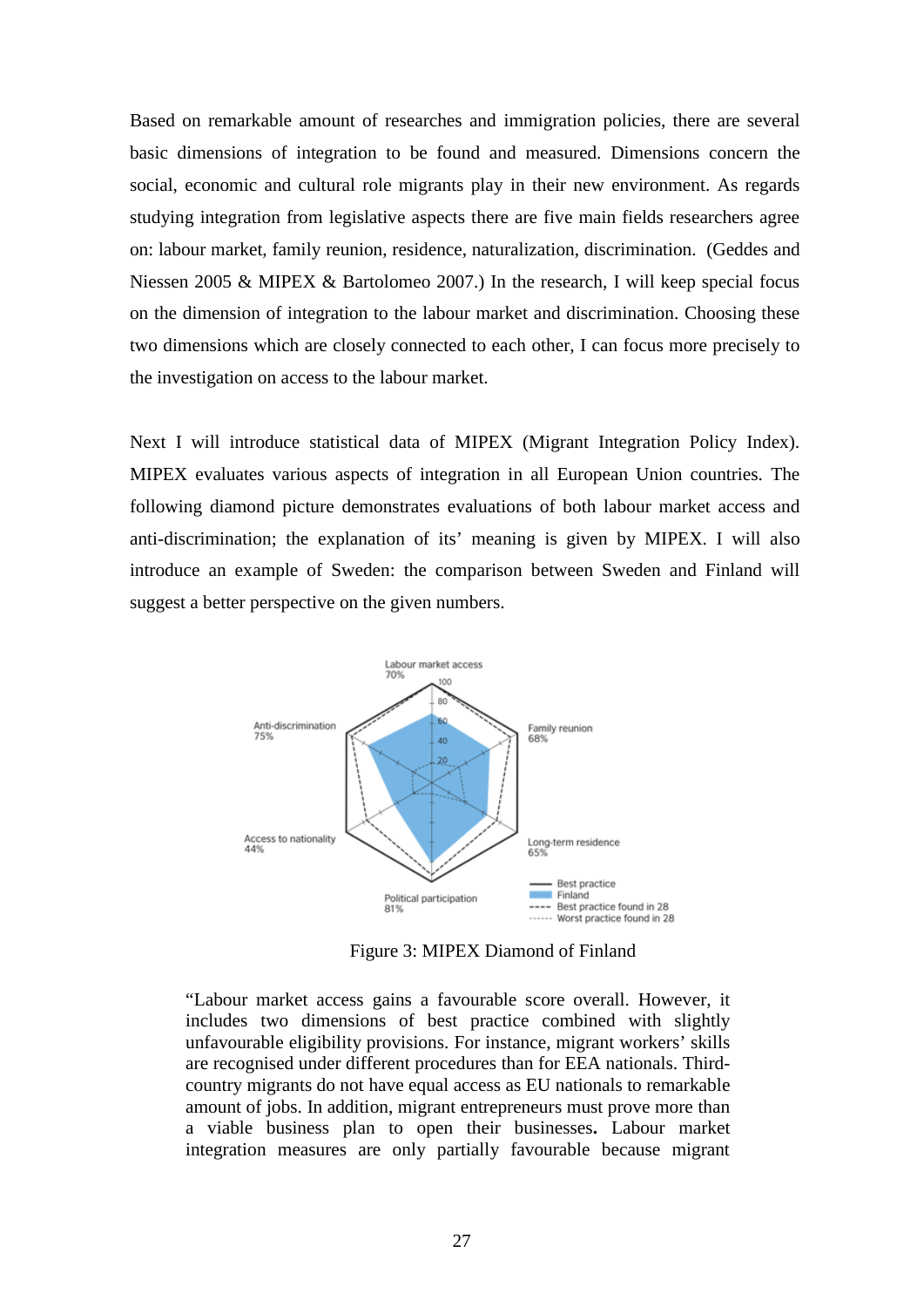workers do not enjoy the same access as EU citizens to vocational training and study grants". (MIPEX)

Reflecting given information, it can be assumed that the labour market access policies seriously favour EU citizens over the third-country nationals, as, for example Russians are.



Figure 4 MIPEX Diamond of Sweden

When we compare the diamonds between Finland and Sweden, it is visible how much Finland lacks in its integration policies. Still MIPEX evaluates Finland as relatively good country to migrate into. One question which remains after investigating these diamonds is why if labour market access is considered relatively favourable in Finland, the use of foreign labour in Finland remains so dramatically low?

#### **2.6 How the discrimination manifests itself**

The research has a hypothesis that there can be hidden discrimination towards foreigners in the Finnish labour market. This means that the discrimination would not manifest itself by straight rejection or racism. It manifests itself by rules, policies and practices which are discriminating foreigners and at the same time favouring Finns. Finland has relatively strict law against discrimination in the labour market which was implemented at the beginning of the year 2004. The purpose of the law is to increase the equality in society and in the labour market. Law punishes discrimination in the society and in the labour market based on ethnicity, nationality, language, religion, gender and physical condition.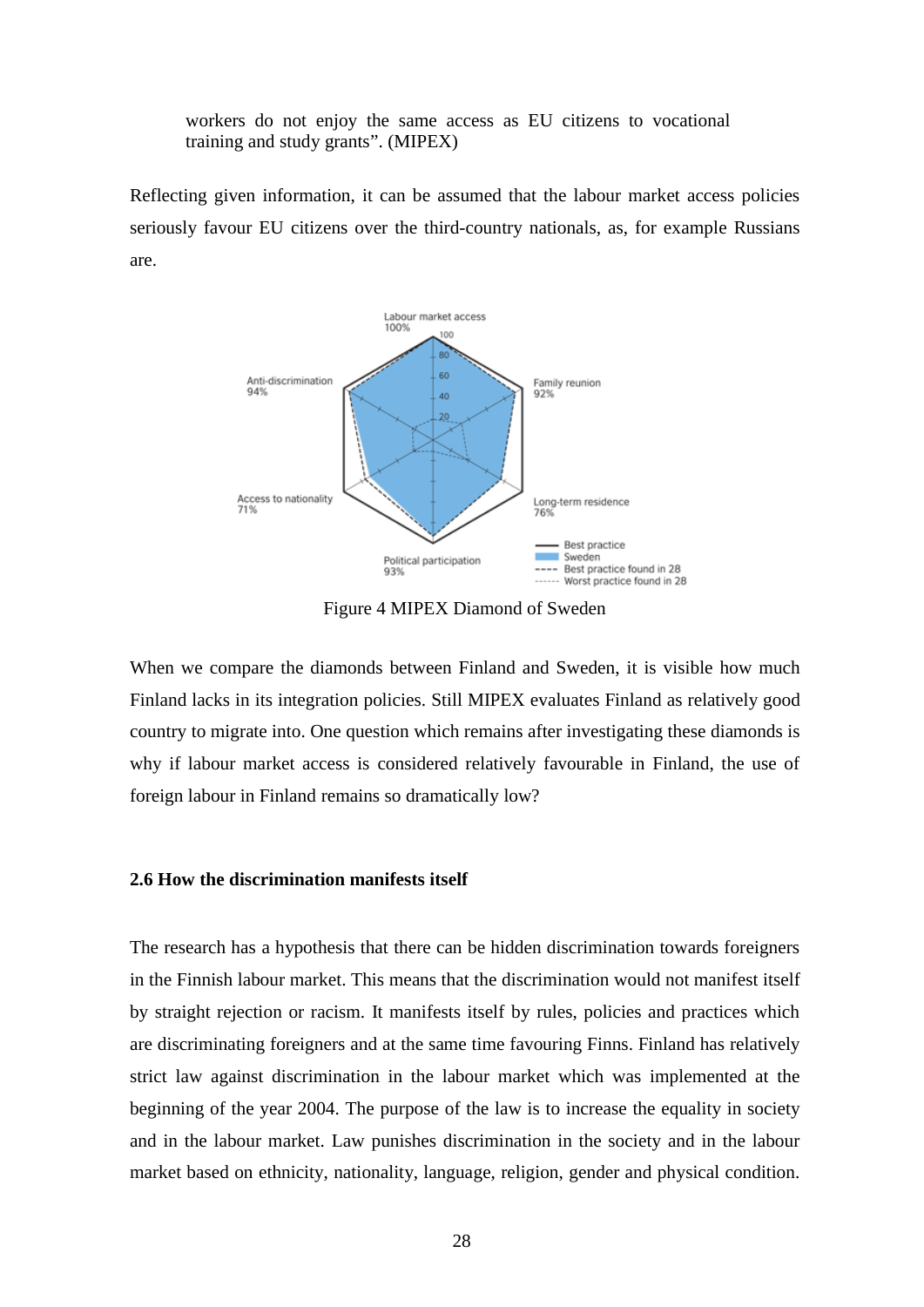(Laki vähemmistövaltuutetusta ja syrjintälautakunnasta 22/2004). This can the reason why discrimination would manifest itself in a 'hidden way'. It has to be noted that hidden discrimination is difficult to prove.

Integration difficulties and discrimination are not new problems in Europe. Several Western countries have invited foreign labour force and accepted asylum seekers with severe results. Bradley and van Hoof (2005) introduce example cases of high level of discrimination towards certain immigration groups in Germany and UK. These countries have relatively large amount of immigrants. Larger number of foreigners does not necessarily have a straight correlation with discrimination and conflicts. Although it has to be acknowledged that large amount of foreigners sets up challenges for integration, as well as to the relationship between native population and foreigners. It is also worth of mentioning, that during the current decade, the number of right wing nationalistic parties has gained popularity in Europe. Immigration has generated problems with native population in many countries, for example in Denmark, Italy and Austria.

| <b>Research</b>                                                                                                                                                             | <b>Target</b>                                                                                                                                       | Data                                                                                                                                                | <b>Results</b>                                                                                                                                      |
|-----------------------------------------------------------------------------------------------------------------------------------------------------------------------------|-----------------------------------------------------------------------------------------------------------------------------------------------------|-----------------------------------------------------------------------------------------------------------------------------------------------------|-----------------------------------------------------------------------------------------------------------------------------------------------------|
| Heikki Ervasti<br>(2004) "Attitudes<br>Towards Foreign-<br>born Settlers:<br>Finland in a<br>Comparative<br>Perspective"                                                    | Finnish attitudinal<br>climate towards foreign-<br>born settlers, <i>i.e.</i><br>immigrants, refugees<br>and asylum seekers.                        | European Social<br>Survey (ESS) on<br>Finland and 18<br>other countries                                                                             | Finns hold<br>comparatively<br>negative attitudes<br>towards increasing the<br>number of<br>immigrants.                                             |
| Työpoliittinen<br>Tutkimus (2006)<br>Immigrants in Turku                                                                                                                    | The situation of<br>immigrants in Turku,<br>both as entrepreneurs<br>and as wage earners.<br>How do employers<br>perceive immigrants as<br>workers? | Interviews of<br>immigrant<br>entrepreneurs in<br>Turku. Questionnaires<br>of enterprises in Turku<br>are. Questionnaires for<br>foreign employees. | Severe experiences of<br>difficulties in the<br>integration process to<br>the Finnish labour<br>market.                                             |
| <b>EU-MIDIS</b><br>(European Union<br>Minorities and<br>Discrimination<br>Survey) Main<br>Results Report 2009.<br>European Union<br>Agency for<br><b>Fundamental Rights</b> | The Discrimination<br>survey of Russian<br>immigrants.<br>Comparison between<br>Russians in Finland,<br>Estonia, Latvia &<br>Lithuania.             | Large range of survey.<br>In Finland 562<br>Russians participated.                                                                                  | Finland has the<br>highest proportion of<br>discrimination among<br>the four Member<br>States surveyed;<br>Finland, Estonia,<br>Latvia & Lithuania. |

Table 8: Discrimination oriented investigations in Finland

Source: Several sources mentioned on the table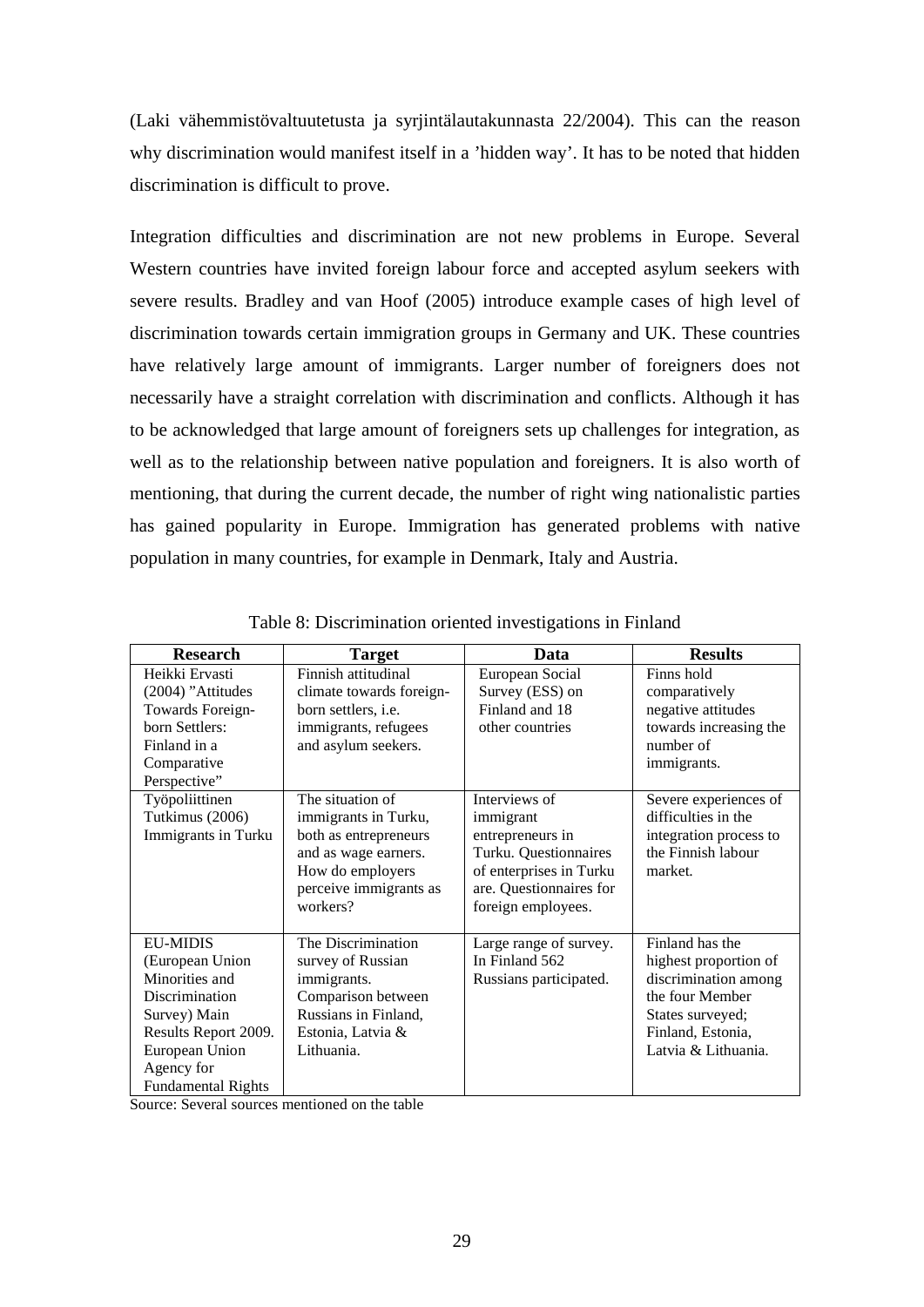Heikki Ervasti writes in his article "Attitudes Towards Foreign-born Settlers: Finland in a Comparative Perspective" about the Finnish attitudinal climate towards foreign-born settlers, i.e. immigrants, refugees and asylum seekers in a comparative perspective. Article compares the level of negative attitudes among native population. In addition it also discusses where the discrimination comes from. Ervasti argues that people all over the world relate foreigners to increasing crime rates, drug problems, AIDS, and the fear of losing traditional elements of the national culture, work ethic, religion etc. (Ervasti 2004, 29.) Based on the research of Ervasti, these fears are relatively strong in Finland, which is quite surprising fact since Finland is a country with an exceptionally low number of HIV positive persons, practically non-existent organized crime and a comparatively modest level of drug problems. (Ervasti 2004,29.)

One of the fears leading to the discrimination is the perceived economic threat. During the international economic crisis in the early 1990s, the Finnish unemployment rate soared more than six-fold within a few years (Ervasti 2004, 27). National surveys made during the years of recession displayed that the attitudes of Finns turned more intolerant. When the economy started to grow again, Finns adopted more positive attitudes towards immigrants. (Ervasti 2004, 27.) Based on the socio-economical approach explaining the discrimination people with a low-scale social and economic background tend to be more prone to fear foreigners and expressing xenophobic sentiments than persons with a high socio-economic status. (Ervasti 2004, 29.) All above-mentioned brings us to the interesting paradox: the proportion of those native Finns worrying that immigrants take their jobs, does not correlate with the actual level of unemployment, not to even mention the unemployment level of immigrants. (Ervasti 2004, 36.)

Työpoliittinen Tutkimus (2006) research "Immigrants in Turku" focuses on the position of immigrants in the labour market. There are interesting descriptions and experiences of integration attempts of immigrants. Research investigates the position of the immigrants in the Finnish labour market as employers and employees. Research has several narrative descriptions, which are relevant to this research. I will introduce some important experiences described: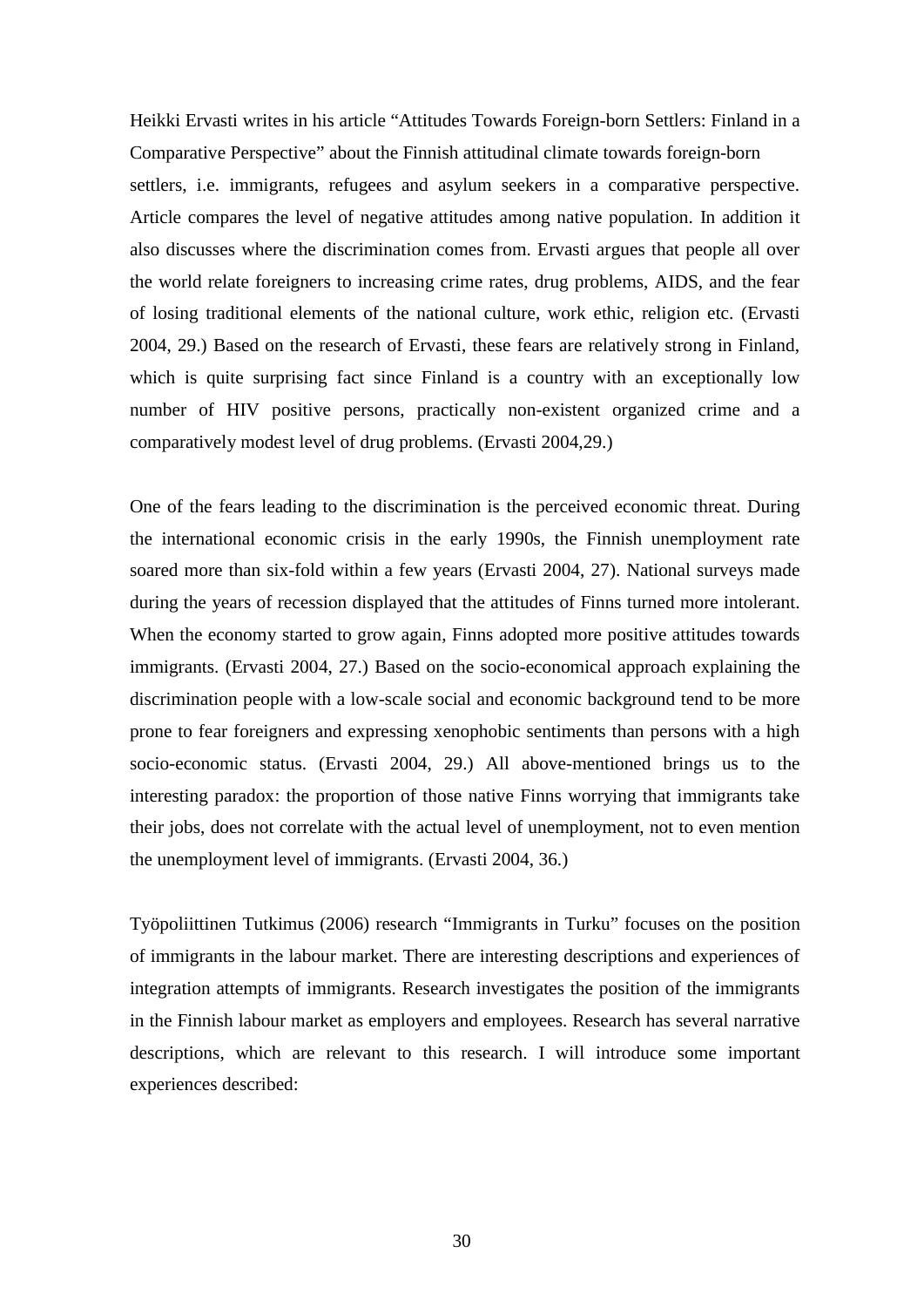- Foreigners have difficulties in having their education recognised by Finnish employers. Even with high and internationally recognised education, immigrant can be considered as a low skilled person. (Työpoliittinen Tutkimus 2006, 25.)
- Respondents assessed that Finnish employers have remarkable pre-assumptions against foreigners as Finnish employers would be scared to employ a foreigner. The ethnical background plays the main role in employment, not education and skills. (Työpoliittinen Tutkimus 2006, 26.)
- Foreigners start their own business more often than Finns. Most of the foreigners interviewed for the research described the reasons for setting up their own enterprise are the difficult access to the Finnish labour market.
- Foreigners receive less salary than Finns. There is also difference between gender and ethnical background among immigrants. When comparing native and foreign workers, most of the foreign employers estimated the foreign workers to be more industrious even despite they receive less salary. (Työpoliittinen Tutkimus 2006, 63- 64.)
- When hiring a foreign worker, Finnish employers prefer immigrants from Western countries. (Työpoliittinen Tutkimus 2006, 93.)
- There were remarkable differences between the experiences of integration when asked from Finnish employers and foreign employees in the same enterprise.
- As mentioned earlier, the integration is time consuming process. Immigrants are in very challenging position since they have to prove their skills and competence to be enough to be employed. Native employees have this trust automatically. These researches as well as many others estimate that one of the main reasons for the difficulty to be employed is the presumptions of Finnish employers. Finnish employers can use excessive requirements, which favour the natives and discriminate the foreign persons. (Työvoimapoliittinen tutkimus 2006 & Kangasharju 2003, 20–21 & Forsander 2002, 239-240 & Salmenhaara 2002, 8.)

EU-Midis (European Union Minorities and Discrimination Survey) research performed 2009 is a large range of studies where certain minorities were investigated. The Russian community represents a significant proportion of the population in a number of EU Member States: Estonia, Latvia, Lithuania and Finland. The research was focused on the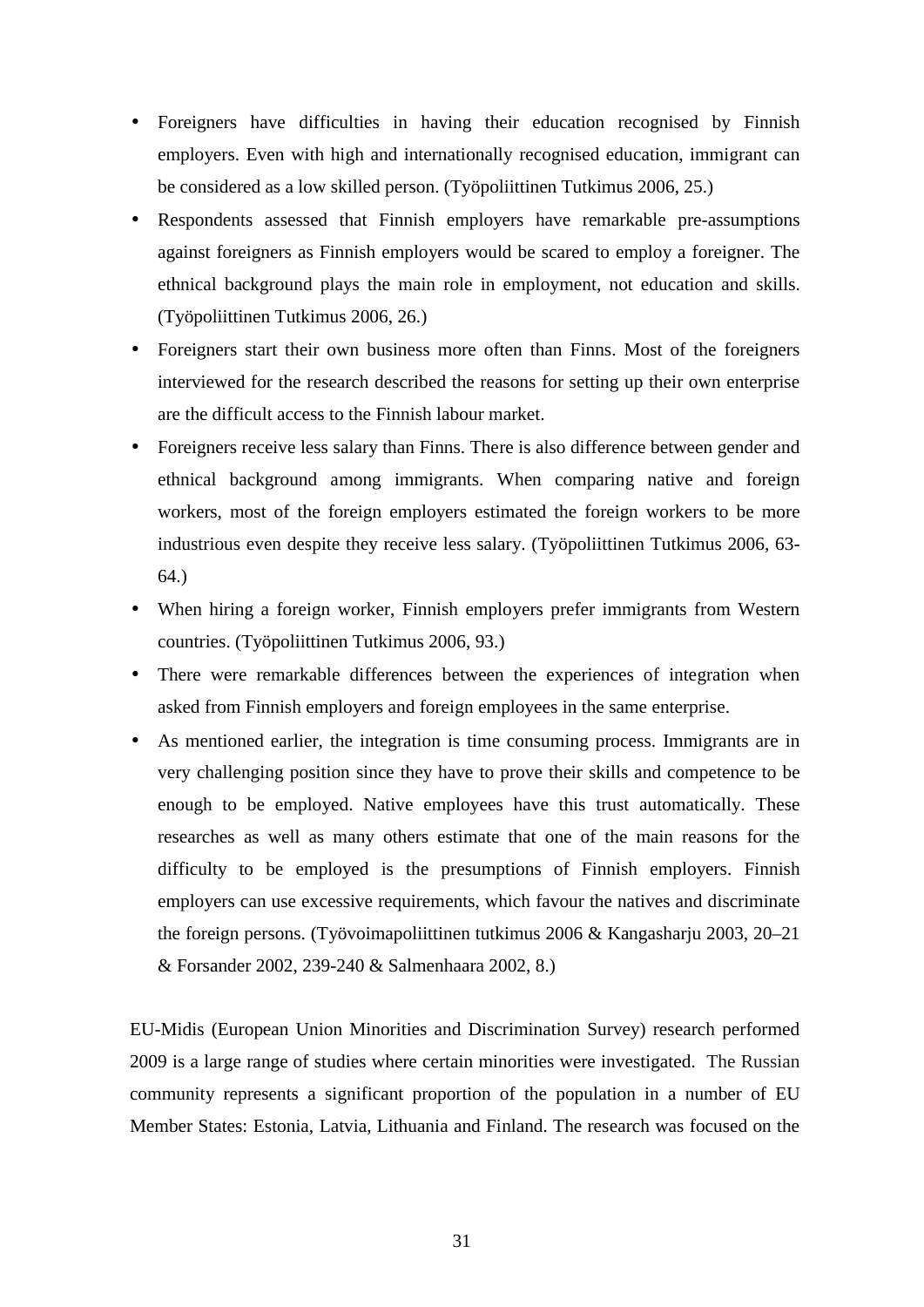experiences of discrimination among the Russian immigrants. I will introduce the main research findings:

- One quarter of Russians in Finland felt discriminated in the past 12 months because of their ethnic Russian background (27%). The same number among Russians in Finland for five years was already 47%. This was the highest proportion among the four Member States surveyed. (EU- MIDIS 2009, 176.)
- Russians in Finland were also the most likely to become victims of racial related crime, with one in four being victimised during the past 12 months (27%). (EU-MIDIS 2009, 177.) For Russians in Finland, more than half of the assaults or threats (57%) and seven out of 10 serious harassments (72%) in the past 12 months were considered being 'racially' motivated. When reporting assaults or threat incidents, there was remarkable lack of confidence that the police would be able to do anything. (EU- MIDIS 2009, 177.)
- The Russian minority was not fully aware of the anti-discrimination laws as well as the authorities which protect their rights. There were remarkable doubts focused on the efficiency of anti-discrimination authorities in Finland.
- When comparing the discrimination of the Russian minority in these four member states, the discrimination in the labour market occurred strongest in Finland.

When examining the data collected in this research, I will use the ILO's (International Labour Organisation) definition of discrimination in the labour market: "When an immigrant is excluded from the selection process without his skills being evaluated" (ILO Team 2004, 63).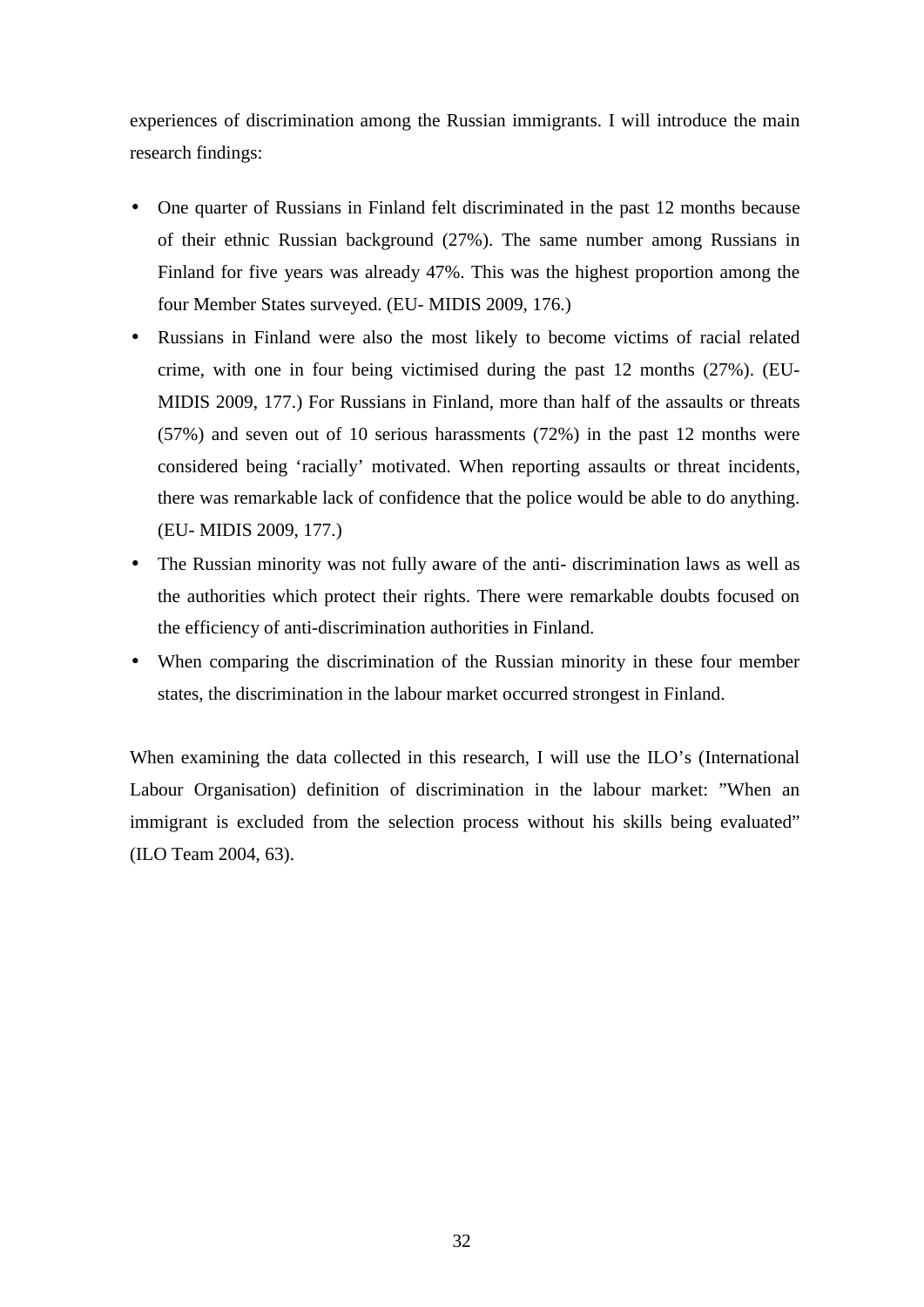## 3. Methods & Data

The overall method for the whole research is instrumental case study. The instrumental case study has been an approach from the beginning of the research, which is used to investigate the whole phenomenon. It is an angle which is used to expose the demands and ingredients of integration as well as the possible characteristics of discrimination. For analysing the collected data, I will use the narrative analysis, called 'Thematic analysis'. The questionnaire used in the research is build on themes, so thematic analyse will suite precisely for the purposes.

Stake (1995) suggests guidelines for qualitative researchers: "All case study / qualitative researchers have privilege and obligation. There is privilege to pay attention to what considered worth of attention and on the other hand, the obligation to make conclusions drawn from those choices"*.* (Stake 1995, 49.) The triangulation of the study is based on the experience of the researcher, theoretical concepts, earlier studies, progressive observation of the case and concept and thematic analysis made from material collect from respondents. All these part will strengthen the reliability of the research. (Laine, Bamberg & Jokinen 2007, 23.)

Stake describes the nature of the process of Case Study (1995): "Case study data gathering starts when you make commitment to your study". Stake (1995) recommends the case study to start from the problem, which needs to be practical, not theoretical. Later on in the process of the research, matching tools for the problem solving will be found. The process of the research started in the year 2008 as mentioned earlier. I was following the integration attempts of Russian immigrants to the Finnish labour market and came in to conclusion that there can be excessive demands and some obstacles set by the Finnish labour market. The Russian minority, which is personally close to me has suffered and still suffers from high unemployment rate in Finland.

#### **3.1 Instrumental Case Study Approach**

The method of the research is called instrumental case study. Instrumental case study method has slightly different meaning and focus than common case study method which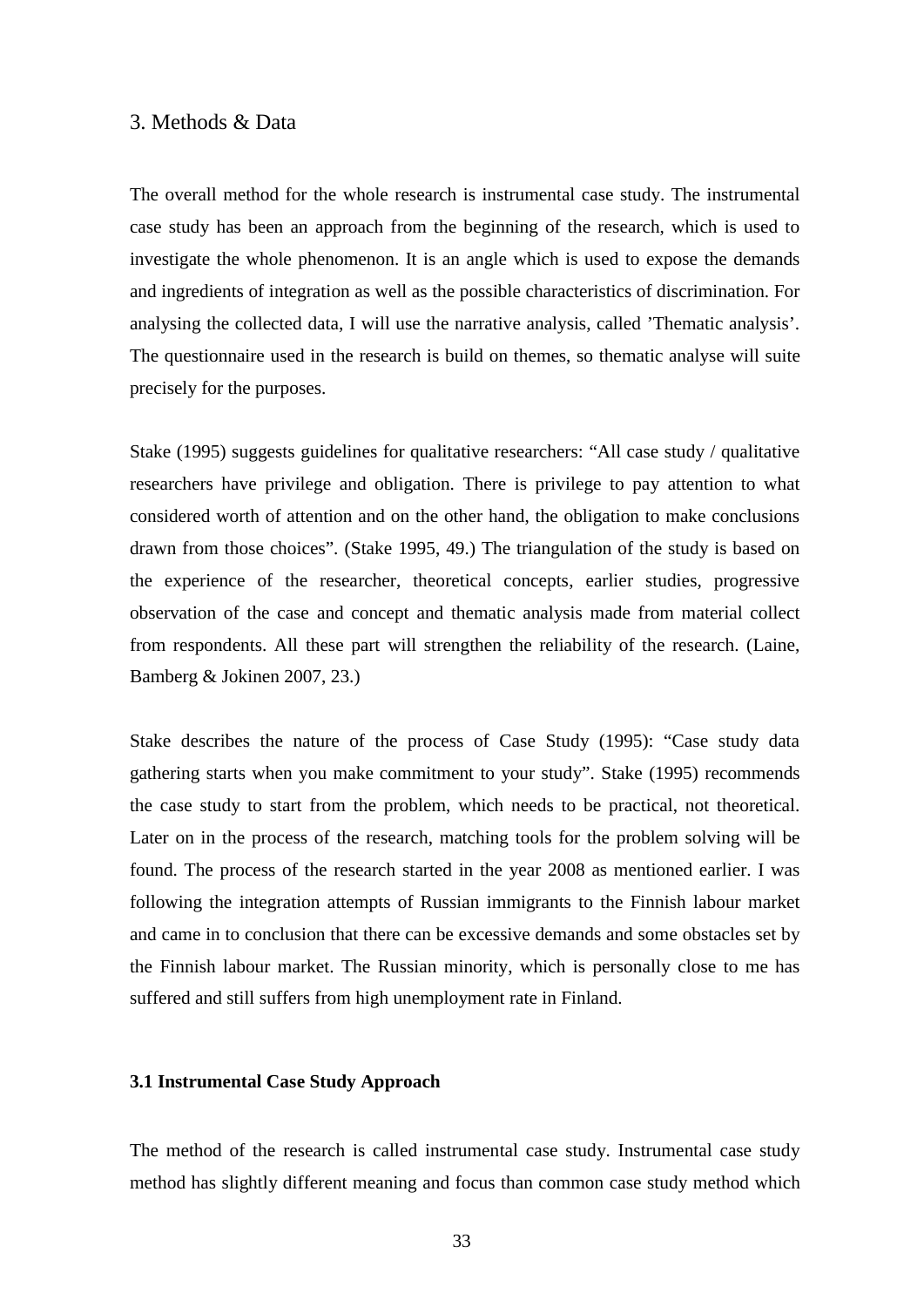is called intrinsic case study. Intrinsic case study is interested only about the case itself and keeps the focus on describing the holistic perspective of the case. (Stake 1995, 3.) Instrumental case study on the other hand is not only interested in the case or cases itself as intrinsic case study. Instrumental case study uses the cases as an instrument to investigate and understand some larger phenomenon. Instrumental case study is trying to accomplish something more than just the case itself. (Stake 1995.) The more the case study is an intrinsic one; the more attention needs to be paid to the context (Stake 1995, 64). In instrumental case studies, where the case serves to help to understand phenomenon, the need for categorical data and measurements are greater. In this research, the instrumental case study gives us a perspective and an angle to approach the behaviour of Finnish labour market as well as the society. The instrumental use of a case group to investigate the "target" can be considered common way to use case study method (Laine, Bamberg & Jokinen 2007, 10-11).

The strong side of case study is in its way to achieve a holistic picture of the case and concept. Traditional research is trying to achieve universal information and generalisation. However the strength of the case study is in its way to be able to approach phenomena from the different angle. As in this research as well as many others, there is a possibility to give a voice to minority group to be heard and introduce perspective, which would not be heard or seen otherwise. (Laine, Bamberg & Jokinen 2007, 125.) Silverman describes: "The strength of the qualitative research is the ability to access directly to what is happening in the world. In case of people, the strength is the ability to reach out what and how people are actually living their lives". (Silverman 2006, 113.)

In every case study, it is important to acknowledge the concept, where the phenomenon takes place. Flyvberg (2006) and Stake (1995) highlights the importance of case study research when examining the problems in society. The research should be focused on holistic understanding of the case and its' surroundings. Because of the character of generalisation, the environment is very important to be acknowledged. (Laine, Bamberg & Jokinen 2007, 45.) In the research, the target is to achieve understanding not only about integration of the Russian minority in Finland. Throughout the instrumental method, we can also concentrate on revealing the characteristics and behaviour of Finnish society and Finnish labour market.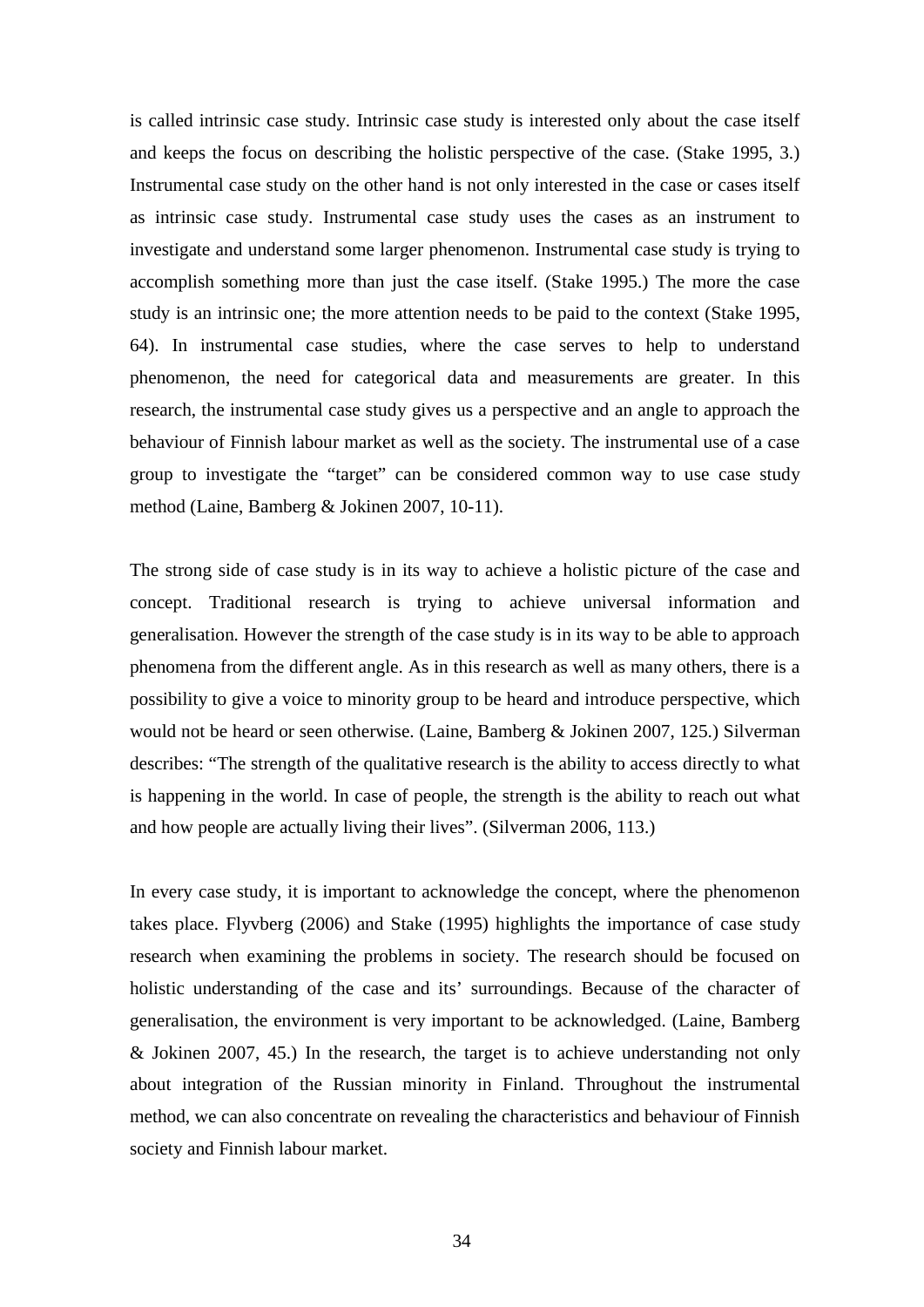#### **3.1.1 Generalisation**

There is more than enough critics pointed out towards case study method of its' incapacity to create general results. However, based on Stake "the real business of case study is particularisation, not generalization" (Stake 1995, 8). First of all, the holistic understanding of the case itself must be achieved. Successful case study can create a base for generalisation. In that matter, the success of the overall vision in analysis is crucial. The results can be transferred in certain extent if the analysis is successful. However, that is not the main purpose of the method, either the research as discussed already earlier. (Snow&Trom 2002). There is no need to obsessively distinguish the line between generalisation and unique case.

Based on the Stake (1995), one of the most important questions of case study is "what we can learn from this case"*?* Single cases are not as strong base for the generalization to a population of cases as other research designs. But people can learn much that is general from single cases. (Stake 1995, 85.)

#### **3.2 Collecting Data**

For collecting the data for the research, I ended up using open, written interviews. I wanted respondents to be able to express their experiences and feelings in their native language. I considered that using a translator in active interview communication was not the best way to get people to express themselves. Instead of that, I decided to rely on written expression. In this way, respondents had more time to consider how to express what they have experienced in their mother tongue. The questionnaire was formed to be open, using four main questions, one of each themes of the concept. To each question asked, respondents were asked to describe their experiences in their own words as openly as possible. The themes of the analysis are:

- Entry to Finland
- Integration to the Finnish labour market
- Possible experiences of discrimination in Finnish labour market and society
- Personal experience of being part of the Finnish society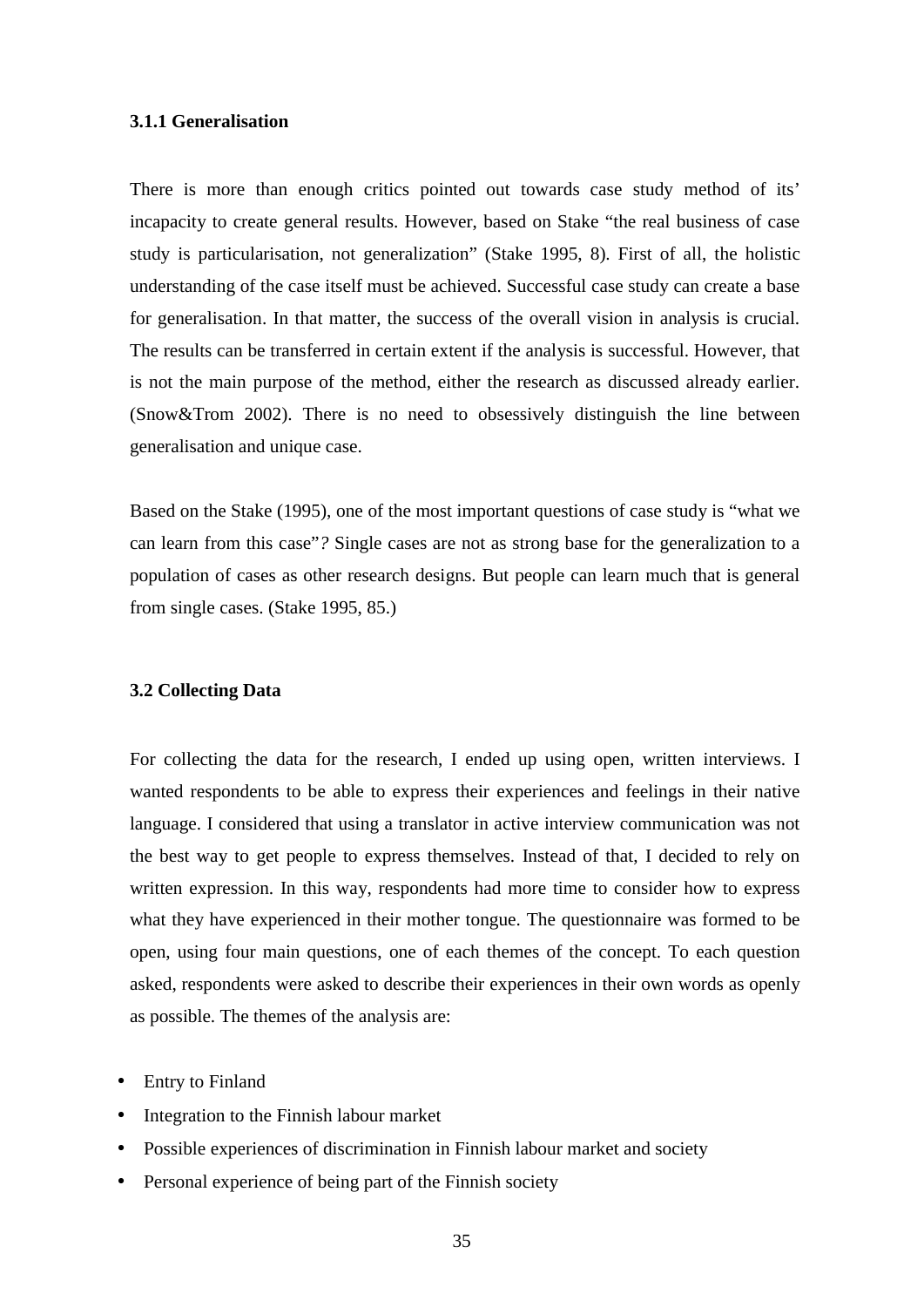Each theme has been set out purposely to enable the respondents to describe and follow the migrating and integration process systematically when answering the questionnaire. Each theme is analysed by the data collected and through out the theoretical concepts and hypothesis introduced earlier. Since the theoretical assumptions and pre- set themes, the analysis of the data has an aspect which can be called qualitative content analyse. Qualitative content analysis is most cases inductive, grounding the examination on themes, as well as the inferences drawn from them, in the data. (Zhang & Wildemuth 2007, 1.) In this case, there are both inductive and deductive aspects. Research investigates the integration of Russians, seeking new aspects to reveal. On the other hand research have hypothesis on 'hidden discrimination' against Russians when seeking the integration to the Finnish labour market. Qualitative content analysis sets the focus on unique themes which illustrates the range of the meanings of the phenomenon rather than the statistical significance of the occurrence of particular texts or concepts (Zhang  $\&$ Wildemuth 2007, 2).

#### **3.3 Thematic, Narrative Analysis**

"Thematic narrative analyse" will guide the analysis of collected data, since the data is collected by narrative descriptions. Thematic analysis is a technique for identifying, analysing and reporting patterns or themes within data (Braun & Clarke 2006, 79). Thematic analysis is widely used technique. However, there are no clear agreements about what thematic analysis is or isn't. The same goes on the implementation of the technique. Important ground rule when using thematic analysis is that the theoretical framework and methods match to the knowledge which researcher wants to know or find out. (Braun & Clarke 2006, 80.) Thematic analysis in this research is used as a realistic technique, which reports experiences, meanings and the reality of participants of the research (Braun & Clarke 2006, 81).

When analysing and investigating narrative data, researcher needs to be acknowledged that respondents describe their experiences and feelings in a subjective way before making conclusions. Stories and descriptions reflect the reality; however the responsibility of objective analysis and conclusion relies on a researcher. The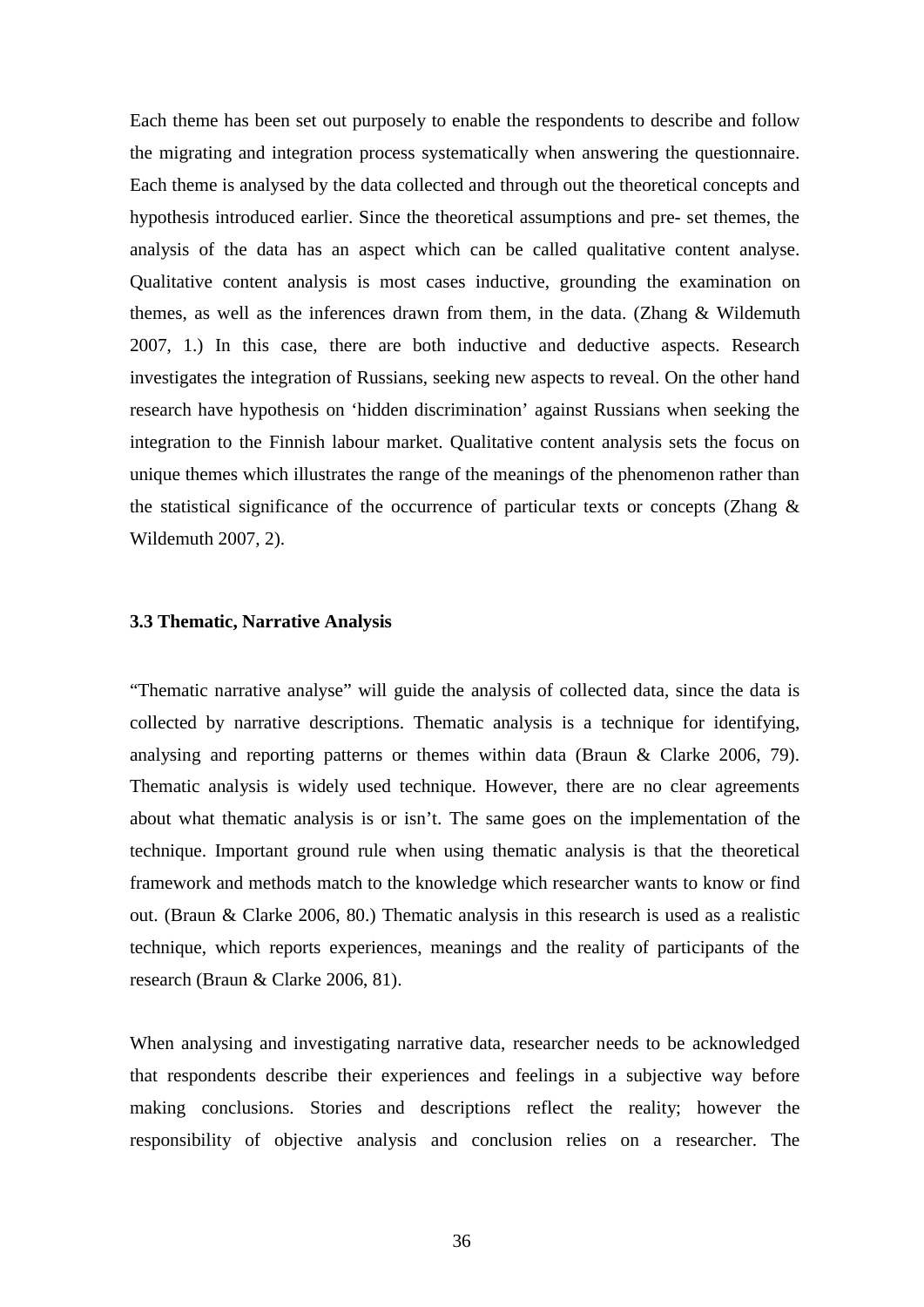responsibility of the researcher is to see behind the subjective experience and seek the more holistic and objective understanding.

The difference from the traditional narrative analysis is on the focus of the analysis. Narrative analysis is interested in how the story is told and how narratives and roles of storyteller are created (Riley & Hawe 2005, 227). Narrative analysis focuses on "the ways in which people make and use stories to interpret the world". People produce accounts which are 'storied'. The social world itself is always 'storied'. Narrative analysis views narratives as interpretive devices through which people represent themselves and their worlds to themselves and to others. (Criffin 2002.) In thematic analysis, the emphasis is on the content of a text. "What" is said is more important than "how" it is said, the "told" rather than the "telling". A philosophy of language underpins the approach; language is a direct and unambiguous route to meaning. (Kohler Riessman 2003, 2.)

Research uses the thematic approach for theorising across a number of cases. The analysis will follow the thematic interviews, trying to find common thematic elements across respondents and common experiences described in the integration process. A typology can be constructed to elaborate a developing theory. Because interest lies in the content of speech, the analysis focuses on interpreting what is said by focusing on the meaning that any competent user of the language would find in the story. (Kohler Riessman 2003, 3.)

Narratives are considered useful in qualitative research precisely because respondents interpret the past rather than reproduce it as it was. The "truths" of narrative accounts are not in their faithful representations of a past world, but in the shifting connections they forge among past, present, and the future. (Kohler Riessman 2003, 6.) Based on C. Wright Mills, narrative analysis can forge connections between personal biography and social structure – the personal and the political (Kohler Riessman 2003, 6).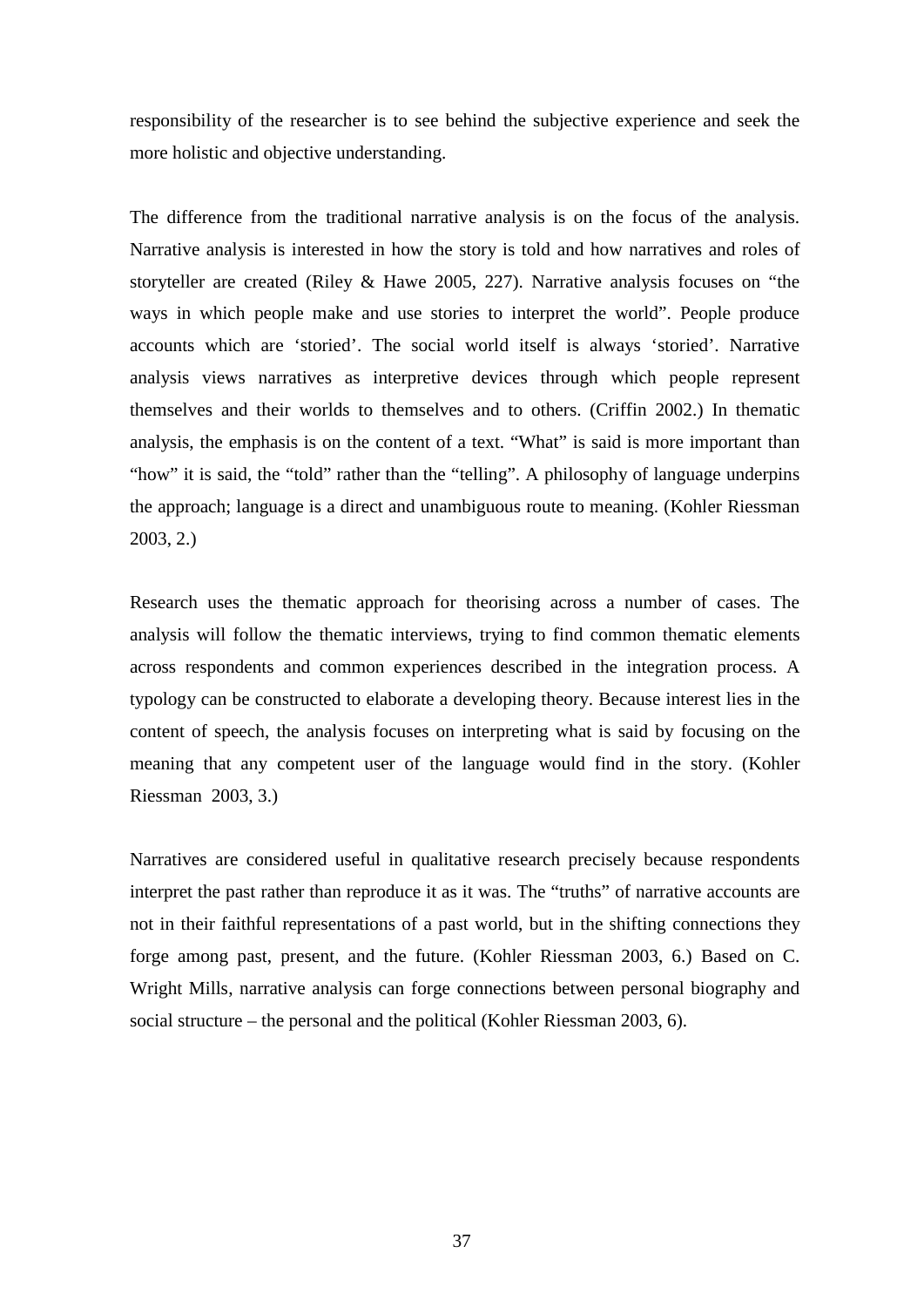#### 4. Analysis

The analysis follows the four themes of the interviews. In this part, each theme will be investigated. All respondents are numbered, because of the anonymity. The data collected is written interviews of 12 Russian persons, who have migrated to Finland for various reasons. The respondents consist of 5 men and 7 women. The age range is from 20 to 61 years old. Five of the respondents are married, two of them have divorced and five are single. Variation inside the case group was actually hoped to exist before starting the research. I believe that common experiences inside diverse group make the investigation more reliable. This excludes simple explaining factor as age, sex, education or time of migration. Analytical conclusions will be formed after we process throughout each theme.

#### **4.1 Entry to Finland**

The reason for migration to Finland was not in the top priority of the research. However, it is truly interesting to know the reasons for migration. What are the push and pull factors to migrate from Russia to Finland? Statistic shows that the most common reason for Russians to migrate to Finland is family reasons, reunion ext. (mm. Arajärvi 2009). Three of the respondents had migrated to Finland because of marrying a Finnish person. Four others migrated because of family reunion. Three persons came for studies and one escaped the war in Chechnya to Finland. One of the respondents migrated when the returnee policy of Ingrian returnees was implemented in early 1990's.

An interesting point when describing the migration is that none of the respondents migrated primarily because of the employment. In the descriptions of migrating, employment was not the decisive factor for migrating to Finland. However, when describing the decision of emigrating from Russia to Finland, majority of respondents described their positive expectations concerning employment opportunities in Finland. Generally, the expectations of Finland were positive before migrating. Finland was described having a good reputation. Migrating Russians were expecting to arrive at safer environment and society where they would have more opportunities in education as well as in employment.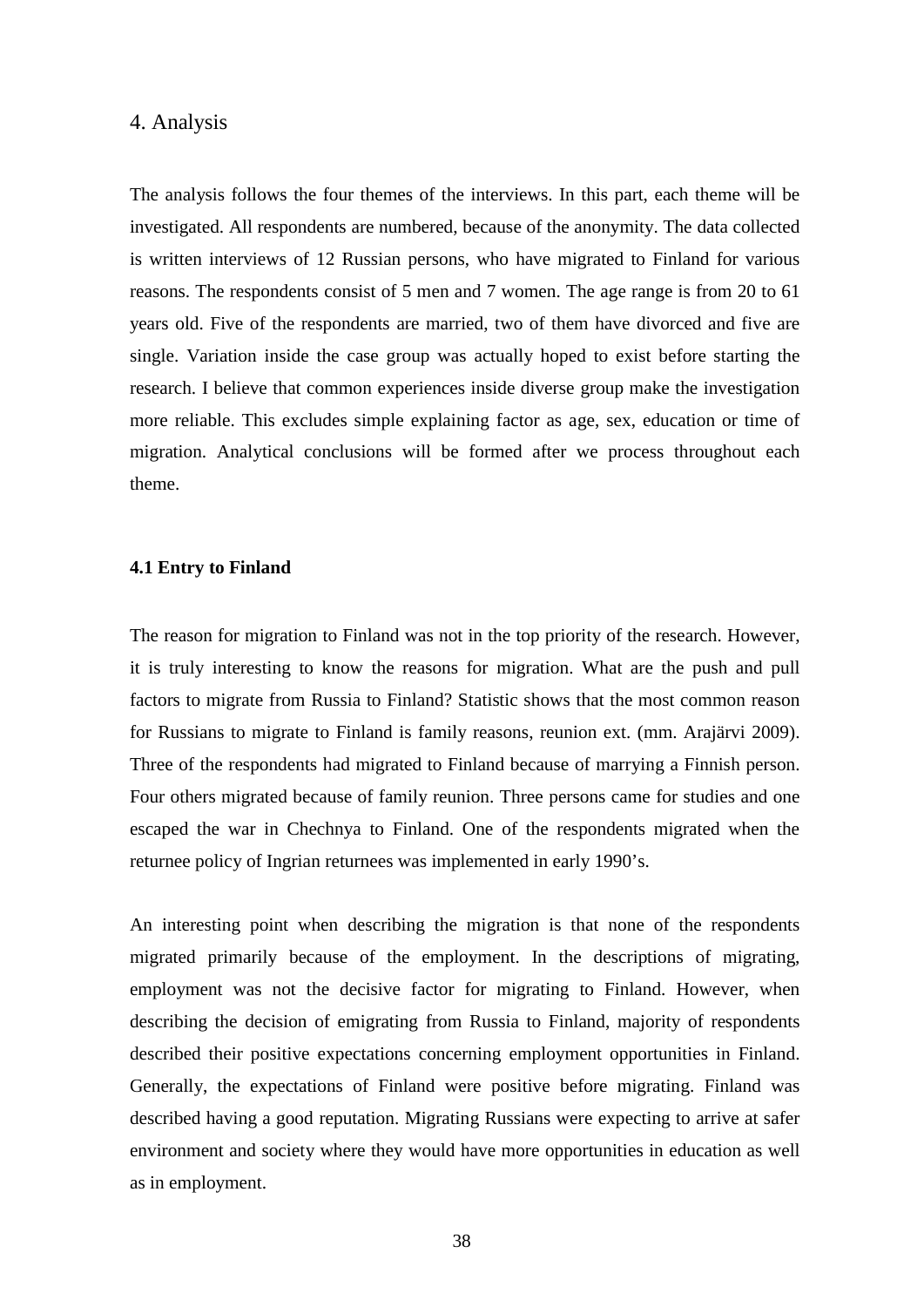*When I moved to Finland, I was full of optimism and targeted at finding job fast. (Respondent 4)*

*Finland seemed to me like a great country, everything was new to me, culture, language, way of thinking...I was excited. (Respondent 10)*

*We came with my mother with an expectation of safer environment, better living conditions and chances for education and future employment. (Respondent 8)*

The time of migration and the age of the respondents vary remarkably. The years of migration vary between 1988 and 2008. However the general experiences of migrating do not differ between those 20 years. Generally the case group had positive expectations about Finland but the migration and integration process had started fairly difficult.

My results have some similarity with the earlier researches: the main reason for migration from Russia to Finland is marriage between Finnish and a Russian person (Ombudsman 2010, 12). As employment is not the first priority of the migration it might have an effect on the intensity of the job search as well as the actual level of employment. We can assume that groups which migrate due the employment prospects are more likely to succeed on it.

#### **4.2 Integration to the labour market**

Labour market integration, e.g. finding employment is the main theme of the research. Only one of the respondents had a job in Finland when migrating. The rest of the group has complemented their studies and developed Finnish language skills to improve their chances at employment. Generally, respondents describe the employment in Finland to be very difficult for a Russian person. Even though we are interested in the integration process, the experiences of discrimination come out strongly in any descriptions related to labour market access. Eventually, they seem to be linked in this research.

The participating case group is well educated and active in their integration attempts. The valuation of work is high among the participants. The level of education and qualifications are higher than generally among Finns. In addition, the activity in finding employment on descriptions seems remarkable among the respondents. Education and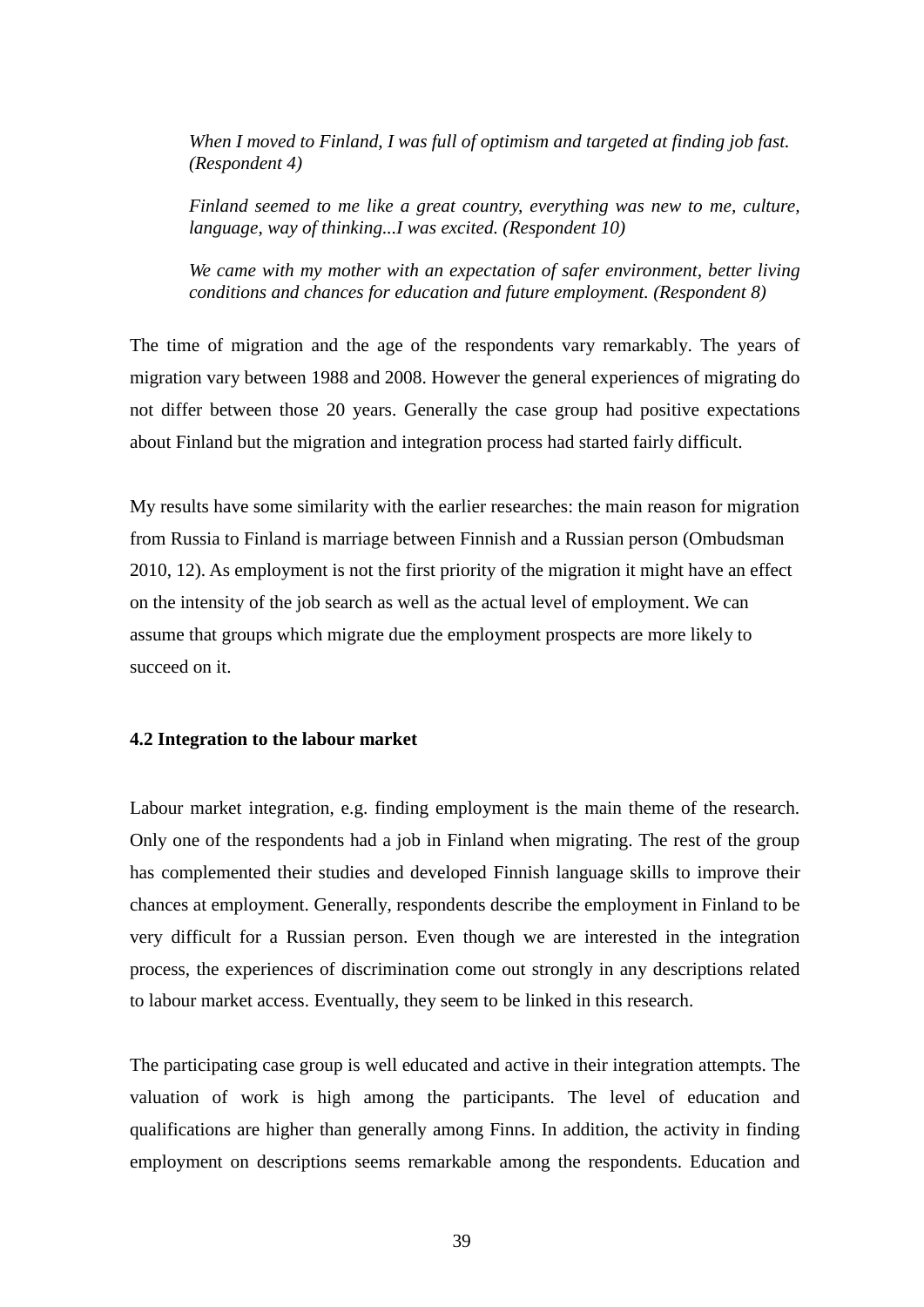proactive behaviour however did not help in finding employment. Respondents are generally dissatisfied to Finnish employers. Even though none of the respondents described facing pure racism, when applying for the vacancy, most of the respondents had not received any reply from employers. This could be explained though that employers are not obliged to respond to applicants. However the amounts of applications send, as well as prevalence and universality of the rejection when applying among respondents can not be neglected.

*To get a job for a Russian man or woman in Finland is practically impossible. Their applications are not even regarded. Somehow their knowledge, experience and education are considered not as good as it truly is and that is a big mistake. Even if a firm is selling equipment in Russia or Ukraine and they are looking for an engineer with knowledge of Russian language, they will finally employ a Finnish native not speaking Russian. (Respondent 7)*

Description supports the earlier theories and researches where the qualifications of foreigners are not fully considered. This obviously creates frustration among respondents. The next description follows similar experience.

*There are a lack of trust from Finnish employers, concerning your qualifications and responsibility for the given job. For engineering or other qualified job they are looking for specialists, who have experience in exact narrow field. Meanwhile, Finnish employers do not take into consideration fact, that foreign specialists, for example those who received their training in Russia (Soviet Union), have wider professional basis rather than those in Finland. (Respondent 3)*

One respondent who has been looking for the job from Finland for remarkable time got frustrated from the rejections. Person is already looking forward on other European countries for employment opportunities. This is an example of a Russian 'brain drain' discussed earlier, which the Finnish labour market fails to use.

*At the moment I am still actively searching for the job, but already in other cities, London, other European cities, even Moscow, because I want to realize my professional ambitions and if Finland does not need them, I'll be searching it in other places. (Respondent 10)*

One of the respondents criticizes Finnish employers and points out the 3D phenomenon we discussed earlier. She describes that she has been offered only 3D jobs which Finns do not want to perform, despite of her academic education.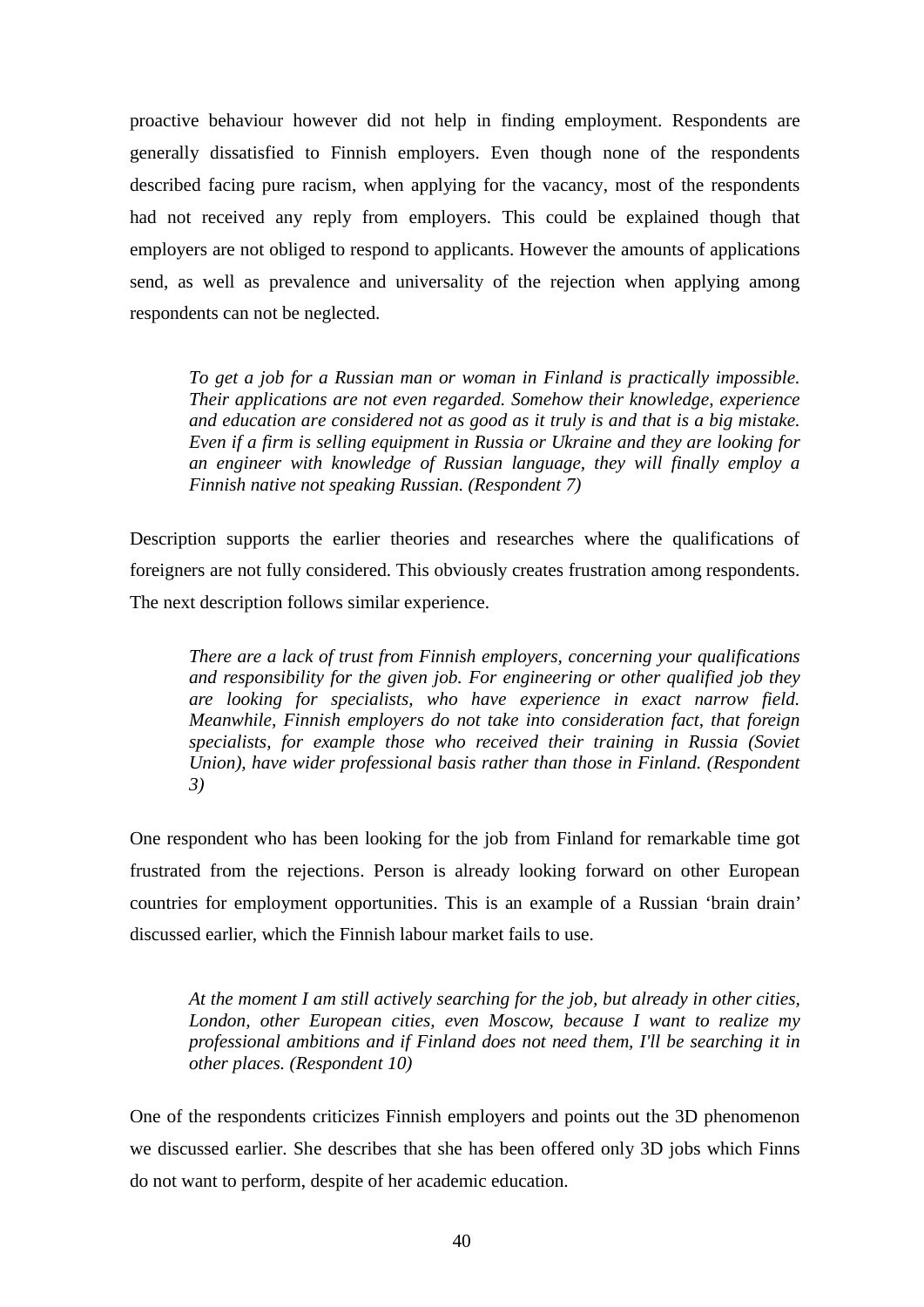*Yes, it is possible to get a cleaners job, but I don't want to wash floors having good education (Master degree). Finns don't take these jobs, that's why they HAVE to employ foreigners. I have a feeling that Finnish employers will always skip foreigners if there is any possibility to hire Finn, regardless the fact that foreigner has better qualifications, experience etc. (Respondent 9)*

The research of Jasinskaja-Lahti, Liebkind, Perhoniemi (2007) discusses the individual harm of rejection in the employment selection process. The majority of the respondents is frustrated and feels discriminated.

One of our respondents has an integration process, which I decided to introduce. This person describes to be very active in her integration attempts. She immigrated and approached positively the Finnish labour market as well as the society. Yet, she has been rejected in several instances. She describes the path of migrating and finding a job from Finland in the following way:

*When I moved to Finland, I was full of optimism and targeted at finding job fast, at least in a year. I couldn't even imagine about all those huge differences between Russia-Ukraine and Finland. First what I realized was the necessity of studying Finnish language and improving my English. After finalizing of the course I passed state examination of Finnish language and received Yleinen kielitutkinto (state examination of Finnish language). I have constantly been looking for a job, but without any result. (Respondent 4)*

After completing two internships funded by KELA (The Social Insurance Institution of Finland), she still got rejected from getting even a temporary job. State funded internship was the only possible way to get employed.

*I did similar job to the rest of Finns, however they were receiving salary (min 2500e), I received a state benefit of 600e. This was very humiliating, especially for the person, who has reached already some status and good position in a home country.*

As in the example introduced earlier, the unequal treatment in selection processes affects on a personal level. She continues:

*Despite of my good results, which I demonstrated in the company and managing several projects independently – I didn't get a paid job from the company. After all that I decided to open my own business, because I realized that job of my level*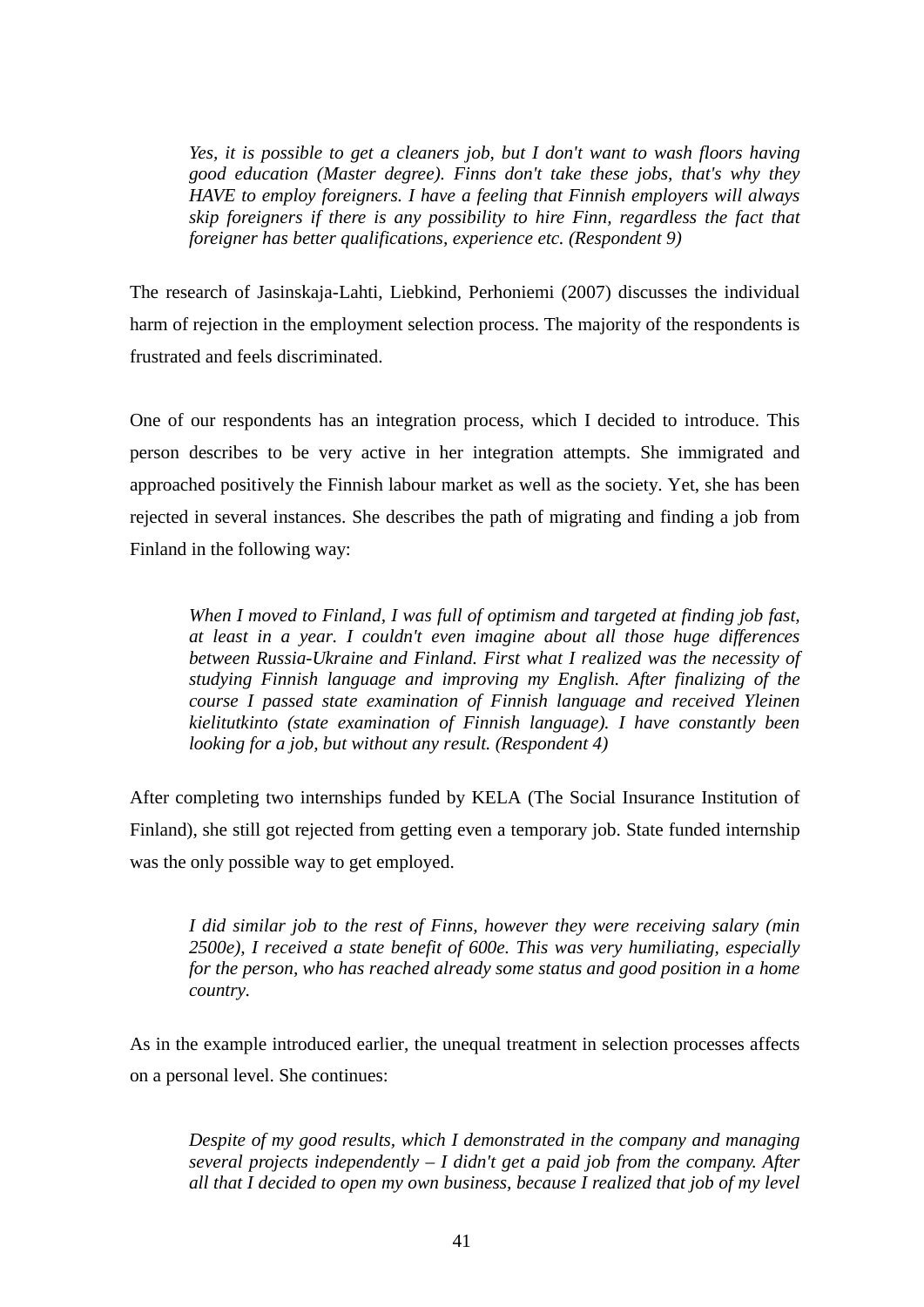*and my education I will never get. Because I am Russian! I underwent the training for young entrepreneurs and on 1.3.2010 registered my own firm.*

Comparing the percentage of foreign and native entrepreneurs in Finland shows that foreigners start their own business more often than Finns. In 2005, 16 percent of immigrants from the whole labour force worked as entrepreneurs. The same number among Finns was less than ten percent. (Kauppa- ja teollisuusministeriö 2006, 63). As it was said earlier, immigrants who come outside of USA and EU are most often working in restaurants and cleaners. (Heikkilä & Pikkarainen 2008, 7.) Women are working in positions which Finns refuse to work (as example cleaners) and men are producing food with price which Finns are incapable to produce. Common reason for this is that immigrants do not find jobs from labour market and start their own business (Työvoimapoliittinen tutkimus 2006).

The question why do Finnish employers do not trust in Russian labour force rises up when investigating experiences of respondents. The education, working experience and other qualifications as well as activeness have not resulted in the employment. Respondents describe that discrimination in the hiring process is obvious but it is difficult to prove. Hence, prevalence and universality of the experiences as well as the similarity with researches that have been done on the same topic give us certain background to suspect discriminative attitudes from the Finnish employers. (Finnish Ombudsman 2010 & Työvoimapoliittinen tutkimus 2006). As discussed in the research of Jasinskaja-Lahti, Liebkind & Perhoniemi (2007), rejection when actively seeking integration creates frustration and the feeling of injustice. This has obviously affected in descriptions.

#### **4.3 Experiences of discrimination in Finnish labour market and society**

Experiences of discrimination were remarkably stronger and common than I expected. When building up the questionnaire of the research, I was looking for more information about labour market access and 'key ingredients' in that process. I was expecting some common aspects of getting employed. However because of the wide- ranging experiences of discrimination and rejection on employment, the integration and discrimination are strongly connected to each other. The hypothesis of discrimination eventually came out stronger than I expected. I will introduce some additional descriptions and experiences in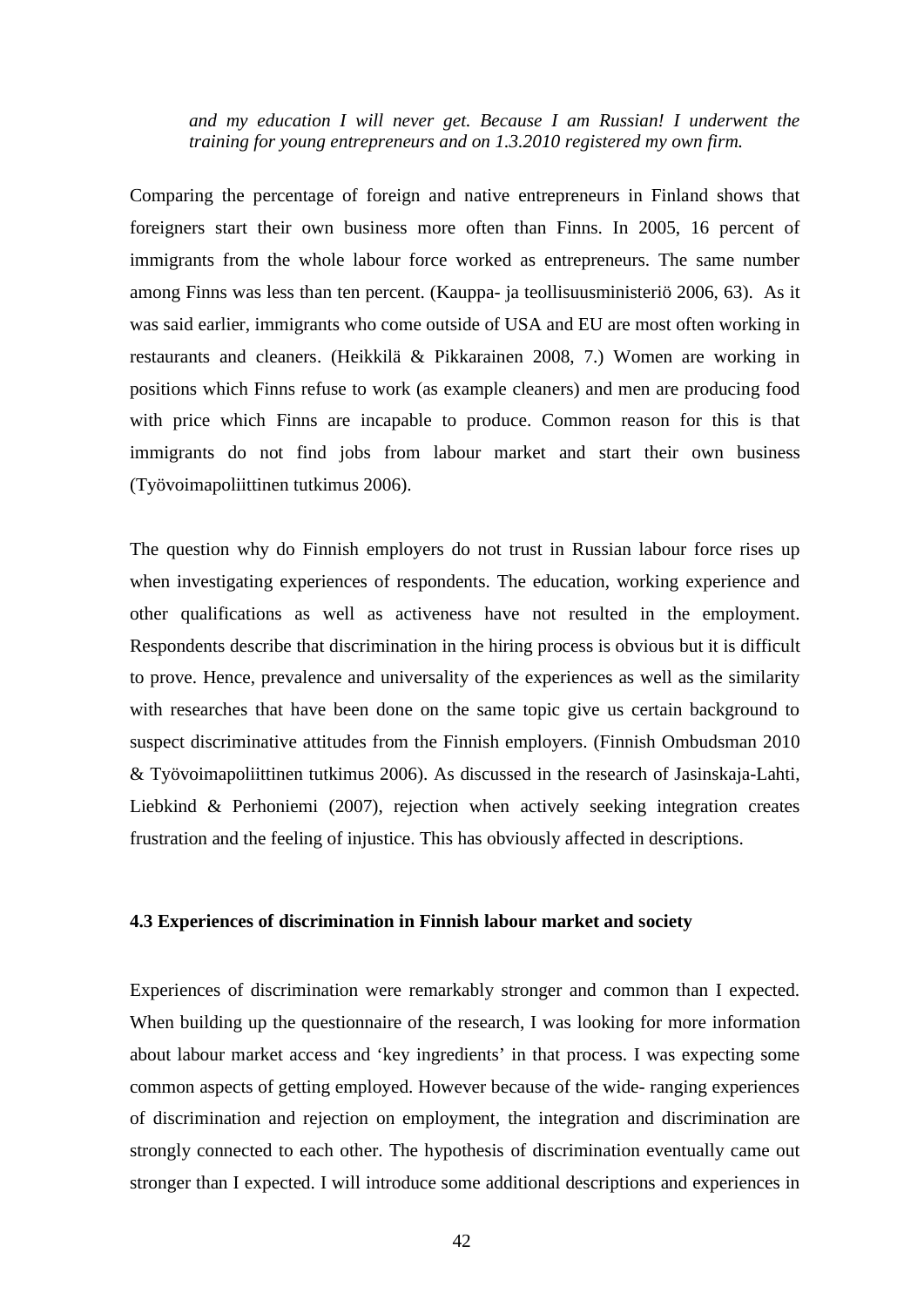this chapter even though the experiences of discrimination have mainly revealed themselves in the previous chapter.

The experiences of discrimination in the labour market are wide-ranging. Respondents described that the discrimination exists widely in the labour market, especially in the application and selection process. This was already visible in last theme. The most common case is the rejection in the selection process: respondents claim not having received even an answer rather than invitations to interviews. As I mentioned earlier this could be resulting from the fact that employers do not have to answer applicants if they are not selected in the hiring process. However similarity and wideness of discrimination in respondents' experiences can not be ignored.

*I have send dozens of applications. I am a professional driver, I graduated from TAKK (Adult education centre of Tampere). I have all necessary "license" and still I haven't received a single answer during whole year. Discrimination exists in camouflage form. (Respondent 1)*

*My works are well-known in the world but I am unable to get any engineering job in Finland. To my deepest regret I was born in Moscow. That's it. Discrimination in Finland exists in a great scale and my friends cannot help me, they are all honest Finnish people and not bosses. I used to work in different countries and never met such bad attitude when trying to get a job as in Finland. (Respondent 7)*

Most of the respondents came into the conclusion that they have been rejected based on their nationality. This is obviously only a subjective conclusion, because it can not be proved directly. However, the conclusion of ethnical discrimination is logical since most of the respondents have great qualifications. They think that they are not valued based on their qualifications in selection process, but they are rejected based on their nationality.

In the case of employment, many respondents claimed to have received lower salary than Finns. Earlier researches have found similar results when interviewing foreign workers. One reason for this can be that employers themselves have the right to evaluate the employee's previous working experience. Earlier researches (Arajärvi 2009, Heikkilä & Pikkarainen 2008) have shown that many cases Finnish employers do not count the working experience performed outside of Finland, so the foreigner will be paid a minimum salary of the occupation.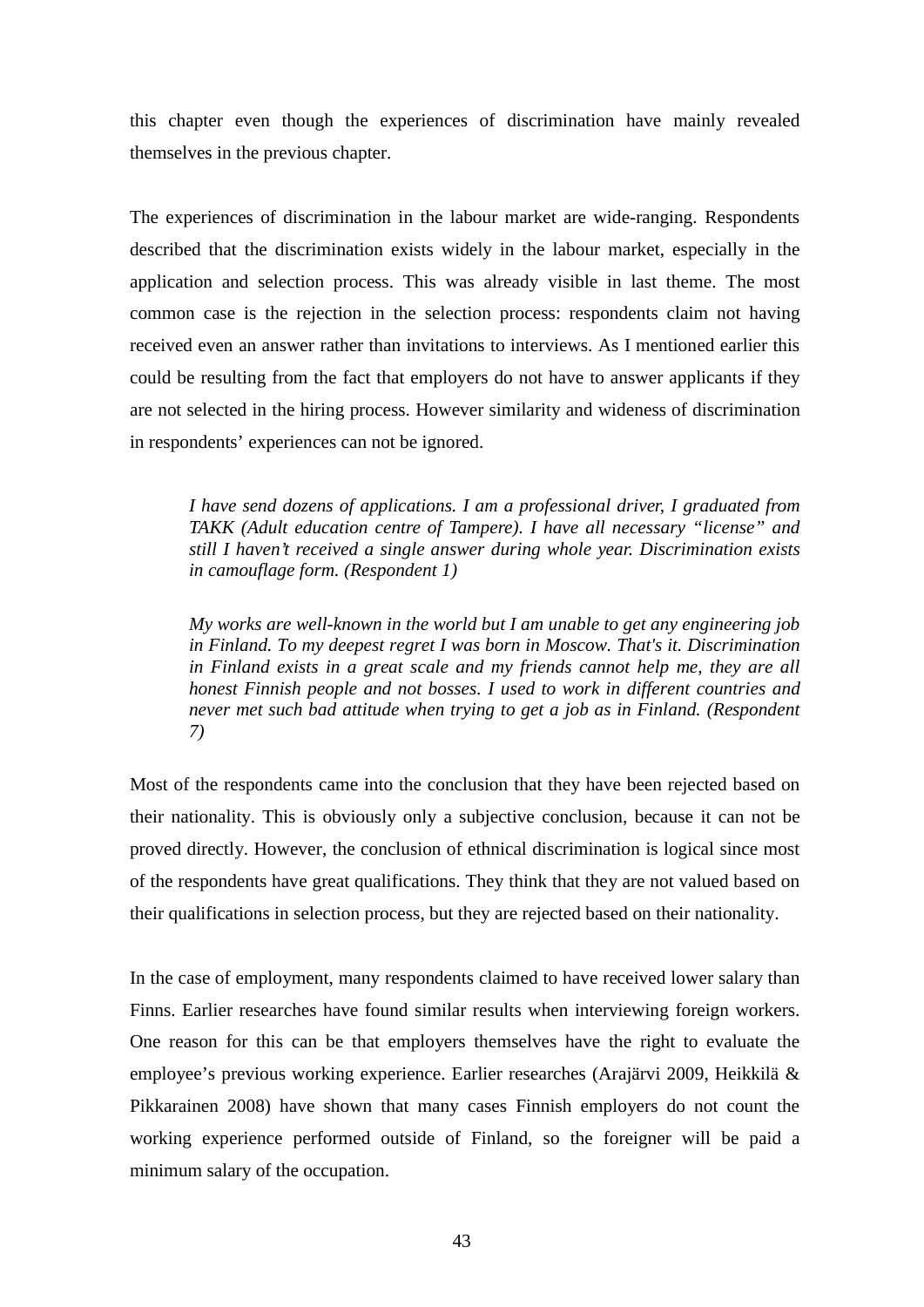*I always had salary lower than Finnish engineers, despite of doing the same job. (Respondent 3)*

*My salary in the Finnish firm, where I worked almost upon arrival, was remarkably lower than Finns', even though working on similar positions. (Respondent 5)*

Interesting detail occurs when moving from the labour market perceptions to the society: the discrimination experiences decrease remarkably. Several of respondents described that they don't feel discriminated in the society, only in the labour market.

*In society generally I don't feel myself discriminated. However in the job search I do feel. (Respondent 9)*

*In general, in society, I didn't feel myself discriminated. (Respondent 3)*

One of the respondents describes and analyses the Finnish society and labour market.

*When living every day life, talking to people in the streets, banks, kindergarten, school, shops, bars, one can rarely meet bad attitude. Normal Finnish population is good, open-hearted and kind. But when you are looking for a job you can feel that it is not only discrimination but you live in a racist country. It is my opinion and the opinion of all my friends from the former Soviet Union. During last 3 years I wrote 345 applications to various job openings in Finland, the answer was always negative. (Respondent 7)*

The most important finding is the difference of the experiences between the labour market and society. Researches (Arajärvi 2009, Heikkilä & Pikkarainen 2008, Finnish Ombudsman 2010 ext.) came into similar conclusion. The positive fact that Russians do not face discrimination in their regular life in Finnish society is important. However, why do the tolerance and multicultural attitudes stop when we are moving from everyday life to the labour market? Assuming that these experiences would represent some general atmosphere in Finland, there is interesting question remaining: what is the place of a Russian person in Finnish society?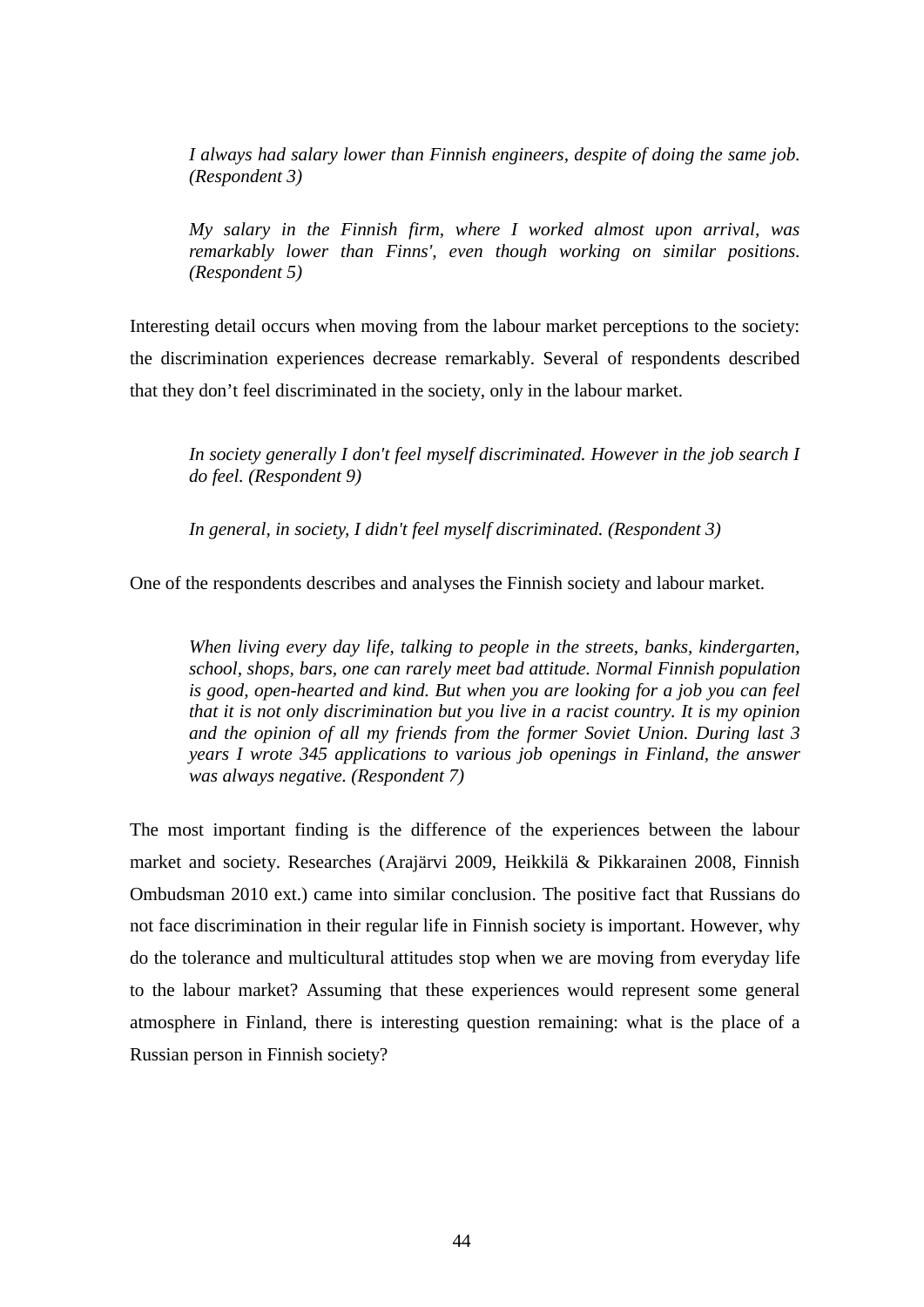#### **4.4 Being part of the society**

In the last theme, the respondents were asked to describe their personal perception as being part of Finnish society. Generally, we can sum up that those respondents, who have patiently and intensively been seeking the integration in the labour market and society, had succeeded in it. However personal efforts made for that seems to have been remarkable. This is the only theme, where the experiences between respondents vary remarkably. The explaining factor for the difference between personal experiences is in the employment. Just to sum up, those respondents who have eventually found the access to the labour market feel themselves more integrated into the whole society.

*I don't feel myself being a part of Finnish society, because I don't have an opportunity to work (Respondent 2)*

*A person who doesn't have a job place cannot feel himself integrated into society. Completely other system of foreigner integration is needed. (Respondent 1)*

*At the moment I already feel myself as a part of Finnish society, when I have my business, job, knowledge of Finnish language. (Respondent 4)*

Employment seems to be the most crucial factor in personal experience of integration and being part of the society. I will analyse the sociological aspect more precisely in the next chapter throughout the concepts introduced earlier: assimilation and multicultural society*.*

*I have lived here in Finland for 17 years, but I am still a person of a second class. Do we speak about integration or pure discrimination? I am only looking for any engineering job, average salary and I guarantee the solution for all technical problems that exist at the enterprise. With such attitude to foreigners in general and to Russian working labour force in particular, the country is loosing great potential and the basis of future development and success. (Respondent 7)*

As the research of Jasinskaja-Lahti, Liebkind, Perhoniemi (2007) describes, the individual harm of rejection in the hiring process creates frustration and feeling of being discriminated. These experiences can be harmful for the individual and depress the integration attempts. If there are conflicts appearing between the minorities and natives, they might create larger problems and confrontation as they have in many European countries, example Greece, Italy and France.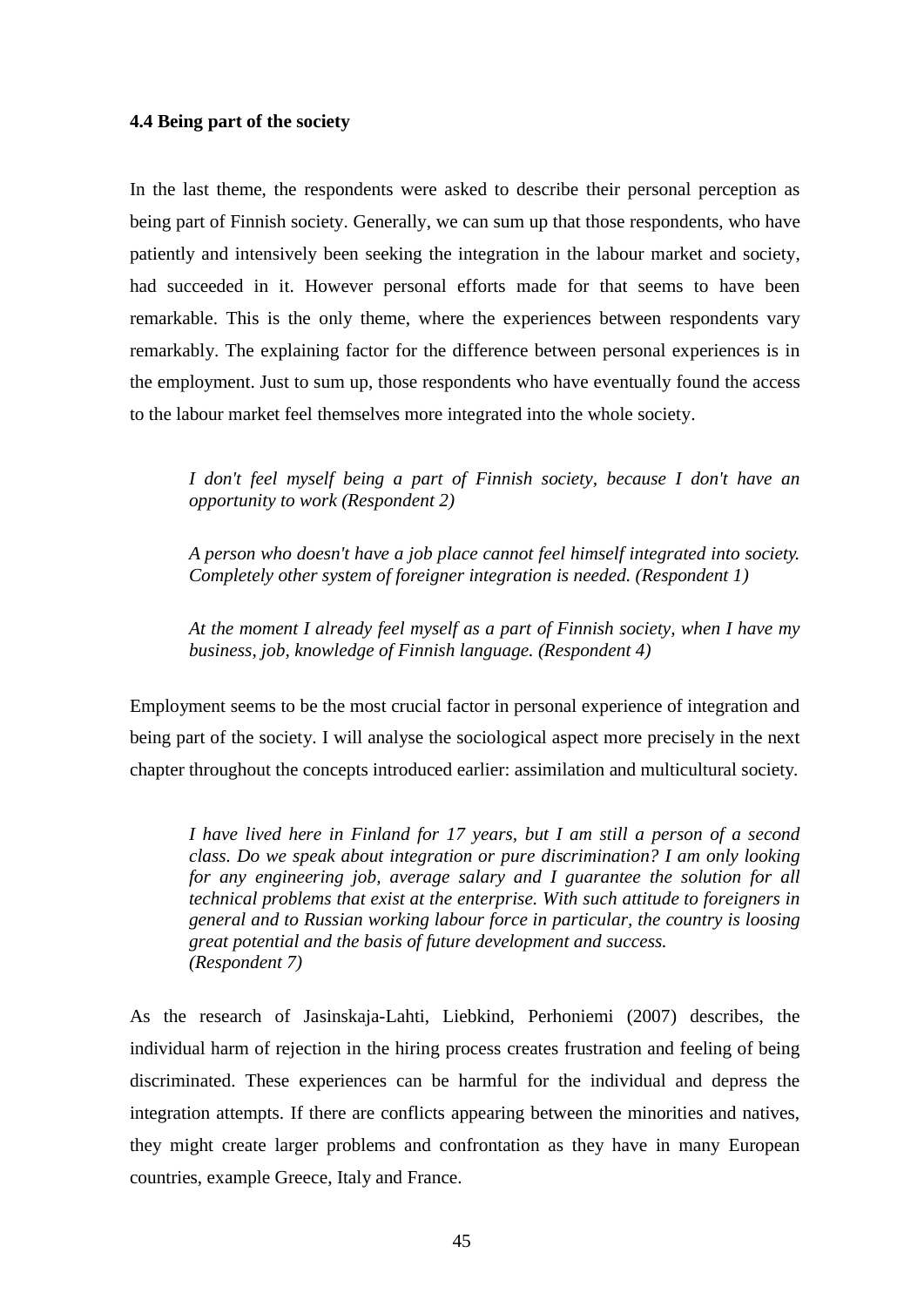In the end, I will introduce experience of a young graduating Master degree respondent, who describes the experience of integration from several angles. This young graduated respondent describes the problems of integration in various ways:

*I cannot feel myself fully as a part of Finnish society with such a job situation. However I like Finland, I feel myself very comfortable here. I appreciate the job culture very much: how Finns are approaching their jobs, with a high responsibility.*

*However, I am not eligible for participating in the integration program for foreigners from the Employment Office. Still I don't understand why. Integration programs for foreigners tend to be existing only in the paper or for selected groups, like asylum seekers.*

*I think Finland should help young foreign graduates in transition from University to working life. It will be good for both, for ex-students and for country, because students receive education from Finland and state can directly benefit from graduates' skills. Now people are leaving, because getting job is so hard. They get the education here, which I consider being on a very high level, and then bring their knowledge somewhere else, where they feel themselves needed.*

*I think this is a state-level problem. From the first sight Finland seems to be encouraging foreigners to come, all official programs look nice, but in real life they don't exist. (Respondent 9)*

Obviously the young respondent had expected a better integration channel from University to the labour market. There is a good point since Russians are the second largest group of foreigners after Chinese studying a degree in Finnish Universities. If Russians are educated in Finland but they move to other country to work, the potential is lost.

#### **4.5 Summarising**

Migration to Finland has happened for several reasons. As it was said earlier, employment has not been the first priority to migrate. Most of the respondents describe their positive hopes and expectations about employment when entering the country. In the time of migrating, Finland was seen as a safe and consistent society. Finland was described as a country where everyday life would be easier in comparison to Russia. The majority of the respondents describe their disappointments upon arriving and especially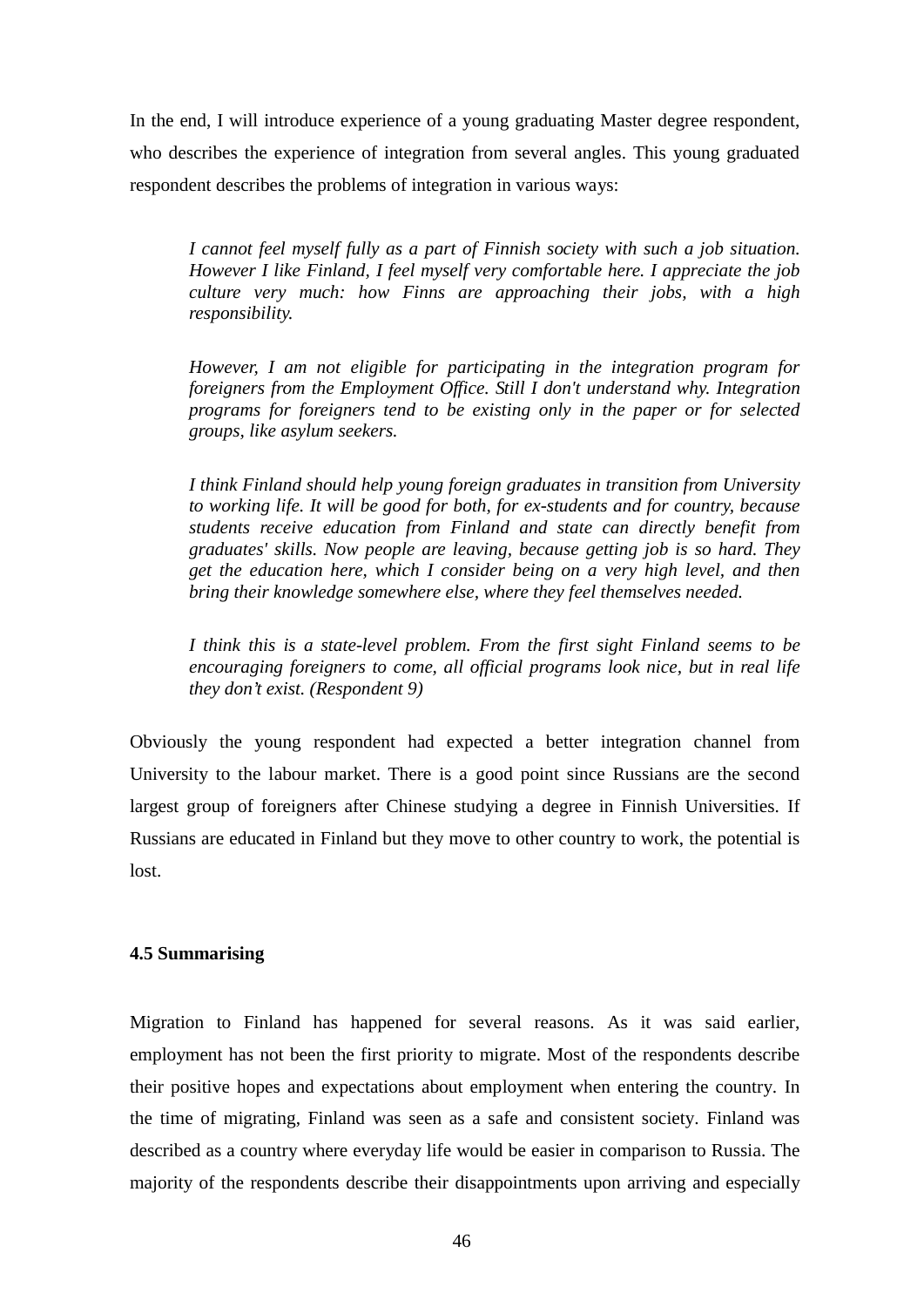when trying to integrate into the labour market. They claim to have experienced discrimination based on their ethnic background.

Based on the experiences of the respondents, it seems to be that the discrimination exists more strongly in the labour market than it exists in everyday life in society. Interviewed respondents think that they are treated differently than Finns in the labour market. Based on the interviews in the research, the most common experience was that employers have not replied anything to their application. They think that applications have been rejected because of the applicants' ethnical background. Meanwhile, based on the law, employers are not obliged to reply to the applicants if they are not selected. Still, due to common the intensity in the job search attempts described and the universality of the rejection experiences, there are questions which can be raised towards Finnish employers. In addition, qualifications of some of the respondents are so impressive, that rejection for getting even in an interview when applying a lower level vacancy seems discriminative.

As discussed earlier there are some obstacles when finding a job as a foreigner in Finland. One obstacle can be the education performed in home country. Based on the researches (Arajärvi 2009, Heikkilä & Pikkarainen 2008) Finnish labour market seems to strongly favour education performed in Finland. There are examples introduced in earlier researches where education performed abroad is not recognised by Finnish employers. The same applies to working experience performed abroad. On the other hand, there are a certificate system and laws in Finland for the education performed abroad. The certificate system gives an option and way to complement your studies to get the diploma recognised in majority of cases. Niemi (2007) claims the system to be discriminative against Russians since the education performed inside EU is recognised without complementation. Some argue that education and working experience can be also a way for employers to outcast the foreign applicants (Arajärvi 2009, Heikkilä & Pikkarainen 2008, Finnish Ombudsman 2010). However this kind of argument is difficult to prove. Despite having an international education and qualifications which are internationally appreciated, respondents faced doubts of their professional experience. In some cases, the respondent has been asked to fulfil their education on Finnish education institution, even though it could have been proved that the education of the respondent is wider than it is possible to achieve in Finland.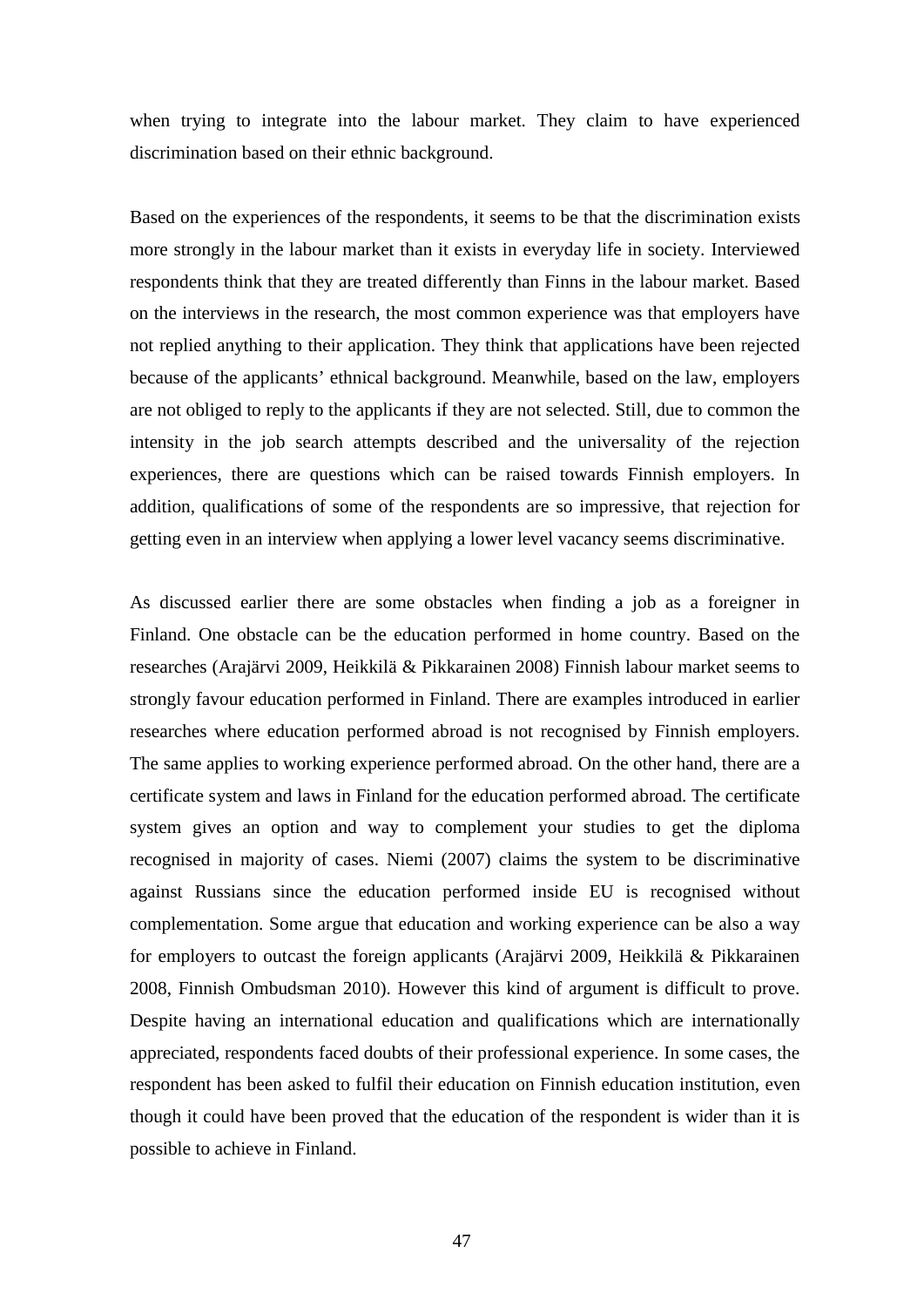Integration of a Russian person to the Finnish society seems challenging. Based on the experiences of the case group, person needs to be very tolerant for the possible discrimination and prejudices. Consistency and perseverance in integration achievements are crucial for the Russian immigrants to "earn their place and trust" in the Finnish labour market. Some respondents have integrated into the society and labour market after years of hard work. However there is an important point to bring up to the discussion. Immigrants' socio- occupational backgrounds effects remarkably to the employment (King, 1997, 108). Russians whose occupational characteristics and human capital are better than average migrants are competing for 'better jobs' with natives. The competition can assume to be relatively hard since the past recession which influenced strongly on employment situation. Another point is that employment in liberal societies as Russia can be easier to achieve. We can not be sure if the respondents are aware of the fact that to achieve a position in well paid job in Finland is relatively challenging. In addition, the foreigners without fluent native language skills are easily set aside of priority candidates even their occupational skills would be impressive.

Some of the respondents are suffering the psychological effects of unemployment and discrimination as it is described in the research of Jasinskaja-Lahti, Liebkind & Perhoniemi (2007). This comes up as emotional narratives when describing the life in Finland. Several of respondents describe their disappointment towards Finnish employers. As a result of the disappointments, some of the respondents have given up the integration effort to the Finnish labour market. Because of the numerous rejections, they have started to focus on migrating to other countries where foreign labour force is more appreciated.

When approaching the integration throughout the sociological theories for example Di Bartolomeo's, Finland can not be considered as a multicultural society. Multicultural values can exist on some level in society, for example in Universities, however not in the labour market. Labour market demands fluent Finnish language skills and certain assimilation to the Finnish society. The fact that the foreign researchers are one of the most well employed professional groups supports this. The common case is a PHD student, who will be employed by the Finnish university after finishing the degree.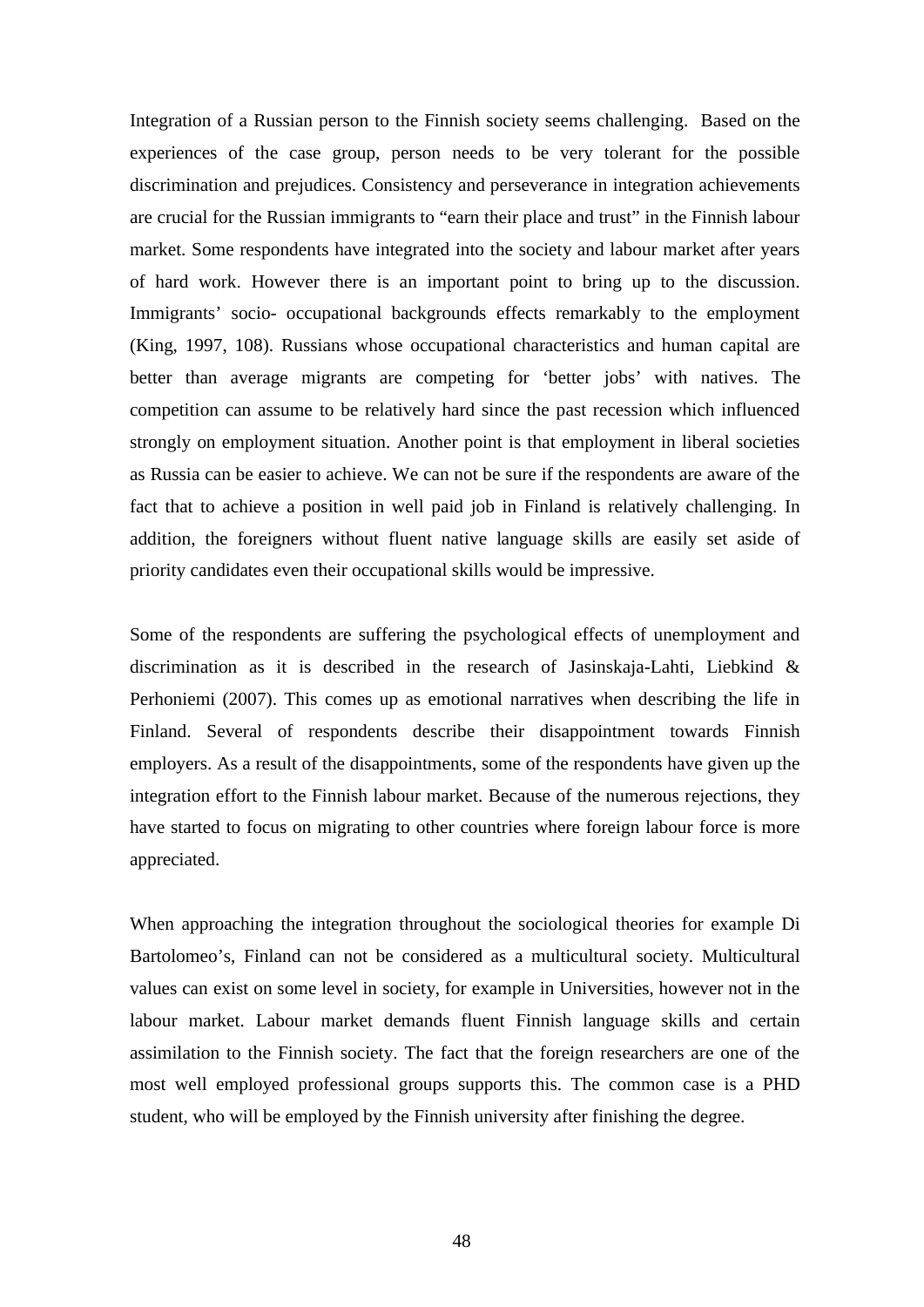Based on this research as well as some earlier ones, integration to the Finnish labour market needs a certain level of assimilation. Pål Kolsto (2005) in his work "The New Russian Diaspora and Russian Identity in Finland*"* describes this phenomenon from the perspective of the Russian minority. Russians are in conflict with Finnish society, since the assimilation requirements of Finnish side are so demanding that person has to let go of own identity to be able to feel integrated and part of the society. It seems that Finnish society does not support the culture of ethnic minorities, especially in the labour market. Instead, it supports their assimilation to a Finnish one. If an immigrant accepts the Finnish culture, even the identity, acquires fluent language skills and "earn the trust of society", person can have a chance to be part of Finnish society.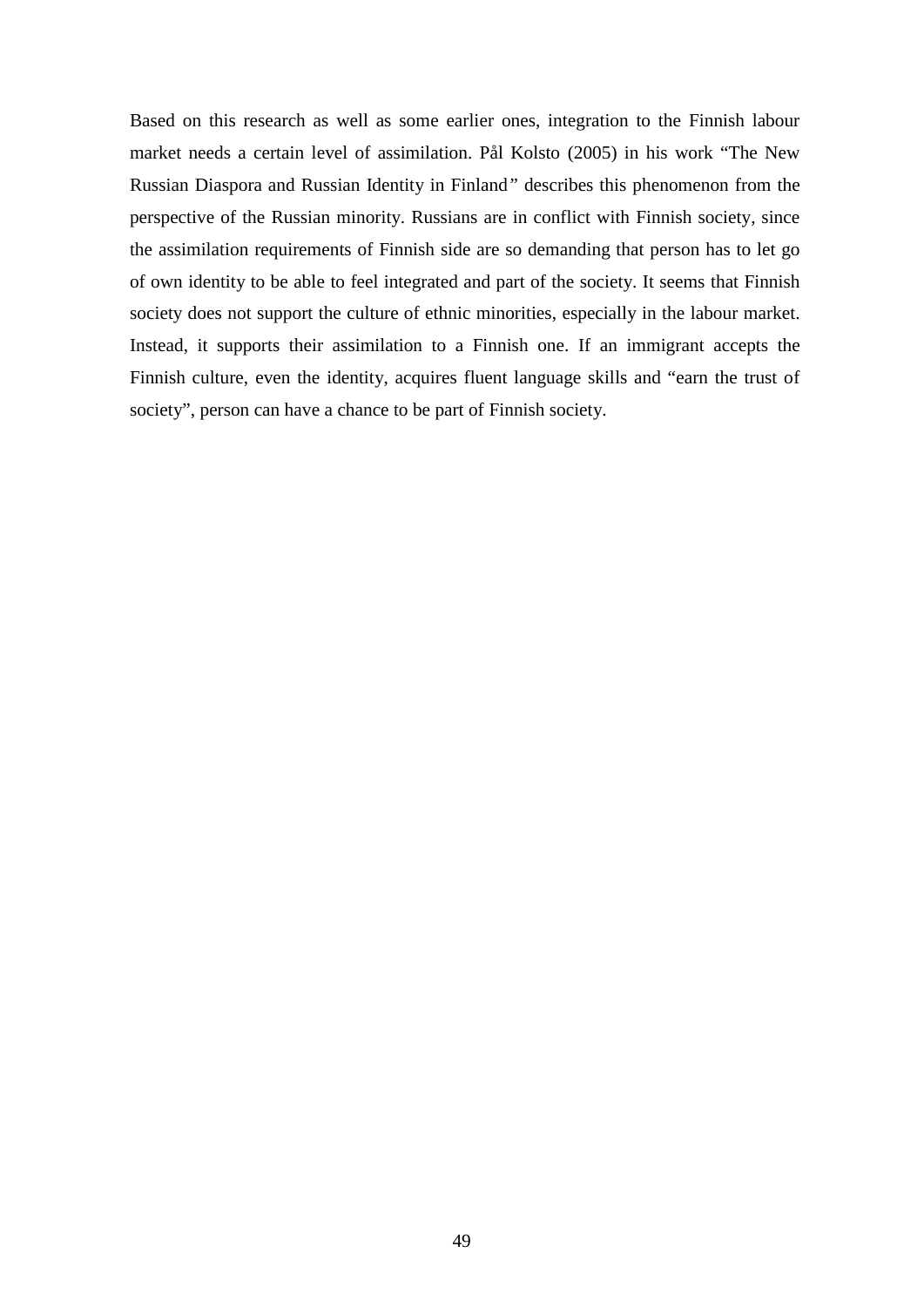#### 5. Discussion and policy recommendations

Labour migration is and will be an important topic in public discussion and policy making in Finland. I believe that one reason for the public conflict concerning foreigners and immigration policy is the lack of information and explanation given by government. The research of Heikkilä and Pikkarainen (2008, 132) also supports this. I think government has failed to inform the need for labour migration and the use of foreign labour force to the public. I believe that if the economical side of the international labour migration and its necessity in order to cover the future "pension crisis" would be explained to public, there would be less conflict.

Based on the calculations of United Nations, European Union needs multiple amount of foreign labour force to keep the old age dependency ratio in the level as it is now. UN has calculated that between 2003 and 2050 Europe needs at least 175 million foreigners to be able to maintain the 'old age dependency ratio' (UN Population Division). Finland has the worst prophecy. The ageing of population is remarkably fast and the Finnish labour market has very little foreign workers as well as experience of using foreign labour force. Based on the calculations of OECD, Finland will have the most difficult old age dependency ratio of industrial countries in 2035. (OECD & Pinomaa 2001). The amount of people over 65 years will be 25 per cent in the year 2030. For these reasons, the future of Finnish Welfare State has been called in some public debates as "pension crisis" (Olsson 2009).

Finnish government as well as many other Western Welfare States is looking the solution from labour migration. Finnish government introduced a new program in 2006 to increase the labour migration in the Finnish labour market as one of the solutions for fulfilling the future labour gap. The government wants to improve the possibilities for labour migration. Based on the researches made, the percentage of labour migration is relatively low in Finland, less than 10 percent (Heikkilä & Pikkarainen 2008, 6). This means that less than 10 percent of the migration is work related.

The inevitable fact is that Finland will be forced into taking foreign labour force sooner or later. The national ALMP even when intensified will not be able to fulfil the future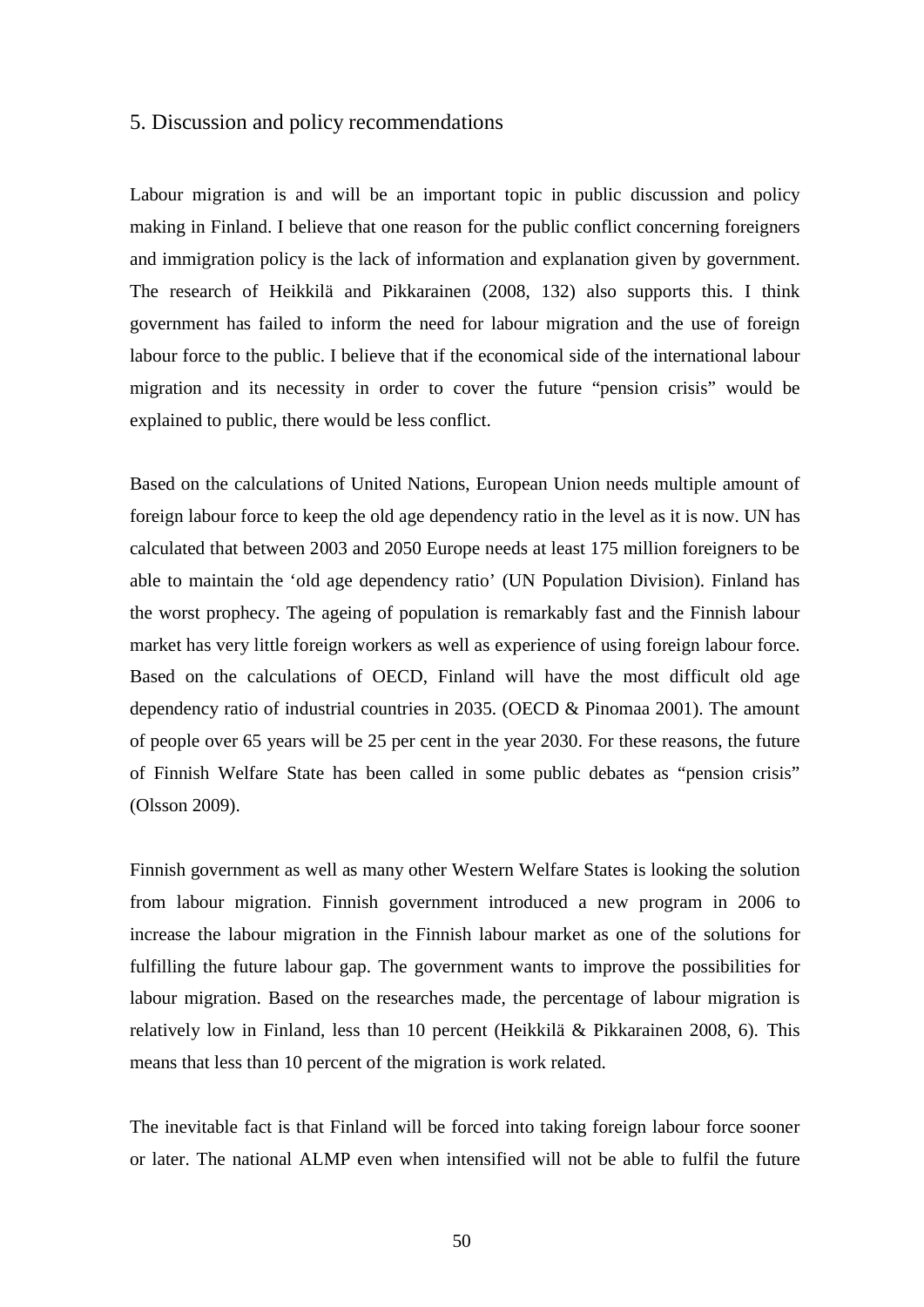gap. In order to avoid future problems in labour market integration of foreigners we should create well working labour migration and integration channels right now.

The Finnish Ombudsman office for minorities published 9.8.2010 an interesting research concerning the employment and discrimination of the Russian minority in Finland. The results of the research are similar to the ones of this research. The research of Ombudsman has interesting policy recommendations for the future improvement for the Russian minority in Finland. I will introduce the most important ones which I would recommend:

- The first part of the job searching process should be done anonymously. People would apply based on their qualifications, excluding the ethnical background, name and gender. This would improve the chances of Russians to access to the interviews. I think the existence of this policy recommendation already proves the discrimination existing in the job searching process.
- Language requirements need to be more flexible. However when hiring a foreign worker, there can be agreement that employee commits him or herself to continue language training.
- Immigrants need to be more informed of the anti-discrimination legislation. There is also a larger need for control of the legislation.
- Expand the use of the English language in the labour market when possible.

#### **5.1 Are we still afraid of Russians?**

We have well educated Russian minority in Finland which is willing to integrate into the labour market. Why not to use it? We have international experts in Finland, who are treated as second class citizens because of their ethnic backgrounds. This can be seen as a remarkable economic loss for Finland as well as to the development of the labour market. Relying only to Finnish education and expertise slows down the future development. I believe that the lack of future labour force should be covered in larger form from Russian labour force. The level of education in Russia is high and there is a clear 'brain drain' of experts. In addition, the future need for the labour force in Finland compared with Russian population is so minor, that it will not create large problems on the Russian side.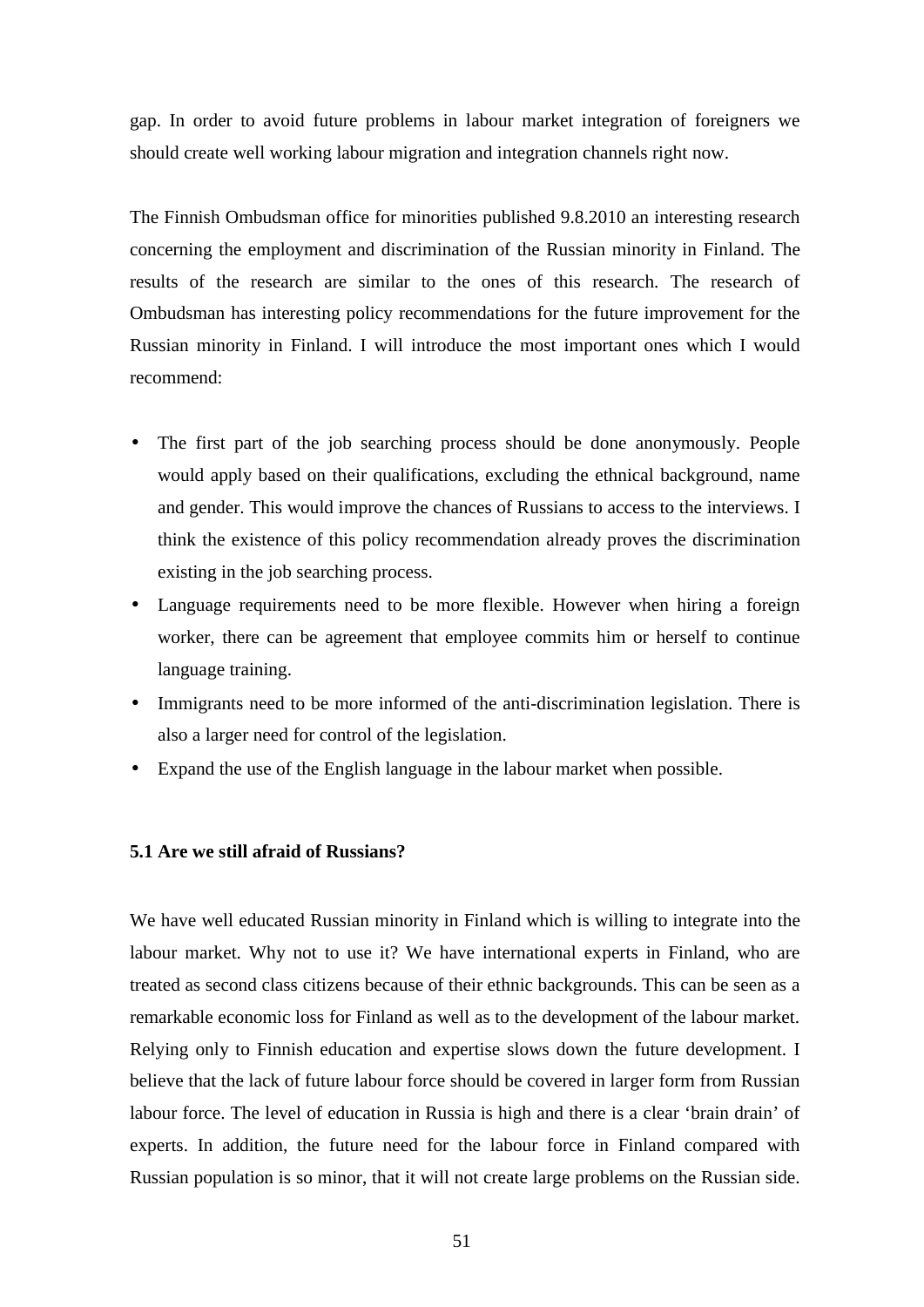First of all we should create an integration path for the Russians already living in Finland, which might be developed for the future on a larger scale. Secondly there could be a policy change in obligatory Swedish language. Swedish language skills are obligatory in most of the jobs in the public sector. I think that the policy should be changed so that there is an option between Russian and Swedish language. The same policy could be implemented in schools when choosing the second foreign language.

In addition, I want to criticise the Finnish media. Finnish media has created a negative picture of Russia as well as Russians. As we are all acknowledged, the impact on media to people's opinions is remarkable. There is no reason to base presumptions and discrimination to the ideas which have lived 70 years ago. It is time to turn a new page in the book of history.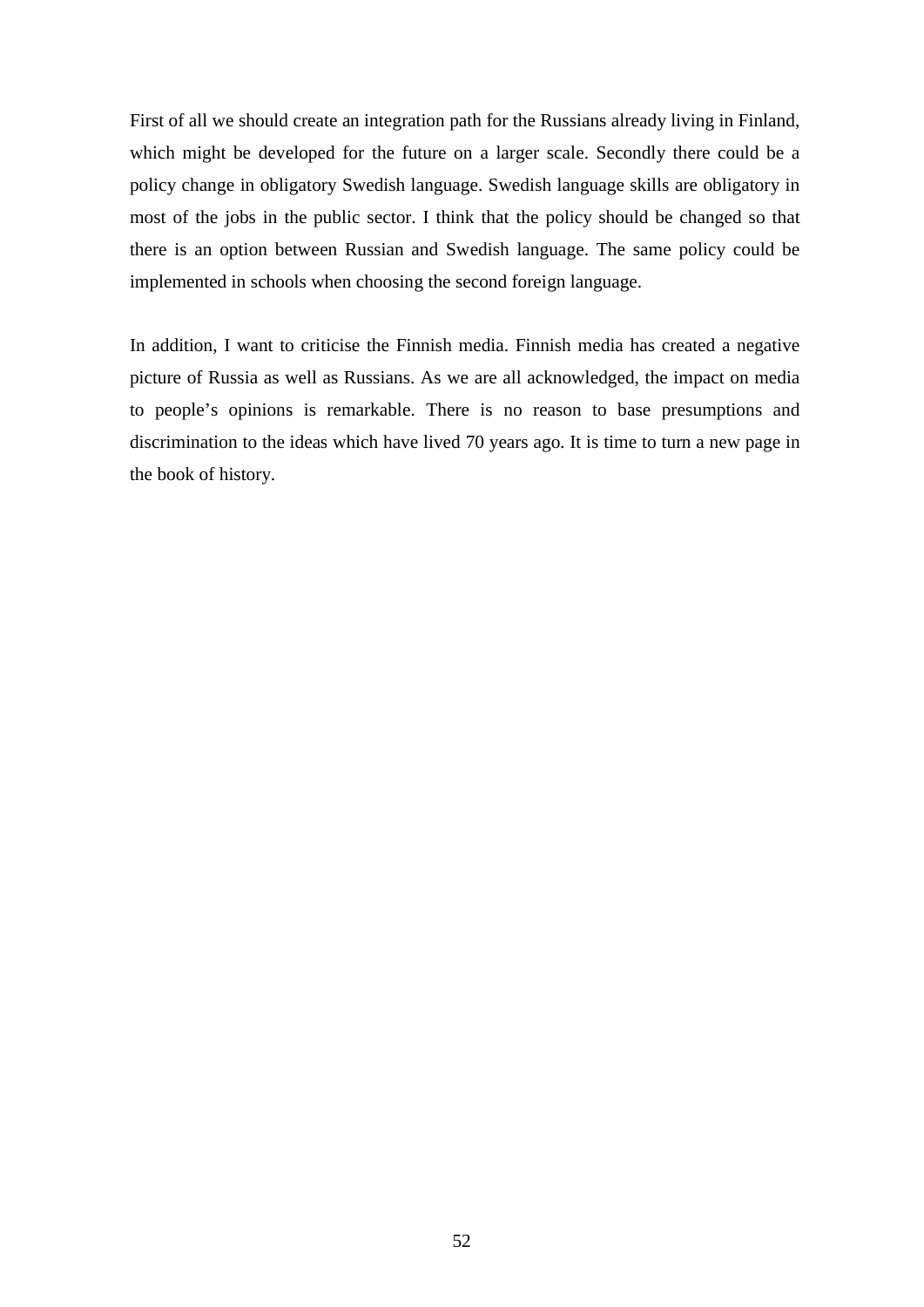## References

Arajärvi, P. (2009) Maahanmuuttajien työllistyminen ja kannustinloukut. Sisäasiainministeriö. Helsinki.

Bartham, D. (2007) Conspicuous By Their Absence: Why Are There So Few Foreign Workers in Finland? Journal of Ethnic and Migration Studies,Vol. 33, No. 5, July 2007, pp. 767-782.

Blotevogel, H. (1997) People, Jobs and Mobility in the New Europe. Edited by Hans H. Blotevogel and Anthony Fielding. Wiley, UK.

Braun, V. & Clarke, V. (2006) Using thematic analysis in psychology. Qualitative Research in Psychology 2006; 3: 77- 101.

Bustamante, J. (2002) Immigrants' Vulnerability as Subjects of Human Rights. International Migration Review 36: 22, 333–354.

Di Bartolomeo, A. & G. (2007) "Integration of migrants to Italy: a simple general and objective measure" MPRA #4421.

Bradley, H. & Van Hoof, J. (2005) Young People in Europe, Labour Market and Citizenship. The Policy Press, University of Bristol, UK.

Commission of the European Communities (2006). Enlargement, Two Years After – An Economic evaluation. Bureau of European Policy Advisers and the Directorate-General for Economic and Financial Affairs.

Criffin, C. (2002) Qualitative Research in Action. Thousand Oaks, Ca.Sage.

Ervasti, H. (2004) Attitudes Towards Foreign-born Settlers: Finland in a Comparative Perspective. Yearbook of Population Research in Finland 40 (2004), pp. 25-44.

EU-MIDIS (European Union Minorities and Discrimination Survey) Main Results Report 2009. European Union Agency for Fundamental Rights.

Flyvberg, B. (2006) Five misunderstandings about case- study research. Qualitative Inquiry 12:2, 219-245.

Forsander, A. (2002) Luottamuksen ehdot. Maahanmuuttajat 1990-luvun suomalaisilla työmarkkinoilla. Väestöntutkimuslaitoksen julkaisusarja D 39/2002. Väestöntutkimuslaitos, Väestöliitto. Vammala.

Geddes, A. & Niessen, J. (2005) develop the "European civic citizenship and inclusion index".

Heikkilä, E. & Pikkarainen, M. (2008) Väestön ja työvoiman kansainvälistyminen nyt ja tulevaisuudessa. ESR. Siirtolaisuusinstituutti, Turku, Finland. 2008.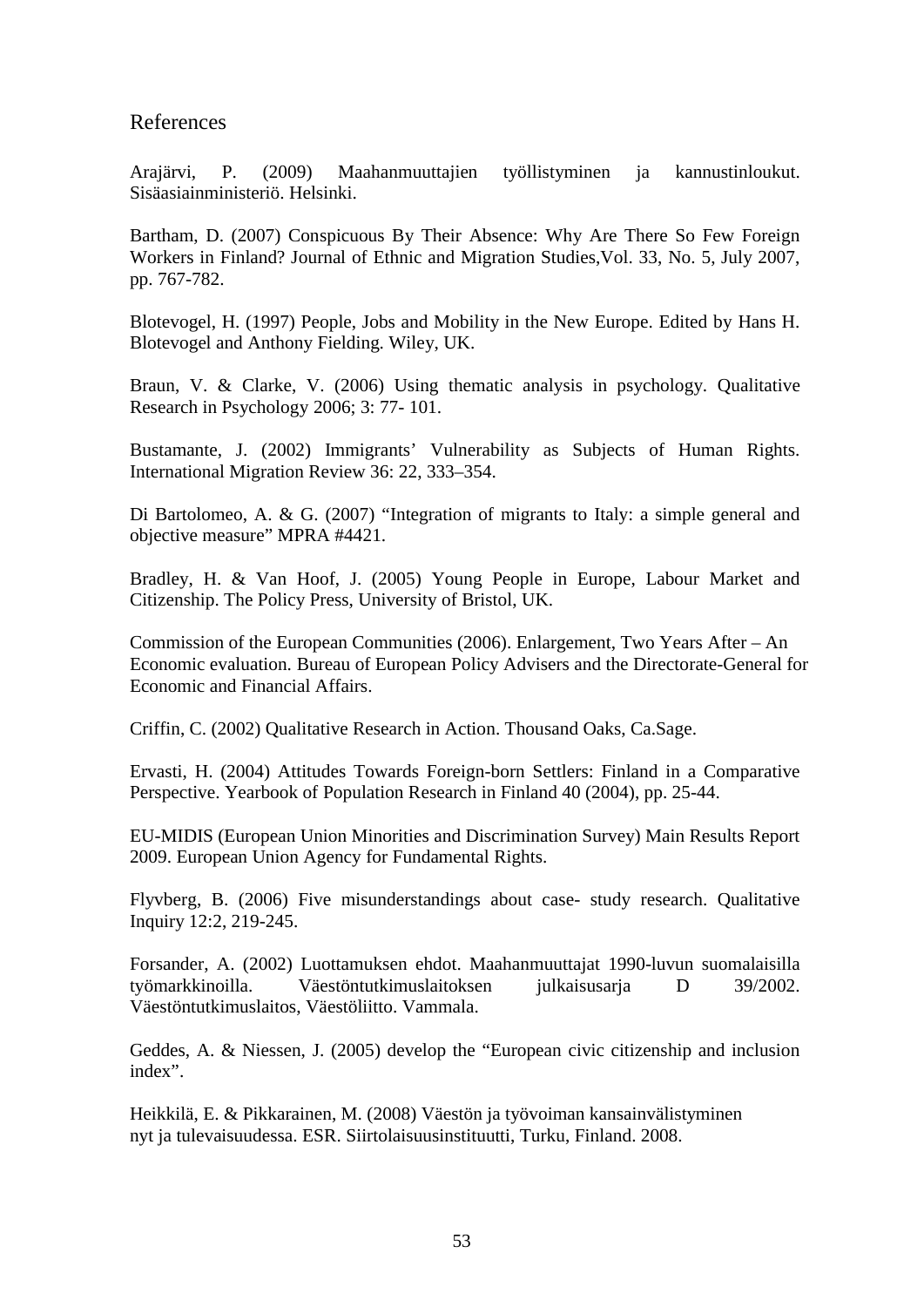Huang, J. (2010) Managerial careers in the IT- Industry. Women in China and Finland. Työelämän tutkimus 1/ 2010.

ILO Team. 2004. INTERNATIONAL MIGRATION PAPERS. Labour market discrimination against migrant workers in Italy. E. Allasino, E. Reyneri, A. Venturini, G. Zincone. INTERNATIONAL LABOUR OFFICE GENEVA.

Iskanius, S. (2004) Russian- Speaking Immigrant Students in Finland: Negotiating Language Identity. In the book: Russian- Speaking Population in Finland. 2004. Institute for Russian and East European Studies. Helsinki. Finland.

Jasinskaja-Lahti, I. & Liebkind, K. (2000) Predictors of the actual degree of acculturation of Russian-speaking immigrant adolescents in Finland.

Jasinskaja-Lahti, I. & Liebkind, K. & Perhoniemi, R. (2007) Perceived ethnic discrimination at work and well-being of immigrants in Finland: The moderating role of employment status and work-specific group-level control beliefs. International Journal of Intercultural Relations 31 (2007) 223–242.

Kangasharju, A. & Korpinen, L. & Parkkinen, P. (2003) Suomessa asuvat ulkomaalaiset: Esiselvitys. VATT-keskustelualoitteita. 297. Valtion taloudellinen tutkimuskeskus. Helsinki.

King, R. (1997) Restructuring and Socio- Spatial Mobility in Europe: The Role of International Migrants. In People, Jobs and Mobility in the New Europe. Edited by Blotevogel, Hans & Fielding, Anthony. Wiley. UK.

Kohler- Riessman, C. (2003) Narrative Analysis. In M.S. Lewis-Beck, A. Bryman and T. Futing Liao, eds (2003), The Sage Encyclopedia of Social Science Research Methods, 3 Vol. boxed set, Sage. Reprinted by permission of Sage Publications.

Kolsto, P. (2005) The New Russian Diaspora and Russian Identity in Finland. In Issues of Identity in the Russian- Speaking Diaspora. Petra Sinisalo- Katajisto, eds (2005). Institute for Russian and East European Studies. Helsinki.

Kyhä, H. (2007) Miksi lääkäri ei kelpaa lääkäriksi? Korkeakoulutetut maahanmuuttajat Suomen työmarkkinoilla. Lisensiaatintutkimus. Kasvatustieteiden laitos, Turun yliopisto.

Laki vähemmistövaltuutetusta ja syrjintälautakunnasta 22/2004. Discrimination Law, implemented 1/ 2004.

Martikainen, T. & Tiilikainen, M. (2008) Monipuolisesti Maahanmuuttajanaisista. Työelämän tutkimus 3/2008.

Naumova, T. (2005) Academic Emigration from Russia. Russian Politics and Law, vol. 43, no. 1, January–February 2005, pp. 77–91.

Niemi, H. (2007) Russian Immigrants in Finnish Society. Social Work and Society Online News Magazine, International Social Work and Society (SW&S).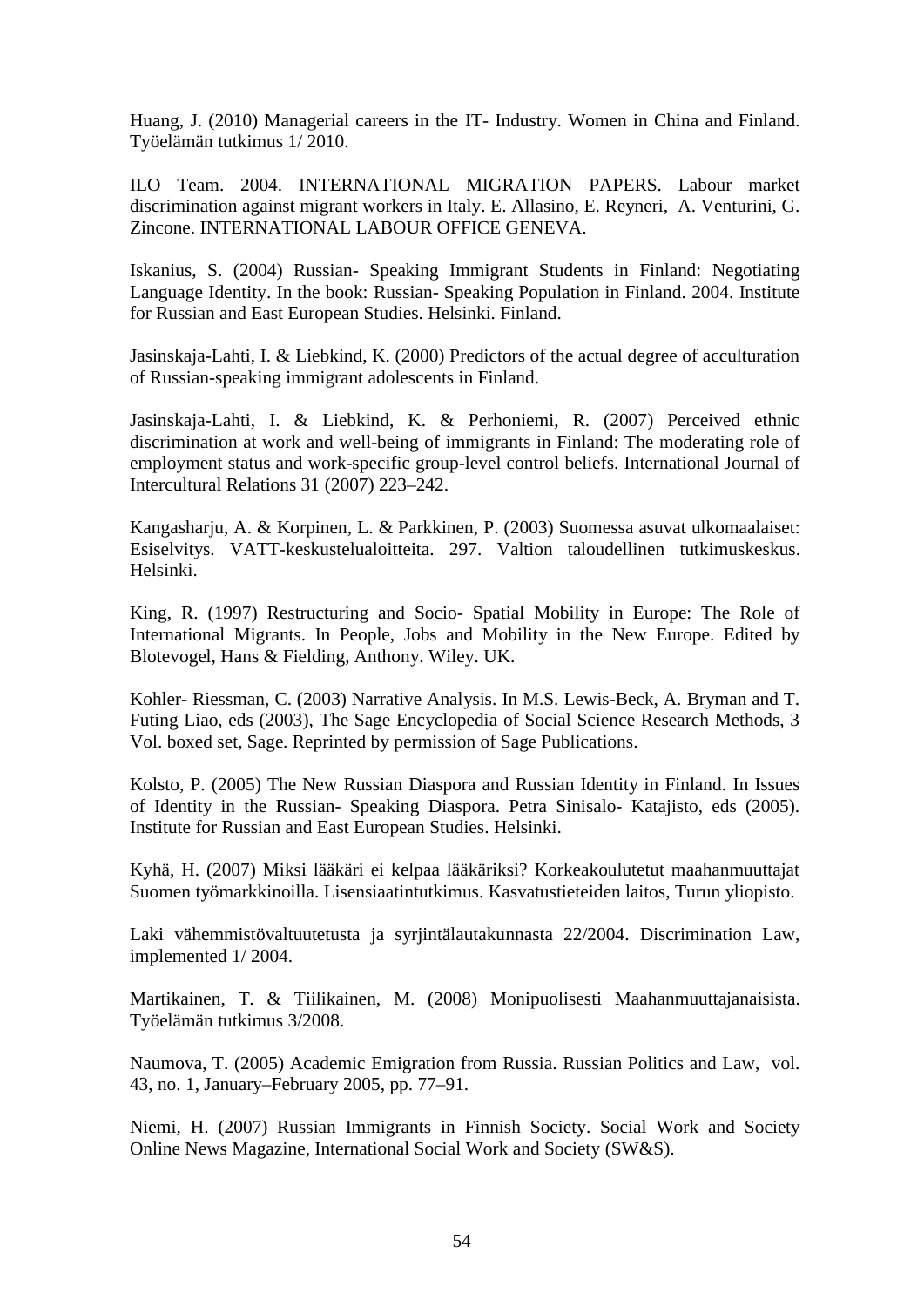Olsson, P. (2009) Battle over pensions as economic crisis deepens. Published under URL: <http://socialistworld.net/eng/2009/04/2201.html> (accessed on 11.9.2009)

Ombudsman for minorities. Employment and discrimination of Russians in Finland in 2010. Venäjänkielisten työllistyminen ja työsyrjintä 2010.

Palola, E. (2003) The effective integration of immigrants to labour market in EU. EU korostaa laillisten maahanmuuttajien tehokasta kotouttamista ja integrointia työmarkkinoille. Työpoliittinen Aikakauskirja 3/2003.

Pinomaa, S. (2001) Riittääkö työvoima Suomessa? [ Will Finland have enough labor?] Työpoliittinen Aikakauskirja 1 / 2001.

Riley, T. & Hawe, P. (2005) Researching practice: the methodological case for narrative inquiry. HEALTH EDUCATION RESEARCH, Theory & Practice. Vol.20 no.2 2005. Pages 226–236.

Salmenhaara, P. (2002) Maahanmuuttajat, etniset vähemmistöt ja työmarkkinat. Tutkimusraportti. Ihmisoikeusliitto. Helsinki.

Shenshin, V. (2008) VENÄLÄISET JA VENÄLÄINEN KULTTUURI SUOMESSA: (Russians and Russian Culture in Finland: Cultural and Historical Review from the time of autonomy until today).

Silverman, D. (2006) Interpreting Qualitative Data. Third edition. Sage.

Snow, D. & Trom, D. (2002) The case study and the study of social movements. In Bert Klandermans & Susan Staggenberg (edit) Method of Social Movement Research. London. University of Minnesota Press, 146-172.

Stake, R. (1995) The art of the case study research: perspectives on practice. Sage. Thousand Oaks, California.

Tapaustutkimuksen taito (2007) Editor: Laine, Bamberg & Jokinen. Gaudeamus. Helsinki. 2007.

Toivanen, R. (2009). International Immigration Law.

Työpoliittinen tutkimus (2006) Maahanmuuttajat Turussa yrittäjinä ja palkansaajina.

Yin, R. (2003) Case Study Research. Design & Methods. 3rd edition. Sage, London.

Walby, S. (2003) The Myth of the Nation-State: Theorizing Society and Polities in a Global Era. Sociology. Sage Publications. London. 2003.

Zhang, Y. & Wildemuth, B. (2007) Qualitative Analysis of Content. Published under URL: [http://www.ils.unc.edu/~yanz/Content\\_analysis.pdf](http://www.ils.unc.edu/~yanz/Content_analysis.pdf) (accessed on 16.6.2010)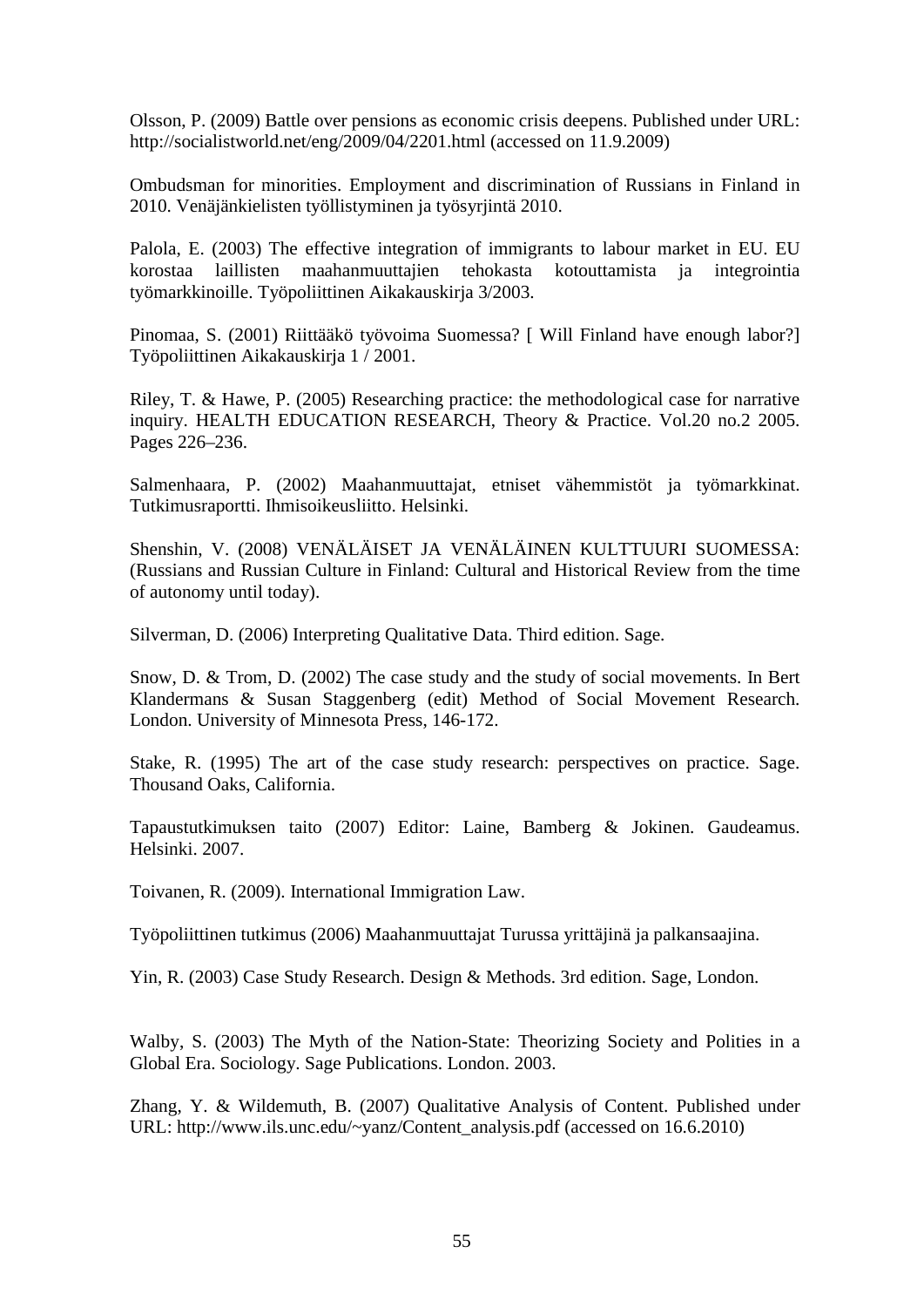## Other Sources

Commission of the European Communities. Published under URL: [http://ec.europa.eu/index\\_en.htm](http://ec.europa.eu/index_en.htm) (accessed on 3.1.2010)

Finnish Immigration Service. Published under URL: <http://www.migri.fi/netcomm/?language=FI> (accessed on 09.11.2009)

Foreign Ministry: www. migri.fi (accessed on 2.5.2010)

Kauppa- ja teollisuusministeriö (2006). Yrittäjyyskatsaus 2006. Published under URL: [http://www.ktm.fi/files/16517/Yrikatsaus\\_Pekkapohja\\_2006\\_UUSI.pdf](http://www.ktm.fi/files/16517/Yrikatsaus_Pekkapohja_2006_UUSI.pdf) (accessed on 14.6.2010)

KELA. The Social Insurance Institution of Finland. Published under URL: <http://www.kela.fi/in/internet/suomi.nsf/NET/291007121123HS?OpenDocument#pako> (accessed on 4.2.2010)

MIPEX. Migrant Integration Policy Index; <http://www.integrationindex.eu/topics/2657.html> <http://www.integrationindex.eu/integrationindex/2357.html> <http://www.integrationindex.eu/integrationindex/2356.html> (accessed on 11.10.2009)

OECD Statistics. Published under URL: <http://stats.oecd.org/Index.aspx> (accessed on 11.12.2009)

Tehy. Union of Health and Social Care Professionals. Published under URL: <http://www.tehy.fi> (accessed on 3.11.2009)

Tilastokeskus/ National Statistical Centre of Finland. Published under URL: <http://www.stat.fi> (accessed on 3.11.2009)

United Nations, Populations Division. Published under URL: <http://www.un.org/esa/population/>(accessed on 13.4.2010)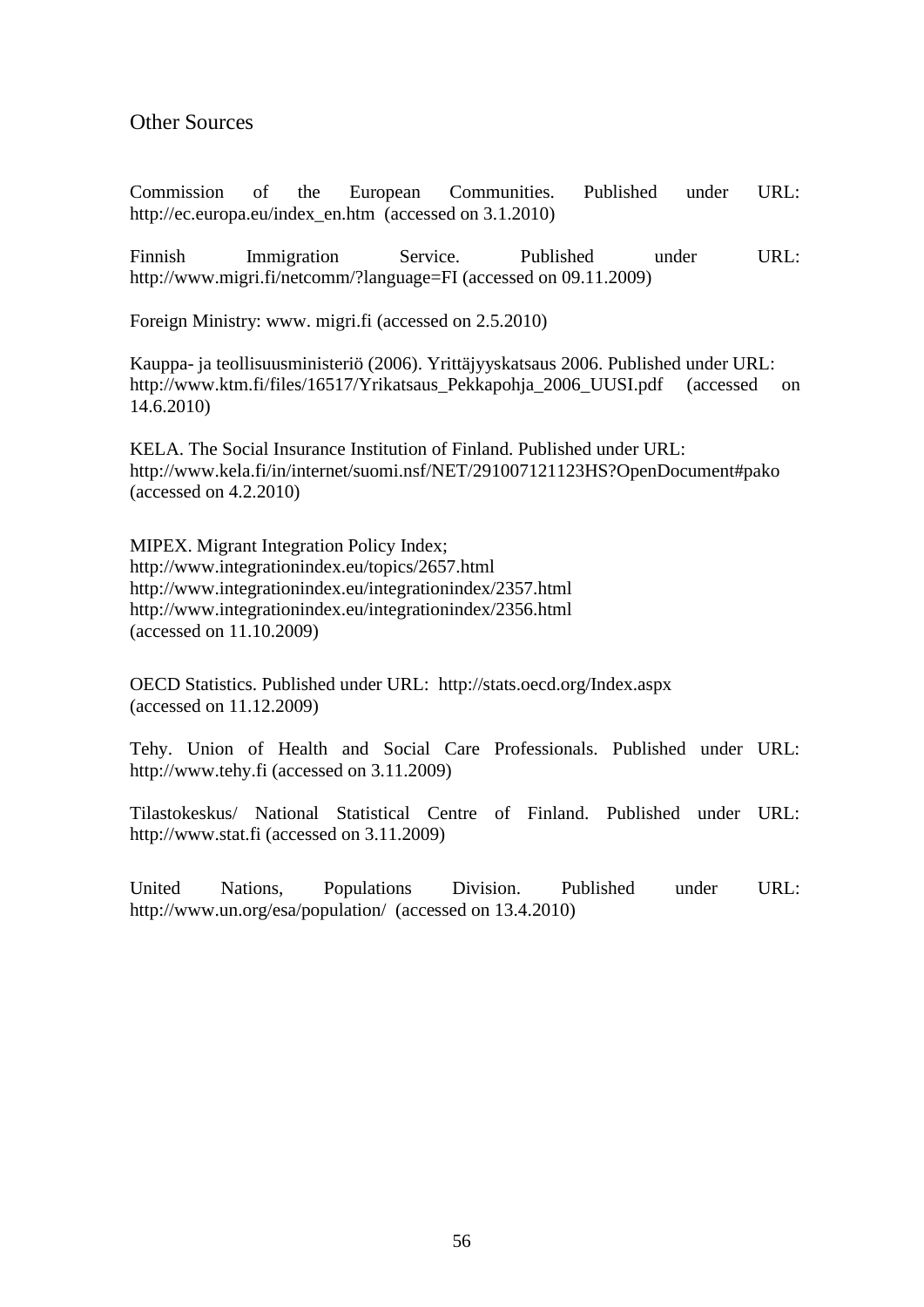Figures and Tables

Figure 1. The regional distribution of immigrants in 2007. (Heikkilä, E. & Pikkarainen, M. (2008) Väestön ja työvoiman kansainvälistyminen nyt ja tulevaisuudessa. ESR. Siirtolaisuusinstituutti, Turku, Finland. 2008.)

Figure 2. The percentage of the use of foreign labour force from national labour force in 2005 in European Union countries. (Commission of the European Communities)

Figure 3. MIPEX Diamond of Finland. ([http://www.integrationindex.eu/integrationindex/2356.html\)](http://www.integrationindex.eu/integrationindex/2356.html)

Figure 4. MIPEX Diamond of Sweden. ([http://www.integrationindex.eu/integrationindex/2357.html\)](http://www.integrationindex.eu/integrationindex/2357.html)

Table 1: The number of Immigrants in Finland 2000- 2007. (Tilastokeskus/ National Statistical Center of Finland)

Table 2: The average unemployment rate among immigrants in Finland 1994- 2007. (Tilastokeskus/ National Statistical Center of Finland)

Table 3: Top and lowest 3 unemployment rates among immigrant groups in Finland. (Tilastokeskus/ National Statistical Center of Finland)

Table 4: Top 10 occupations of immigrants in Finland 2005. (Tilastokeskus/ National Statistical Center of Finland)

Table 5: The Amount of Russians in Finland 2000- 2007. (Tilastokeskus/ National Statistical Center of Finland)

Table 6: Researches about the life of Russians in Finland. Several Sources mentioned on the table

Table 7: Unemployment rate of Russian immigrants in Finland. (Tilastokeskus/ National Statistical Center of Finland)

Table 8: Discrimination oriented investigations in Finland. Several sources mentioned on the table